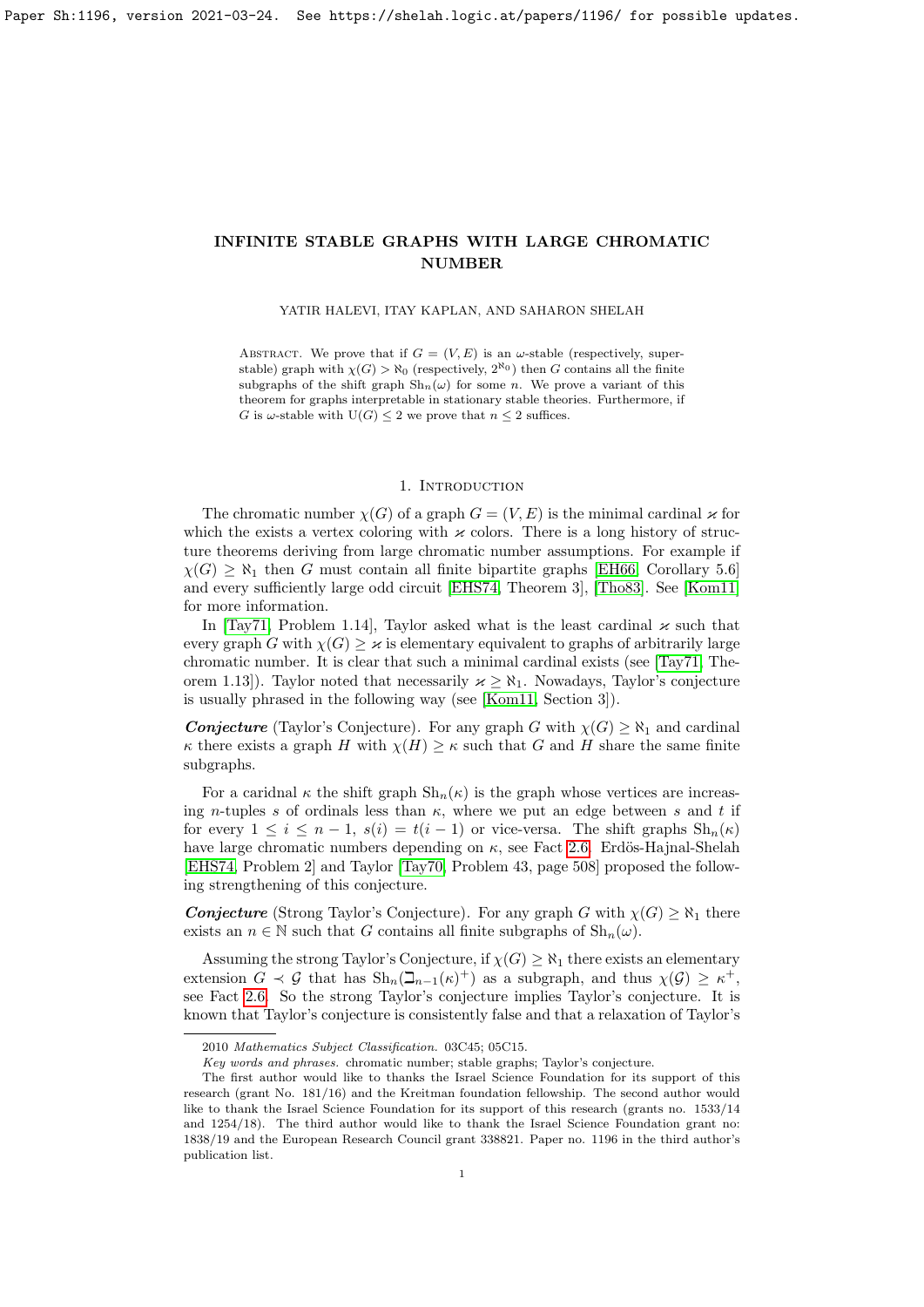conjecture is consistently true, namely assuming that  $\chi(G) \geq \aleph_2$  [\[KS05\]](#page-28-6). The strong Taylor's conjecture was refuted in [\[HK84,](#page-28-7) Theorem 4].

Since the (strong) Taylor's conjecture fails in general, one may wonder if it holds for a "tame" class of graphs. Classification theory provides "dividing lines" separating "tame" and "wild" classes of structures (and theories). These dividing lines are usually defined by requiring that a structure omits a certain class of (definable) combinatorial patterns. It is thus not surprising that restricting to such graphs will yield better combinatorial results.

An important instance of this phenomena is when tame=stable. Stable theories, which originated in the work of the third author in the 60s and 70s, is the most extensively studied class. Examples of stable theories include abelian groups, modules, algebraically closed fields, graph theoretic trees, or more generally superflat graphs [\[PZ78\]](#page-28-8). Stablility also had an impact in combinatorics, e.g. [\[MS14\]](#page-28-9) and [\[CPT20\]](#page-27-0) to name a few.

In this paper we prove variants of the strong Taylor's conjecture for some classes of stable graphs.

# **Theorem.** Let  $G = (V, E)$  be a graph. If

- (1) G is  $\omega$ -stable and  $\chi(G) > \aleph_0$  or
- (2) G is superstable and  $\chi(G) > 2^{\aleph_0}$  or
- (3) G is interpretable in a stable structure, in which every type (over any set) is stationary, and  $\chi(G) > \beth_2(\aleph_0)$

then G contains all finite subgraphs of  $Sh_n(\omega)$  for some  $n \in \mathbb{N}$ .

Furthermore, if G is  $\omega$ -stable with  $\chi(G) > \aleph_0$  and  $U(G) \leq 2$  then  $n \leq 2$  suffices.

Items (1) and (2) are Corollary [4.4,](#page-14-0) (3) is Corollary [5.21](#page-22-0) and the furthermore is Theorem [6.9.](#page-27-1)

The following remains open.

**Question.** (1) What is the situation with general stable graphs?

- (2) Is it enough to assume  $\chi(G) > \aleph_0$  in the above theorem?
- (3) What about other tameness assumptions, e.g. NIP or simplicity?

Acknowledgments. Section 6 is joint work with Elad Levi. We would like to thank him for allowing us to add these results. We thank Hrushovski for Proposition [5.22.](#page-22-1)

## 2. Notation and Preliminaries

We use fairly standard model theoretic terminology and notation, see for example [\[TZ12\]](#page-28-10). We use small latin letters  $a, b, c$  for tuples and capital letters  $A, B, C$  for sets. We also employ the standard model theoretic abuse of notation and write  $a \in A$  even for tuples when the length of the tuple is immaterial or understood from context. When we write  $a \equiv_A b$  we mean that  $tp(a/A) = tp(b/A)$ .

For any two sets A and J, let  $A^{\perp}$  be the set of injective functions from  $\gamma$  to A (where the notation is taken from the falling factorial notation), and if  $(A, \leq)$  and  $(J, <)$  are both linearly ordered sets, let  $(A^J)$  be the subset of  $A^J$  consisting of strictly increasing functions. If we want to emphasize the order on  $J$  we will write  $(A^{(J,<)}_{\alpha})_{\alpha}$ . For an ordinal  $\gamma$ , we set  $A^{\leq \gamma} := \bigcup_{\alpha \leq \gamma} A^{\underline{\alpha}}$ . Throughout this paper, we interchangeably use sequence notation and function notation for elements of  $A^{\underline{J}}$ , e.g. for  $f \in A^{\underline{J}}$ ,  $f(i) = f_i$ . For any sequence  $\eta$  we denote by Range $(\eta)$  the underlying set of the sequence (i.e. its image). If  $(A, \langle A \rangle)$  and  $(B, \langle B \rangle)$  are linearly ordered sets, then the most significant coordinate of the lexicographic order on  $A \times B$  is the first one.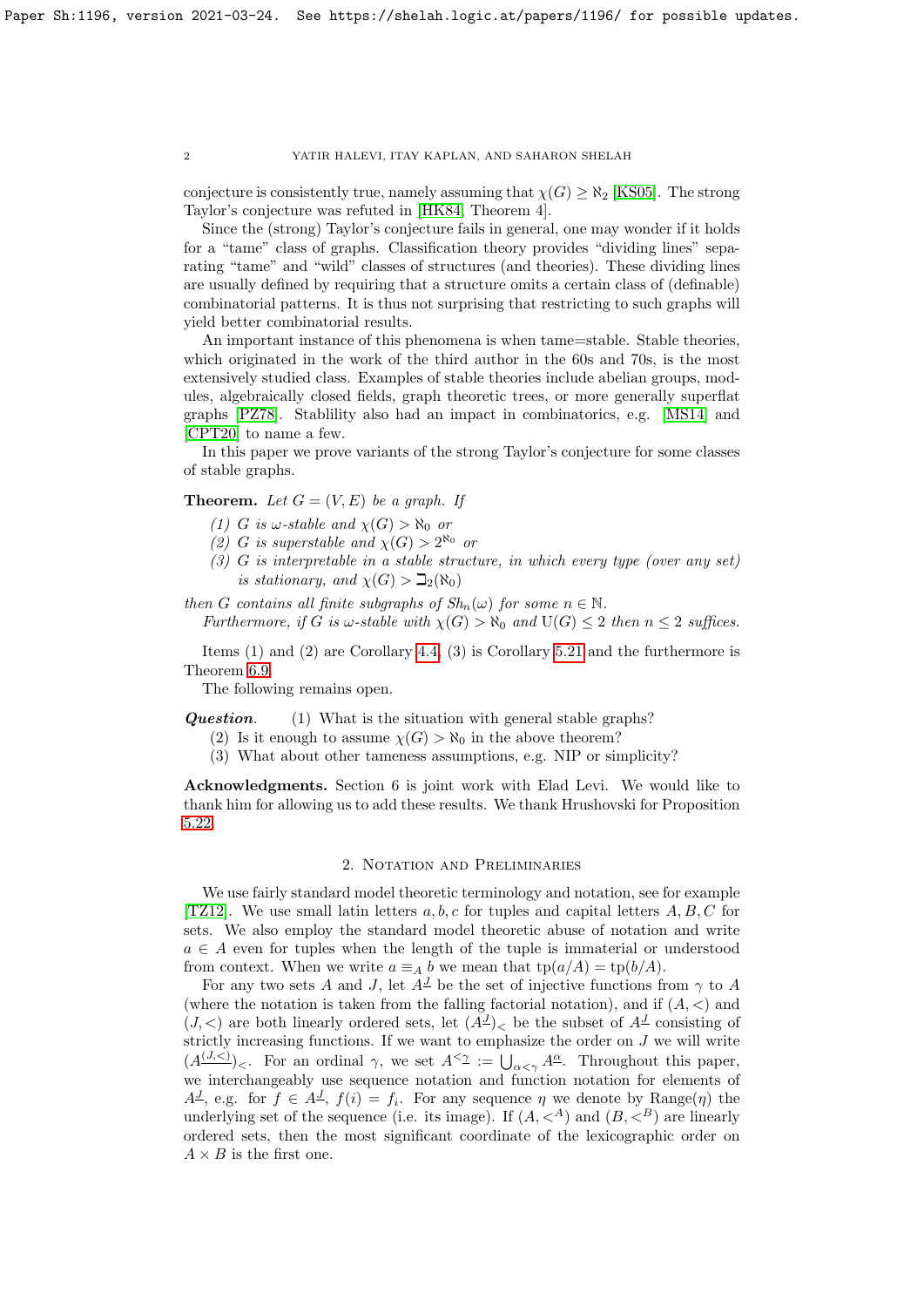By a graph we mean a pair  $G = (V_1, E)$  where  $E \subseteq V^2$  is symmetric and irreflexive. A graph homomorphism between  $G_1 = (V_1, E_1)$  and  $G_2 = (V_2, E_2)$  is a map  $f: V_1 \to V_2$  such that  $f(e) \in E_2$  for every  $e \in E_1$ . If f is injective we will say that f embeds  $G_1$  into  $G_2$  a subgraph. If in addition we require that  $f(e) \in E_2$  if and only if  $e \in E_1$  we will say that f embeds  $G_1$  into  $G_2$  as an induced subgraph.

**Definition 2.1.** Let  $G = (V, E)$  be a graph.

- (1) For a cardinal  $\kappa$ , a vertex coloring (or just coloring) of size  $\kappa$  is a function  $c: V \to \varkappa$  such that  $x \to y$  implies  $c(x) \neq c(y)$  for all  $x,y \in V$ .
- (2) The *chromatic number*  $\chi(G)$  is the minimal cardinality of a vertex coloring of G.

*Remark* 2.2. Note that for a graph  $G = (V, E)$  with  $|V| \geq 2$ ,  $\chi(G) = 1$  if and only if  $|E| = \emptyset$ .

Here are some useful easy and well known properties of the chromatic number function of graphs (we provide proofs for the convenience of the reader).

# <span id="page-2-1"></span>**Lemma 2.3.** Let  $G = (V, E)$  be a graph.

- (1) If  $V = \bigcup_{i \in I} V_i$  then  $\chi(G) \leq \sum_{i \in I} \chi(V_i, E \restriction V_i)$ .
- (2) If  $E = \bigcup_{i \in I} E_i$  (with the  $E_i$  being symmetric) then  $\chi(G) \leq \prod_{i \in I} \chi(V, E_i)$ .
- (3) If  $\varphi : H \to G$  is a graph homomorphism then  $\chi(H) \leq \chi(G)$ .
- (4) If  $\varphi : (H, E^H) \to (G, E^G)$  is a surjective graph homomorphism with  $e \in$  $E^H \iff \varphi(e) \in E^G$  then  $\chi(H) = \chi(G)$ .

*Proof.* (1) Let  $c_i : V_i \to \kappa_i$  be a coloring of  $(V_i, E \restriction V_i)$ . Define a coloring  $c : V \to V$  $\bigcup \{\varkappa_i \times \{i\} : i \in I\}$  by choosing for any  $v \in V$  an  $i_v \in I$  such that  $v \in V_{i_v}$  and setting  $c(v) = (c_{i_v}(v), i_v)$ .

(2) Let  $c_i : V_i \to \kappa_i$  be a coloring of  $(V, E_i)$ . Define a coloring  $c : V \to \prod_{i \in I} \kappa_i$ by  $c(v)(i) = c_i(v)$ .

(3) Write  $G = (V^G, E^G)$  and  $H = (V^H, E^H)$  and let  $c: V^G \to \kappa$  be a coloring of G. Define a coloring  $c': V^H \to \kappa$  of H by  $c'(v) = c(f(v)).$ 

(4) Let  $c: V^H \to \kappa$  be a coloring. We define a coloring  $c': V^G \to \kappa$  by choosing for any element  $v \in V^G$  an element  $w \in \varphi^{-1}(v)$  and setting  $c'(v) = c(w)$ . It is a legal coloring since if  $v_1 E^G v_2$  then  $w_1 E^H w_2$  for any  $w_1 \in \varphi^{-1}(v_1)$  and  $w_2 \in \varphi^{-1}$  $(v_2)$ .

We will mainly be interested with the following so called "Shift Graphs", first defined by Erdös-Hajnal in [\[EH68\]](#page-28-11).

**Example 2.4** (Shift Graph). For any finite number  $1 \leq r$  and any linearly ordered set  $(A, \leq),$  let  $\mathrm{Sh}_r(A),$  or  $\mathrm{Sh}_r(A, \leq)$  if we want to emphasize the order, (the shift graph on A) be the following graph: its set of vertices is the set  $(A^{\mathcal{I}})<$  of increasing r-tuples,  $s_0, \ldots, s_{r-1}$ , and we put an edge between s and t if for every  $1 \leq i \leq r-1$ ,  $s(i) = t(i-1)$ , or vice-versa. It is an easy exercise to show that  $\text{Sh}_r(A)$  is a connected graph. If  $r = 1$  this gives  $K_A$ , the complete graph on A.

Example 2.5 (Symmetric Shift Graph). Let  $1 \leq r$  be any natural number and A any set. The *symmetric shift graph*  $\text{Sh}_r^{sym}(A)$  is defined similarly as the shift graph but with set of vertices  $A^{\underline{r}}$  (set of distinct r-tuples). Note that  $\mathrm{Sh}_{r}(A)$  is an induced subgraph of  $\mathrm{Sh}^{sym}_r(A)$  (and that for  $r=1$  they are both the complete graph on A). Recall that  $\mathcal{I}_0(\kappa) := \kappa$  and  $\mathcal{I}_{k+1}(\kappa) := 2^{\mathcal{I}_k(\kappa)}$ .

<span id="page-2-0"></span>**Fact 2.6.** [\[EH68,](#page-28-11) Proof of Theorem 2] Let  $2 \le r \le \omega$  be a natural number and  $\kappa$ be a cardinal,

$$
\chi\left(\mathit{Sh}^{sym}_r(\beth_{r-1}\left(\varkappa\right)\right)\right)\leq\varkappa
$$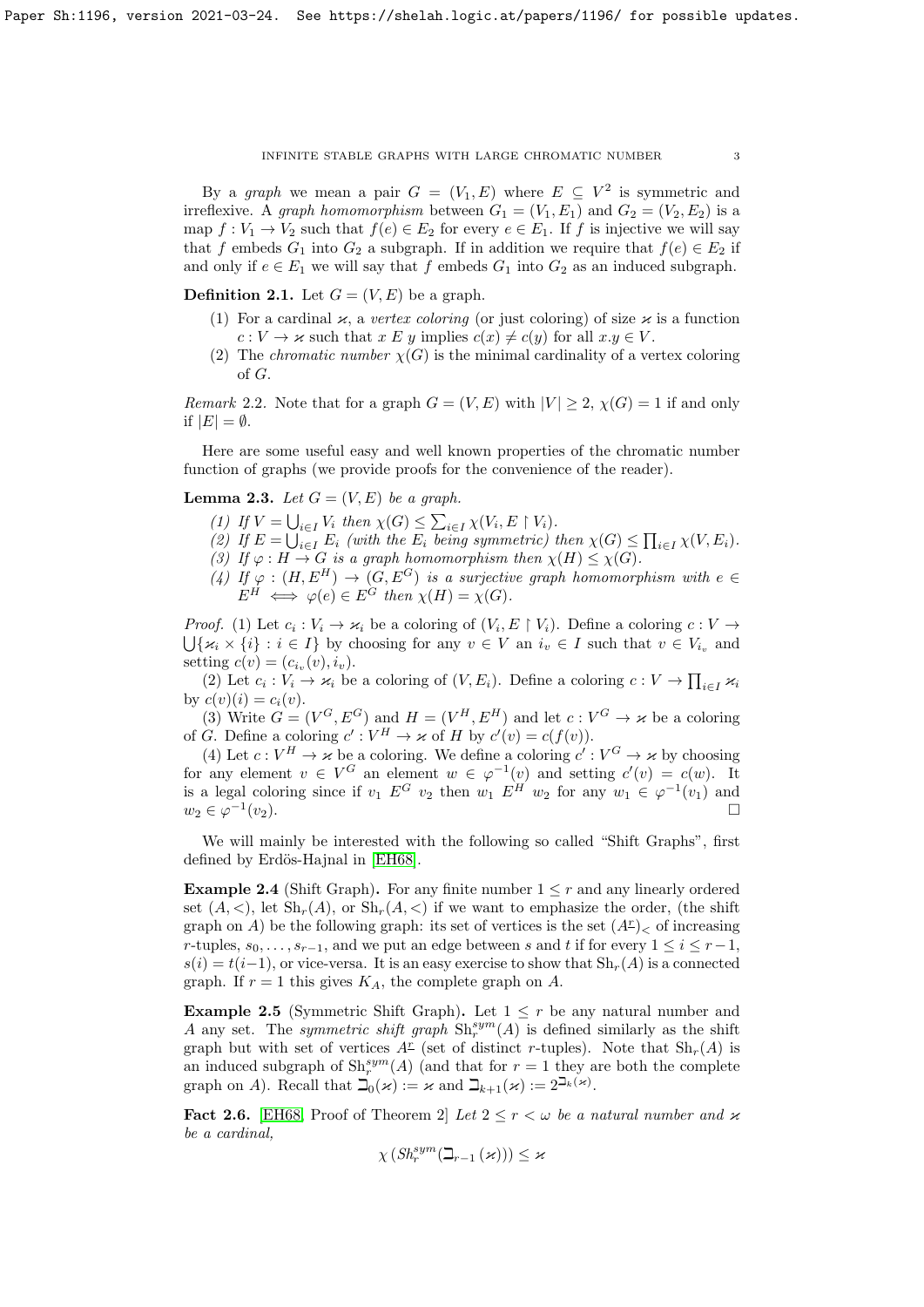and

$$
\chi\left(Sh_r(\beth_{r-1}(\varkappa)^+)\right)\geq \varkappa^+.
$$

*Proof.* We first show that  $\chi(\text{Sh}_r^{sym}(\mathcal{I}_{r-1}(\varkappa))) \leq \varkappa$ . The proof is by induction on *r*  $\geq$  2. Suppose  $r = 2$ . Let  $\lt$  be the lexicographical order on 2<sup>k</sup>. Let  $Y_1 = \left(\frac{2k}{2}\right)^2$  $\,<$ be the set of increasing pairs let  $Y_2$  be the complement. By Lemma [2.3\(](#page-2-1)1) it is enough to show that  $\chi(Sh_2^{sym}(2^{\varkappa}) \restriction Y_1) \leq \varkappa$ ,  $\chi(\text{Sh}_2^{sym}(2^{\varkappa}) \restriction Y_2) \leq \varkappa$ . The proofs for  $Y_1$  and  $Y_2$  are similar so we prove it just for  $Y_1$ .

Given  $(x, y) \in Y_1$ , let  $c(x, y) = \min\{i \leq x : x(i) \neq y(i)\}\$ . Suppose that  $x < y < z \in 2^{\infty}$  are such that  $c(x, y) = c(y, z)$ . Then  $x \wedge y = y \wedge z$  (where  $x \wedge y = x \upharpoonright c(x, y)$ . As  $x < y$  it must be that  $x (c(x, y)) = 0$  and  $y (c(x, y)) = 1$ , but then there is no room for  $z(c(x, y))$  — contradiction.

Now suppose that the claim is true for r. By induction, there is a color- $\lim_{n \to \infty} d : \operatorname{Sh}^{\text{sym}}_r(\mathbb{L}_r(\varkappa)) \to 2^{\varkappa}$ . Let  $\psi : \operatorname{Sh}^{\text{sym}}_{r+1}(\mathbb{L}_r(\varkappa)) \to \operatorname{Sh}^{\text{sym}}_2(2^{\varkappa})$  be the following homomorphism. Given  $u = (u_0, \ldots, u_r) \in \text{Sh}_{r+1}^{sym}(\mathcal{I}_r(\varkappa))$ , let  $\psi(u) =$  $(d(u_0, \ldots, u_{r-1}), d(u_1, \ldots, u_r))$ . Note that by choice of d,

$$
d(u_0,\ldots,u_{r-1})\neq d(u_1,\ldots,u_r).
$$

In addition, if u and v are connected in  $\text{Sh}_{r+1}^{sym}(\mathbb{L}_r(\varkappa))$ , then easily  $\psi(u)$  and  $\psi(v)$ are distinct (because if not, then  $\psi(u)_0 = \psi(v)_0 = \psi(u)_1$  contradiction) and connected in  $\text{Sh}_2^{sym}(2^{\infty})$ . Hence we are done by Lemma [2.3\(](#page-2-1)3).

As for the second inequality, let  $c : Sh_r(\mathbb{Z}_{r-1}(\varkappa)^+) \to \varkappa$  be a coloring. The coloring c induces a coloring on  $\mathrm{Sh}_r(\mathbb{L}_{r-1}(\varkappa)^+)$ , by Erdös-Rado, there is a subset  $U \subseteq \mathbb{Z}_{r-1}(\varkappa)^+$  of cardinality  $\varkappa^+$  such that  $c \restriction [U]^r$  is constant, i.e. every r-tuple of increasing elements from  $U$  is colored by the same color. As a consequence, there cannot be an edge between any  $u, v \in [U]^r$ . Indeed, let  $u \in [U]^r$  be any element. Let  $v \in [U]^r$  be defined by  $v(i) = u(i + 1)$  for  $0 \le i < r - 1$  and  $v(r - 1) = u(1)$ . They are obviously connected by an edge.

# 3. Embedding a Shift Graph

The aim of this section is to present some general assumptions on a graph G that will imply that G contains the finite subgraphs of some shift graph.

3.1. Reducing Injective Homomorphisms to Homomorphisms. As a first result we prove the following, probably well known, proposition. By Lemma [2.3\(](#page-2-1)3), if there is a homomorphism  $\varphi : H \to G$  then  $\chi(H) \leq \chi(G)$ . In particular, if  $H$  is a shift graph then there are elementary extensions of  $G$  with arbitrary large chromatic numbers. Indeed, one may take elementary extensions of the structure  $(H, G, \varphi)$  and apply Fact [2.6.](#page-2-0)

<span id="page-3-0"></span>Fact 3.1. [\[ER50,](#page-28-12) Theorem 1] Let R be an equivalence relation on  $(\omega^n)_{\leq}$ . Then there exists an infinite subset  $N \subseteq \omega$  and  $0 \leq i_1 < \cdots < i_m \leq n-1$  such that for  $\bar{a}, \bar{b} \in (N^{\underline{n}})_{\leq},$ 

$$
\bar{a} \; R \; \bar{b} \; \Longleftrightarrow \; \bigwedge_{j=1}^{m} a_{i_j} = b_{i_j}.
$$

<span id="page-3-1"></span>**Proposition 3.2.** Let  $G = (V, E)$  be a graph and assume there exists an homomorphism of graphs  $t : Sh_k(\omega) \to G$ . Then there exists  $n \leq k$ , such that

(†) G contains all finite subgraphs of  $Sh_n(\omega)$ .

Consequently, if H is a graph that contains all finite subgraphs of  $Sh_k(\omega)$ , for some k, and  $t : H \to G$  is a homomorphism of graphs, then there exists some  $n \leq k$ such that  $G$  satisfies  $(†)$ .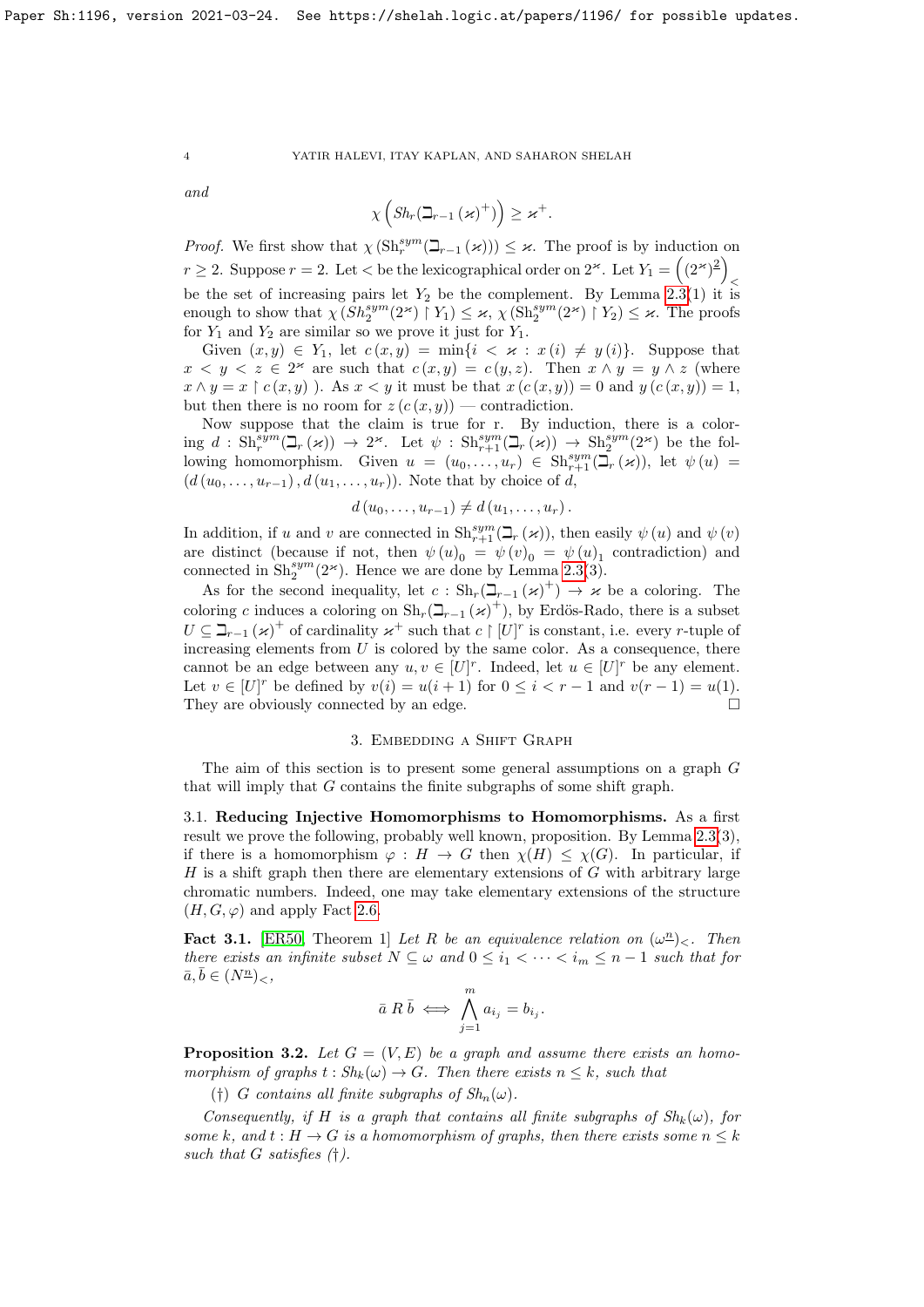*Proof.* Assume that  $t = t(x_0, \ldots, x_{k-1})$ . The relation  $t(\bar{a}) = t(\bar{b})$  for  $\bar{a}, \bar{b} \in (\omega^{\underline{k}})_{\leq}$ , is an equivalence relation on  $(\omega^{\underline{k}})_{\leq}$ . By Fact [3.1,](#page-3-0) there exists an infinite subset  $N \subseteq \omega$  and  $0 \leq i_1 < \cdots < i_m \leq k-1$  such that for  $\bar{a}, \bar{b} \in (N^{\underline{k}})$ 

$$
(††)\qquad \qquad t(\bar{a})=t(\bar{b})\iff \bigwedge_{j=1}^m a_{i_j}=b_{i_j}.
$$

Note that  $m \geq 1$  since otherwise  $t(\bar{a}) = t(\bar{b})$  for any  $\bar{a}$  and  $\bar{b}$ , but this is impossible since there are  $\bar{a}, \bar{b} \in (N^{\underline{k}})_{\leq}$  that are connected by an edge.

Let  $S = \{i_1, \ldots, i_m\}$ . There exists a unique set  $I \subseteq \{1, \ldots, m\}$  and a unique sequence of natural numbers  $\bar{n} = \langle n_j : j \in I \rangle$  such that  $S = \bigcup_{j \in I} [i_j, i_j + n_j]$  and each interval  $[i_j, i_j + n_j]$  is maximal with respect to containment.

Consider the first-order structure  $M = ((N, <), G = (V, E), t : (N^{\underline{k}})_{<} \to G)$ . Since  $(\dagger)$  and  $(\dagger\dagger)$  are elementary properties, replacing M by an elementary extension, we may assume that  $(N, <) = (I \times \mathbb{Z}, <_{\text{lex}}).$ 

We define an injective homomorphism  $\text{Sh}_{n+1}(\omega) \to G$ , where  $n = \max_{j \in I} \{n_j\}$ . For any  $f \in (\omega^{n+1})<\infty$  associate  $\psi_f \in V$ . For that we first define  $\eta_f \in ((I \times \mathbb{Z})^{\underline{k}})<$ and then set  $\psi_f = t(\eta_f)$ . For any  $j \in I$  and  $0 \le r \le n_j$  we define

$$
\eta_f(i_j + r) = (j, f(r)).
$$

For  $0 \le i \le k-1$  with  $i \notin S$ ,  $(*)$  we may set  $\eta_f(i)$  any way we want provided  $\eta_f$ is increasing, which we can since we have copies of  $\mathbb{Z}$ . Note that this is will not influence  $t(\eta_f)$  by (††).

We check that  $f \mapsto \psi_f$  is an injective homomorphism. Injectivity: if  $t(\eta_f) = t(\eta_g)$ then by (††),  $\eta_f(i) = \eta_g(i)$  for all  $i \in S$ . In particular for  $j \in I$  with  $n_j = n$  and for any  $0 \le r \le n$ ,  $f(r) = g(r)$ , as needed.

Homomorphism: let  $f, g \in Sh_{n+1}(\omega)$  and assume without loss of generality that for every  $1 \le r \le n$ ,  $f(r) = g(r-1)$  and in case  $n = 0$  assume that  $f(0) < g(0)$ . Using (\*), we may assume that  $\eta_f(i) = \eta_q(i-1)$  for  $1 \leq i \leq k-1$ . Indeed, consider the following modification on  $\eta_q$ . For every  $j \in I$  and  $0 \le r \le n_j$  keep  $\eta_q(i_j + r)$  as before, and if  $i_j > 0$  then set

$$
\eta_g(i_j - 1) = (j, f(0)).
$$

Note that if  $n \neq 0$  then

$$
\eta_g(i_j - 1) = (j, f(0)) < (j, f(1)) = (j, g(0)) = \eta_g(i_j)
$$

and if  $n = 0$  then

$$
\eta_g(i_j - 1) = (j, f(0)) < (j, g(0)) = \eta_g(i_j).
$$

Hence  $\eta_q$  restricted to  $S \cup \{i_j - 1 : j \in I, i_j > 0\}$  is increasing. For any other  $i \in I$  set  $\eta_q(i)$  any way we want provided  $\eta_q$  is increasing.

Define  $\eta \in ((I \times \mathbb{Z})^{\underline{k}})_{< 0$ 

$$
\eta(i) = \eta_g(i-1)
$$

for all  $1 \leq i \leq k-1$ . If there exists  $j \in I$  with  $i_j = 0$  define  $\eta(0) = (0, f(0))$ . Note that then if  $n \neq 0$  then  $\eta(0) = (0, f(0)) < (0, f(1)) = (0, g(0)) = \eta_a(0) = \eta(1)$  and if  $n = 0$  then  $\eta(0) = (0, f(0)) < (0, g(0)) = \eta_a(0) = \eta(1)$ . Otherwise define  $\eta(0)$  to be a new element smaller than any element we have encountered in  $\eta_q$ . If we show that  $\eta(i) = \eta_f(i)$  for all  $i \in S$  then this would imply that  $t(\eta) = t(\eta_f)$ . Since  $\eta$  and  $\eta_g$  are connected by an edge and t is a homomorphism it follows that  $\psi_f = t(\eta_f)$ and  $\psi_g = t(\eta_g)$  are connected by an edge, as required.

Let  $j \in I$  and  $0 \leq r \leq n_j$ . If  $r \geq 1$  then

$$
\eta_f(i_j + r) = (j, f(r)) = (j, g(r - 1)) = \eta_g(i_j + r - 1) = \eta(i_j + r).
$$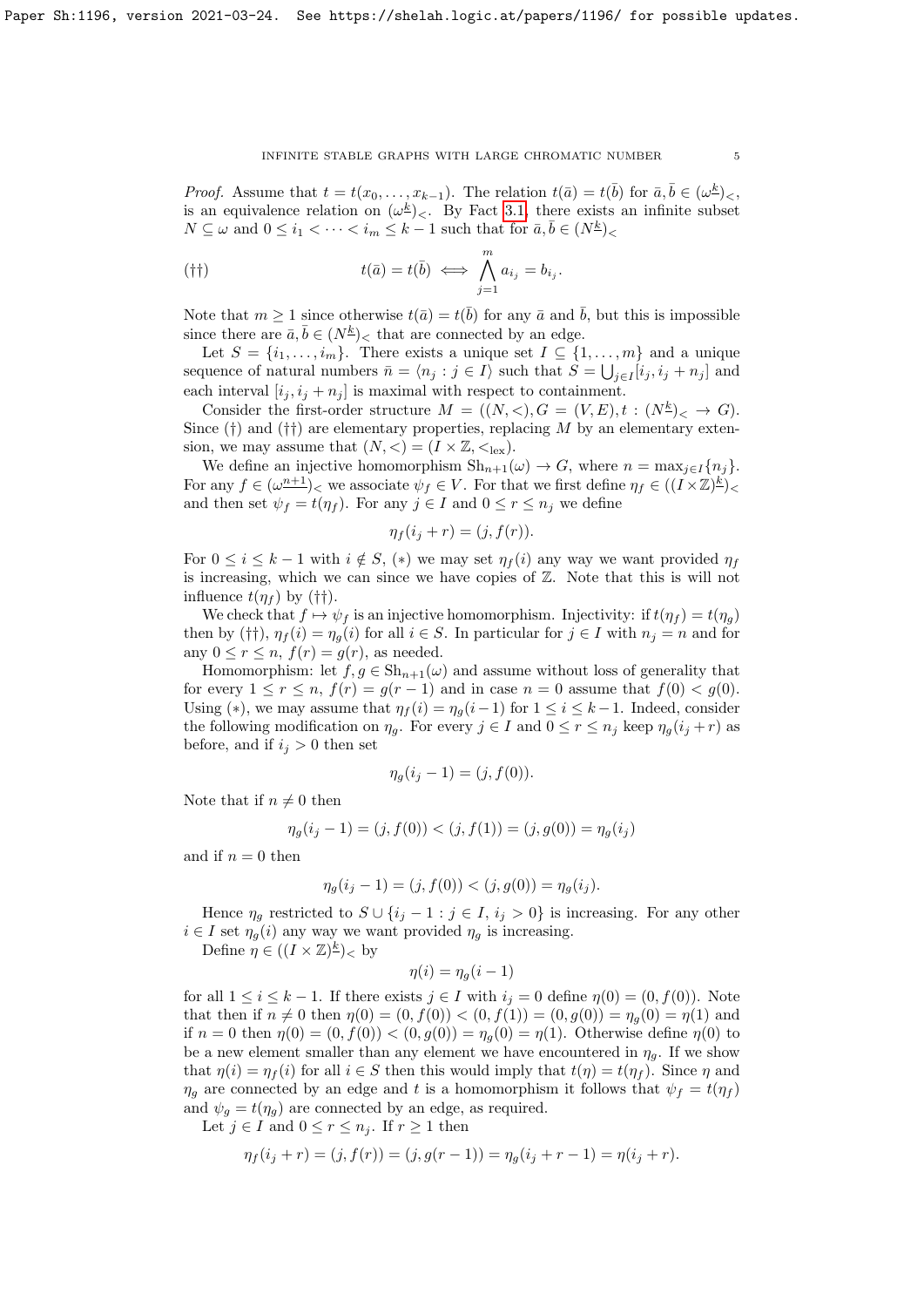If  $r = 0$  and  $i_j > 0$  then

$$
\eta_f(i_j) = (j, f(0)) = \eta_g(i_j - 1) = \eta(i_j).
$$

Finally, if  $r = 0$  and  $i_j = 0$  then

 $\eta_f(0) = (0, f(0)) = \eta(0).$ 

As for the "consequently" part, consider  $(H, t, G)$  as a first order structure. In an elementary extension  $(H, t, G) \prec (\mathcal{H}, t, \mathcal{G})$ ,  $\mathcal{H}$  contains  $\text{Sh}_n(\omega)$  as a subgraph. Restricting t to  $\mathrm{Sh}_n(\omega)$  and applying the above, G contains all finite subgraphs of  $\text{Sh}_n(\omega)$  for some  $n \leq k$ . As a result, so does G.

3.2. Variants of the Shift Graph. Let  $A$  and  $J$  be two (possibly linearly ordered) sets.

<span id="page-5-2"></span>**Definition 3.3.** For any  $\bar{a}, \bar{b} \in A^{\mathcal{I}}$  (respectively,  $(A^{\mathcal{I}})_{\leq}$ ), let  $f_{\bar{a}, \bar{b}} = \{(i, j) \in J \times J :$  $a_i = b_j$ .

Since the tuples  $\bar{a}$  and  $\bar{b}$  are without repetitions,  $f_{\bar{a}, \bar{b}}$  is a (possibly empty) injective partial function. If  $\bar{a}, \bar{b} \in (A^{\underline{J}})_{\leq}$  then  $f_{\bar{a}, \bar{b}}$  is order-preserving, i.e. for all  $i < j \in \text{Dom}(f), f(i) < f(j).$ 

<span id="page-5-0"></span>**Definition 3.4.** Let  $Id \neq f \subseteq J \times J$  be a partial function. We define a graph  $E_f^A$ and a directed graph  $D_f^A$  on  $A^J$ :

- $\bar{a} E_f^A \bar{b} \iff f_{\bar{a}, \bar{b}} = f \vee f_{\bar{b}, \bar{a}} = f$
- $\bar{a} D_f^{\dot{A}} \bar{b} \iff f_{\bar{a},\bar{b}} = f.$

Similarly for  $(A^{\mathcal{I}})<.$  We omit A from  $E_f^A$  and  $D_f^A$  when it is clear from the context.

Remark 3.5. We required  $f \neq Id$  in order to ensure irreflexivity.

A homomomorphism between directed graphs is map preserving the directed graph relation.

Since the symmetric closure of the relation  $D_f$  is exactly  $E_f$ , any homomorphism of directed graphs  $(A_1^{J_1})$  $\frac{J_1}{1}, D_{f_1}) \rightarrow (A_2^{\frac{J_2}{}})$  $\frac{\partial^2}{\partial z^2}$ ,  $D_{f_2}$ ) is also a homomorphism of graphs  $(A_1^{J_1})$  $\frac{J_1}{1}, E_{f_1}) \to (A_2^{\frac{J_2}{}})$  $\frac{\partial^2}{\partial z^2}$ ,  $E_{f_2}$ ), and similarly in the ordered case.

**Example 3.6.** When  $J = n$  and  $f = \{(i, i-1) : 1 \le i \le n-1\}$ ,  $(A^n, E_f)$  is exactly  $\mathrm{Sh}^{sym}_n(A)$  and  $((A^{\underline{n}})_{<,E_f)$  is exactly  $\mathrm{Sh}_n(A)$ .

**Definition 3.7.** Let  $\text{LSh}_n(A) = ((A^n)_{<, b_f)$ , where  $f = \{(i, i-1) : 1 \leq i \leq n-1\}$ , and  $R\mathrm{Sh}_n(A) = ((A^n)_{\leq}, D_f)$ , where  $f = \{(i-1, i) : 1 \leq i \leq n-1\}$ .

<span id="page-5-1"></span>**Lemma 3.8.** Let  $(J, \leq)$  be a finite linearly ordered set and  $Id \neq f \subseteq J \times J$  a non-empty partial function. Assume that

(1) f is order preserving, i.e. for all  $i < j \in Dom(f)$ ,  $f(i) < f(j)$ ,

(2) all orbits in f are increasing, i.e. for all  $i \in Dom(f)$ ,  $i < f(i)$ .

Let  $G = ((\mathbb{Q}^{\underline{J}})_{\leq}, D_f)$  be the directed graph structure defined by f. Then for any large enough  $k \in \mathbb{N}$  there exists a homomorphism of directed graphs  $\varphi : LSh_k(\omega) \to$  $((\overline{{\mathbb Q}^J})_{\lt}, D_f)$ .

*Proof.* Let A be the ordinal  $\omega^{\omega}$ , seen as a substructure of Q. As J is finite, we may assume that  $(J, <) \subseteq (\mathbb{Q}, <)$ .

Claim. There is no harm in replacing J by  $Dom(f) \cup Range(f)$  and Q by A.

*Proof.* Inductively, for every  $u \in \text{LSh}_k(\omega)$  choose a dense subset  $Q_u \subseteq \mathbb{Q}$  such that for every  $u \neq v \in \text{LSh}_k(\omega)$ ,  $Q_u \cap Q_v = \emptyset$  and  $Q_u \cap \omega^{\omega} = \emptyset$ .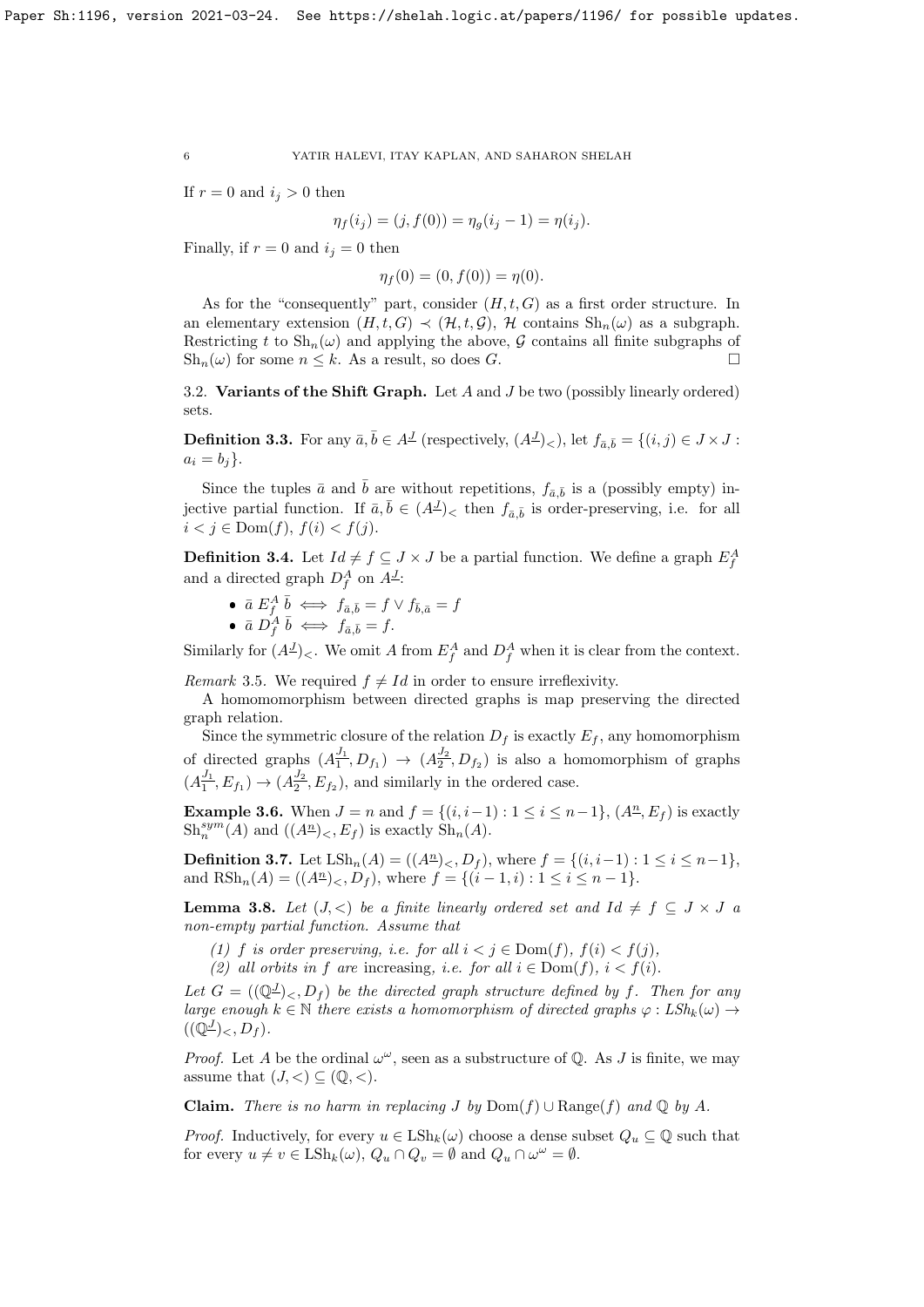Now, let  $\hat{J} = \text{Dom}(f) \cup \text{Range}(f)$  and assume we have a homomorphism  $\varphi$ :  $\text{LSh}_k(\omega) \rightarrow ((\omega^{\omega})^{\underline{J}})_{\leq}, D_f)$ . For each  $u \in \text{LSh}_k(\omega)$ , extending  $\varphi(u)$  to an increasing J-tuple of elements from  $\mathbb Q$  by adding elements from  $Q_u$ , defines a map  $\varphi': \text{LSh}_k(\omega) \to ((\mathbb{Q}^{\underline{J}})_{<}, D_f)$ . Since  $\widehat{J} = \text{Dom}(f) \cup \text{Range}(f)$  and passing from  $\varphi(u)$ to  $\varphi'(u)$  adds only new elements,  $\varphi'$  is a homomorphism of directed graphs.

 $\Box$  (claim)

Let  $I = \text{Dom}(f) \setminus \text{Range}(f)$ . We prove by induction on |I| that for any large enough k there exists a homomorphism  $g: \text{LSh}_k(\omega) \to G = ((A^{\underline{J}})_{\leq}, D_f)$ , where  $J = \text{Dom}(f) \cup \text{Range}(f)$  is nonempty.

For any  $\beta \in I$  let  $n_\beta$  be the maximal natural number  $n \geq 1$  such that  $f^{n-1}(\beta) \in$  $Dom(f)$ . Note that

$$
Dom(f) = \bigcup_{\beta \in I} \{\beta, \dots, f^{n_{\beta}-1}(\beta)\}
$$

and that

$$
J = \text{Dom}(f) \cup \text{Range}(f) = \bigcup_{\beta \in I} \{\beta, \dots, f^{n_{\beta}}(\beta)\}.
$$

Let  $\beta_0$  be the minimal element of I. Note that  $\beta_0$  is also the minimal element of J.

**Claim.** There exist  $J \subseteq \widetilde{J} \subseteq \mathbb{Q}$  and  $f \subseteq \widetilde{f} \subseteq \widetilde{J} \times \widetilde{J}$  such that

- $\bullet$  (1), (2) of the lemma hold for  $\widetilde{J}$  and  $\widetilde{f}$ ,
- $\bullet \widetilde{f}\cap (J\times J)=f,$
- $\text{Dom}(\widetilde{f}) \setminus \text{Range}(\widetilde{f}) = I,$
- min  $\widetilde{J} = \beta_0$  and that
- ( $\star$ ) letting  $\widetilde{n}_{\beta_0}$  be the maximal natural number  $n \geq 1$  such that  $f^{n-1}(\beta_0) \in \widetilde{\Lambda}$  $Dom(\tilde{f}), f^{\tilde{n}_{\beta_0}}(\beta_0) = \max \tilde{J}.$

*Proof.* If  $(\star)$  holds for f and J, we are done. Otherwise, let  $i \in \text{Range}(f)$  be minimal such that  $f^{n_{\beta_0}}(\beta_0) < i$  and let j be such that  $f(j) = i$ . Either  $j < f^{n_{\beta_0}}(\beta_0)$  or  $f^{n_{\beta_0}}(\beta_0) < j$ . If the former happens let  $f' = f$ , so assume it is the latter, i.e. that  $f^{n_{\beta_0}}(\beta_0) < j < i$  (so  $j \in \text{Dom}(f) \setminus \text{Range}(f)$ ). Let  $f' = f \cup \{(f^{n_{\beta_0}}(\beta_0), y)\}$  for some  $j < y \in \mathbb{Q} \setminus J$  which satisfies  $y < x$  for all  $j < x \in J$  and  $J' = J \cup \{y\}$ . It is still order preserving and still has increasing orbits. Let  $n'_{\beta_0}$  be as in  $(\star)$ .

In either case, we have that  $j < (f')^{n'_{\beta_0}}(\beta_0) < i$ . Since f' is order preserving we may extend it to an automorphism  $\sigma$  of  $\mathbb Q$  and thus  $i = \sigma(j) < \sigma((f')^{n'_{\beta_0}}(\beta_0)).$ By careful adjustments we may assume that  $\sigma((f')^{n'_{\beta_0}}(\beta_0)) \notin J$ . Let  $f'' = f' \cup$  ${((f')^{n'_{\beta_0}}(\beta_0), \sigma((f')^{n'_{\beta_0}}(\beta_0)))}$  and let  $J'' = J \cup {\{\sigma((f')^{n'_{\beta_0}}(\beta_0))\}}$ . It is still order preserving and still has increasing orbits.

Note that,

$$
|\{i \in \text{Range}(f'') : i < (f'')^{n_{\beta_0}''}(\beta_0)\}| < |\{i \in \text{Range}(f) : i < f^{n_{\beta_0}}(\beta_0)\}|,
$$

where  $n''_{\beta_0}$  is defined as is  $(\star)$ .

Continue doing this until  $\text{Range}(f)$  is exhausted. Let  $\widetilde{f}$  be the end function and let  $\widetilde{J} = J \cup \mathrm{Dom}(\widetilde{f}) \cup \mathrm{Range}(\widetilde{f}).$ 

 $\Box$  (claim)

As a consequence of the claim we may assume that  $(\star)$  holds for f and J. Indeed, assume we found a homomorphism  $\varphi : \text{LSh}_k(\omega) \to ((A^{\underline{J}})_{\leq}, D_{\tilde{f}})$ , for some k. It is routine to check that composing  $\varphi$  with the map

$$
((A^{\underline{J}})_{<} D_{\widetilde{f}}) \to ((A^{\underline{J}})_{<} D_f)
$$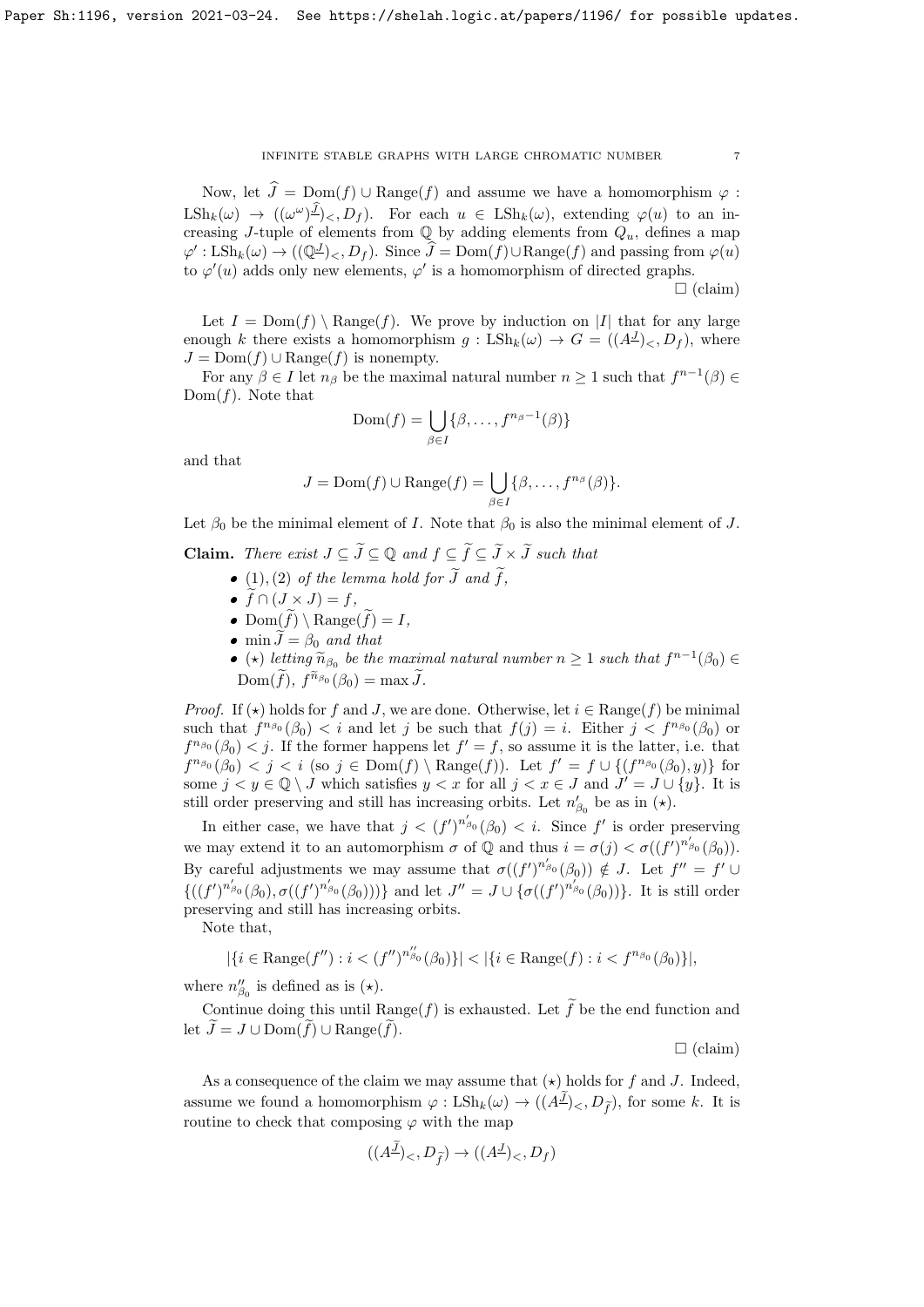induced by the projection map  $\pi$  :  $(A^J)_{\leq}$   $\rightarrow$   $(A^J)_{\leq}$  is indeed a homomorphism (this uses the second bullet in the claim above).

Let  $J' = J \setminus \{\beta_0, \ldots, f^{n_{\beta_0}}(\beta_0)\}\$ . If  $J' = \emptyset$  let  $g_k$  be the empty function for all  $k \in \mathbb{N}$ . Otherwise, by induction there exists  $l \in \mathbb{N}$  such that for all  $k \geq l$  there is a homomorphism  $g_k : \text{LSh}_k(\omega) \to ((A^{\underline{J'}})_{\leq}, D_{f \cap (J' \times J')})$ . Let  $k > \max\{n_\beta + 1 : \beta \in$  $I\} \cup \{l\}$  and set some order isomorphism  $\phi : \omega \times (A \cup \{-1\}) \to A$ , where  $-1$  is a new element which is smaller than any element of A (recall that  $A = \omega^{\omega}$ ).

We construct a homomorphism mapping  $\mu \in \text{LSh}_k(\omega)$  to  $\psi_\mu \in G$ . Let  $\mu \in$  $\text{LSh}_k(\omega)$ . For any  $0 \leq h \leq n_{\beta_0}$  we define

$$
\psi_{\mu}(f^h(\beta_0)) = \phi(\mu(h), -1).
$$

For any  $\beta \in I$ , with  $\beta \neq \beta_0$ , and  $0 \leq h \leq n_\beta$  we define

$$
\psi_{\mu}(f^h(\beta)) = \phi(\mu(\tilde{h}), g_k(\mu)(f^h(\beta))),
$$

for  $0 \leq \tilde{h} \leq n_{\beta_0}$  maximal satisfying  $f^h(\beta) > f^{\tilde{h}}(\beta_0)$ , which exists by minimlaity of  $\beta_0$ .

We check that  $\psi_{\mu}$  is increasing and that  $\mu \mapsto \psi_{\mu}$  is a homomorphism.

To show that  $\psi_{\mu}$  is increasing, suppose  $f^{h_1}(\beta_1) < f^{h_2}(\beta_2) \in J$  and go over the different possibilities. Note that we use  $-1$  in the case when  $\beta_1 = \beta_0, \beta_2 \neq \beta_0$  and  $h_2 = h_1.$ 

We show that  $\mu \mapsto \psi_{\mu}$  is a homomorphism. Suppose that  $\mu, \nu \in \text{LSh}_k(\omega)$  are such that  $\nu(n+1) = \mu(n)$  for all  $0 \le n < k-1$ . We need to check that  $f(i) = j$  if and only if  $\psi_{\mu}(i) = \psi_{\nu}(j)$ .

Assume that  $f(i) = j$  (so  $i \in Dom(f)$ ). Suppose that  $i = f<sup>h</sup>(\beta_0)$  for some  $0 \le h < n_{\beta_0}$ , so  $j = f^{h+1}(\beta_0)$ . Then

 $\psi_{\mu}(i) = \phi(\mu(h), -1) = \phi(\nu(h+1), -1) = \psi_{\nu}(f^{h+1}(\beta_0)).$ 

Now suppose that  $i = f^h(\beta)$  for some  $\beta \neq \beta_0$  and  $0 \leq h \lt n_\beta$ , so  $j = f^{h+1}(\beta)$ . Let  $\tilde{h}$  be maximal such that  $f^h(\beta_0) \leq f^h(\beta)$ . Note that by the claim,  $\tilde{h} < n_{\beta_0}$ . It follows that  $f^{h+1}(\beta)$  is defined and  $f^{h+1}(\beta_0) < f^{h+1}(\beta)$ . On the other hand, it can not be that  $f^{h+2}(\beta_0) < f^{h+1}(\beta)$  (again,  $f^{h+2}(\beta_0)$  is defined by the claim) for then we would have  $f^{h+1}(\beta_0) < f^h(\beta)$ , contradicting the maximality of  $\tilde{h}$ . It follows that  $\widetilde{h} + 1 = \widetilde{h+1}$ . Since  $g_k$  is a homomorphism,

$$
\psi_{\mu}(i) = \phi(\mu(\widetilde{h}), g_k(\mu)(f^h(\beta))) = \phi(\nu(\widetilde{h}+1), g_k(\nu)(f^{h+1}(\beta)) = \psi_{\nu}(j).
$$

Now assume that  $\psi_{\mu}(i) = \psi_{\nu}(j)$ . If  $i = f^h(\beta_0)$  for some  $0 \leq h \leq n_{\beta_0}$  then  $j = f^{h'}(\beta_0)$  for some h' (since  $\psi_{\mu}(j)$  has the form  $\phi(-,-1)$ ) and so  $\mu(h) = \nu(h')$ . By the choice of the k,  $h + 1 < k$  and consequently  $\mu(h) = \nu(h + 1) = \nu(h')$  so  $h' = h + 1$  and  $f(i) = j$ .

Suppose  $i = f^h(\beta)$  for some  $\beta \neq \beta_0$  and  $0 \leq h \leq n_\beta$ . As this is encoded by  $\phi$ , by the assumption necessarily  $j = f^{h'}(\beta')$  for some  $\beta' \neq \beta_0$  and  $0 \leq h' \leq n_{\beta'}$ . Let  $\widetilde{h}$  be maximal such that  $f^{\widetilde{h}}(\beta_0) < i$  and  $\widetilde{h}'$  maximal such that  $f^{\widetilde{h}'}(\beta_0) < j$ . So  $\psi_{\mu}(i) = \phi(\mu(\tilde{h}), g_k(\mu)(i))$  and  $\psi_{\nu}(j) = \phi(\nu(\tilde{h}'), g_k(\nu)(j))$ . It follows that  $g_k(\nu)(j) =$  $g_k(\mu)(i)$  and we are done by the choice of  $g_k$  since  $i, j \in J'$ .

Before continuing to the main proposition, as auxiliary results, we calculate the chromatic number of some (well known) graphs.

<span id="page-7-0"></span>**Example 3.9** (Symmetric Cyclic Graph). Let  $r > 1$  be a natural number. Let  $Cyc_r^{sym}(A)$  be the graph on  $A^r$  with an edge between  $(a_0, \ldots, a_{r-1})$  and  $(b_0, \ldots, b_{r-1})$ if  $a_0 = b_1, \ldots, a_{r-2} = b_{r-1}, a_{r-1} = b_0$  (or vice-versa). We thus have a graph homomorphism  $Cyc_r^{sym}(A) \to Sh_r^{sym}(A)$ .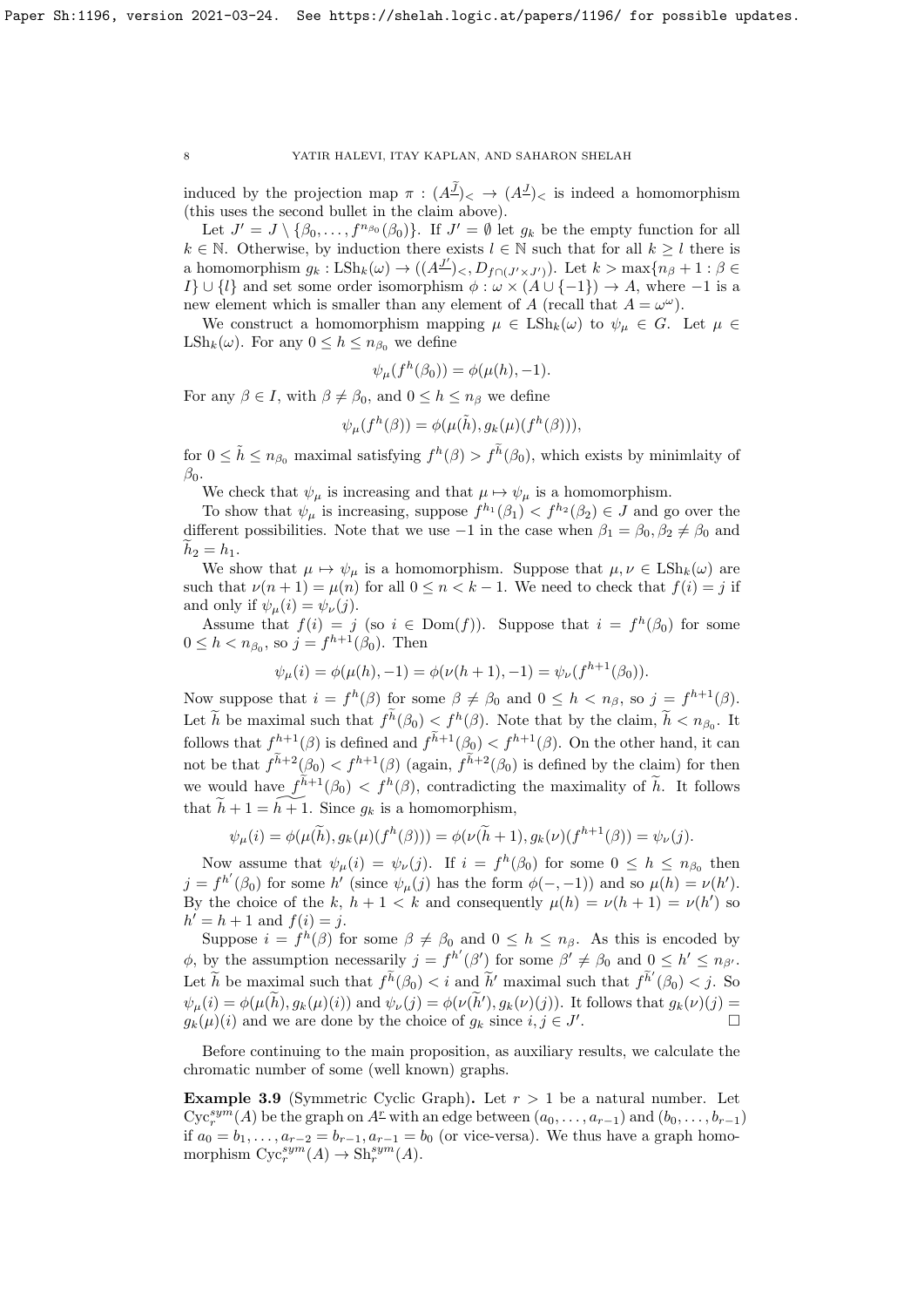**Lemma 3.10.** For every natural number  $r > 1$  and any set A,

$$
\chi\left(Cyc_r^{sym}(A)\right) = \begin{cases} 2 & r \text{ is even} \\ 3 & r \text{ is odd.} \end{cases}
$$

*Proof.* The graphs  $Cyc_r^{sym}(A)$  partitions into connected components, each of them a cycle graph on r vertices. It is well known and easy to see that you need 2 colors to color even cycle graphs and 3 colors to color odd cycle graphs.

The next two examples are somewhat similar and they both have very small chromatic number. We define them and prove that their chromatic number is 2.

Example 3.11 (Denumerable Tuples Symmetric Shift Graph). Let A be an infinite set. The *denumerable tuples symmetric shift graph*  $\text{Sh}^{sym}_{\omega}(A)$  is defined similarly as the symmetric shift graph but with vertices  $A^{\underline{\omega}}$ . There is an edge between two vertices f and g if  $f(n) = g(n+1)$  for all  $n < \omega$  (or vice-versa).

**Example 3.12** (Glued Increasing Symmetric Shift Graphs). Let  $\bar{n} = \langle n_i : i < \omega \rangle$ be a strictly increasing sequence of natural numbers. We define the graph  $\text{Sh}_{\bar{n},u}^{sym}(A)$ , for an infinite set A. The vertices are injective functions  $\prod_{i<\omega}[0, n_i] \to A$ . Thus every vertex can be written as  $f = \coprod_{i<\omega} f_i$ . We will say that there is an edge between two vertices  $f$  and  $g$  if

$$
f_i(m) = g_i(m+1)
$$

for every  $0 \leq m < n_i$ ,  $i < \omega$  or

$$
g_i(m) = f_i(m+1)
$$

for every  $0 \leq m < n_i$ ,  $i < \omega$ .

<span id="page-8-0"></span>**Lemma 3.13.** Let X be a set. Suppose  $(n, x) \mapsto n + x$  is a free action of Z on X. We define a graph relation E on X by setting that x E y if either  $1 + x = y$  or  $1 + y = x$ . Then  $\chi(X, E) = 2$ .

*Proof.* Since the action is free, for any  $x, y \in X$  in the same Z-orbit,  $D_{x,y} = z$  for any  $z \in \mathbb{Z}$  satisfying  $z + x = y$  is well defined.

Let  $\{x_r : r \in X/\mathbb{Z}\}\$ be a set of representatives of the different orbits of the  $\mathbb{Z}$ action on X. We define a coloring  $c : (X, E) \to \{0, 1\}$  in the following way: For any vertex x let  $c(x) = \text{parity}(D_{x,x_r})$ , where  $x_r$  is the representative of the Z-orbit of x.

We need to show that it is a legal coloring. Assume that  $x$  and  $y$  are connected by an edge. This means, without loss of generality, that  $x = 1 + y$ . But now by definition we cannot have  $c(x) = c(y)$ . Indeed, since x and y are in the same Z-orbit, there are some n and m such that  $x = n + x_r$  and  $y = m + x_r$ , for  $r = \mathbb{Z} + x$ . Consequently,  $x = (n - m) + y$ , and by freeness  $n - m = 1$ . As a result,  $c(x) \equiv c(y) + 1 \pmod{2}$ .

 $\Box$ 

<span id="page-8-1"></span>**Lemma 3.14.** For any infinite set  $A$  and a strictly increasing sequence of natural numbers  $\bar{n}$ ,  $\chi\left(Sh_{\omega}^{sym}(A)\right) = \chi\left(Sh_{\bar{n},u}^{sym}(A)\right) = 2.$ 

Proof. The proof for these two graphs are the same, albeit the definitions are slightly different. We prove for  $\text{Sh}^{sym}_{\omega}(A)$  and present the appropriate definitions for  $\mathrm{Sh}_{\bar{n},u}^{sym}(A)$  at the end.

Let  $X \subseteq A^{\omega}$  be the set of all functions f which are eventually injective, i.e. there exists an *n* such that  $f \restriction [n, \infty)$  is injective.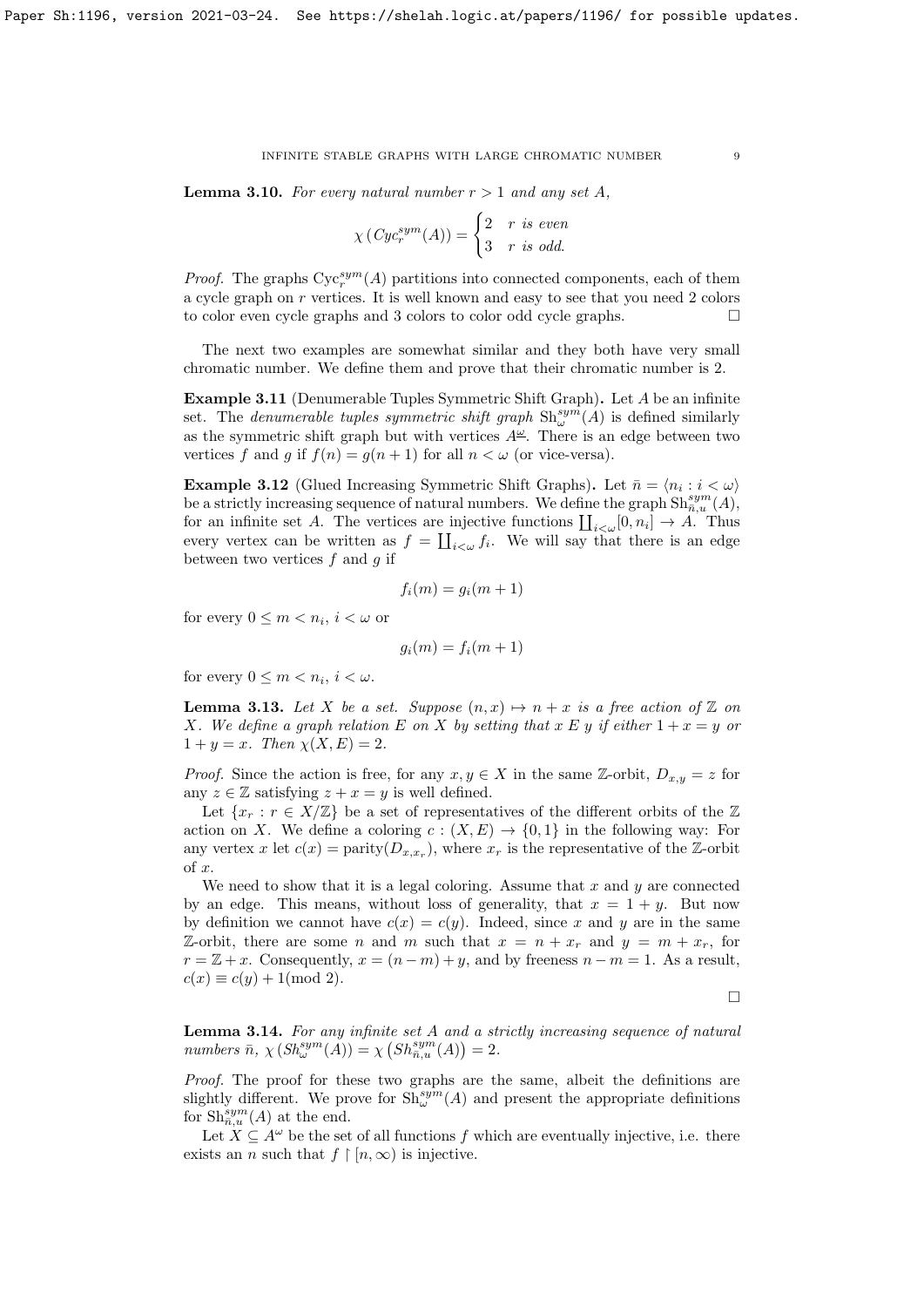Fix some element  $e \in A$ . The integers  $\mathbb Z$  acts on X by translation: if  $z \in \mathbb Z$  and  $f \in X$  then we define

$$
(z+f)(m) = \begin{cases} f(m-z) & 0 \le m-z\\ e & \text{otherwise} \end{cases}
$$

We define an equivalence relation  $R$  on  $X$ :

 $f R g \iff \exists n (f \upharpoonright [n, \infty) = g \upharpoonright [n, \infty)).$ 

Note that if f R g and  $z \in \mathbb{Z}$  then  $z + f R z + g$ , so the Z-action induces an action on X/R. We note that if  $z + [f] = [f]$  for  $f \in X$  (and  $[f]$  being the class of f in  $X/R$ ) then  $z = 0$  by eventual injectivity of f. Or in other words, the Z-action on  $X/R$  is free.

Since if  $f, g \in \mathrm{Sh}^{sym}_{\omega}(A)$  are connected by an edge then either  $[f] = 1 + [g]$  or  $[g] = 1 + [f]$ , by Lemma [3.13](#page-8-0) and Lemma [2.3\(](#page-2-1)3),  $\chi(\text{Sh}^{sym}_{\omega}(A)) = 2$ . For  $\text{Sh}_{\overline{n},u}^{\overline{sym}}(A)$  we define:

Let X be the set of all functions  $f: \coprod_{i<\omega} \to [0, n_i]$  satisfying the property that there exists an n such that for all  $i < \omega, f_i \restriction [n, n_i - n]$  is injective.

For every  $z \in \mathbb{Z}$  and  $f \in X$  we define for  $i < \omega$ 

$$
(z+f)_i(m) = \begin{cases} f_i(m-z) & 0 \le m-z \le n_i \\ e & \text{otherwise} \end{cases}
$$

We define an equivalence relation  $R$  on  $X$ :

$$
f R g \iff \exists n \forall i < \omega(f_i \upharpoonright [n, n_i - n] = g_i \upharpoonright [n, n_i - n]).
$$

On the other hand if the glued shift graphs are bounded the picture is different.

Example 3.15 (A Sequence of Bounded Shift Graphs). Let  $n$  be a natural number, I a set and  $\bar{n} = \langle n_i : i \in I \rangle$  a sequence of natural numbers satisfying  $0 < n_i \leq n$ for all  $i \in I$ . We define  $\text{Sh}_{\bar{n},b}(A)$  for an infinite linearly ordered set  $(A, \leq)$ . The vertices are sequences of functions  $f = (f_i)_{i \in I}$ , where each  $f_i : [0, n_i] \to A$  is order preserving. We will say that there is an edge between two vertices  $f$  and  $g$  if  $f_i(m) = g_i(m+1)$  for every  $0 \le m < n_i$ ,  $i \in I$  (or vice-versa).

<span id="page-9-0"></span>**Lemma 3.16.** Let  $(A, <)$  be an infinite linearly ordered set,  $\bar{n} = \langle n_i : i \in I \rangle$  a uniformly bounded sequence of natural numbers with  $n_i \geq 1$  and let  $n = \max_{i \in I} \{n_i\}$ . Then there exists an injective homomorphism  $Sh_{n+1}(A) \to Sh_{\bar{n},b}(A)$ .

*Proof.* For any tuple  $u \in (A^{n+1})<sub>0</sub>$  we define a vertex  $f_u \in Sh_{\bar{n},b}(A)$ . For every  $0 \leq$  $h \leq n_i, i \in I$ , we set  $(f_u)_i(h) = u(h)$ . Set  $f = (f_i)_{i \in I}$ . Note that if  $0 \leq h < h' \leq n_i$ then  $u(h) < u(h')$  so  $(f_u)_i(h) < (f_u)_i(h')$ . By the choice of  $n, u \mapsto f_u$  is injective as well.

We show that  $u \mapsto f_u$  is a homomorphism. Assume that, without loss of generality,  $u(h) = v(h + 1)$  for every  $0 \leq h < n$ . For every  $i \in I$  and for every  $0 \leq h \leq n_i$ 

$$
(f_u)_i(h) = u(h) = v(h+1) = (f_v)_i(h+1).
$$

As needed.  $\Box$ 

The following propositions will be the backbone behind the main results.

<span id="page-9-1"></span>**Proposition 3.17.** Let A be an infinite set,  $\lambda$  a cardinal with  $2^{\lambda} \leq |A|$  and  $G =$  $(A^{\underline{\lambda}}, E)$  a graph on  $A^{\underline{\lambda}}$ . If  $\varkappa$  is an infinite regular cardinal satisfying

- (1)  $\Box_2(\lambda) < \varkappa$ ,
- (2)  $\chi(G) \geq \varkappa$  and
- (3) for all  $\bar{a}, \bar{b}, \bar{c}, \bar{d} \in A^{\underline{\lambda}}$  if  $\bar{a} \ E \ \bar{b}$  and  $f_{\bar{a}, \bar{b}} = f_{\bar{c}, \bar{d}}$  then  $\bar{c} \ E \ \bar{d}$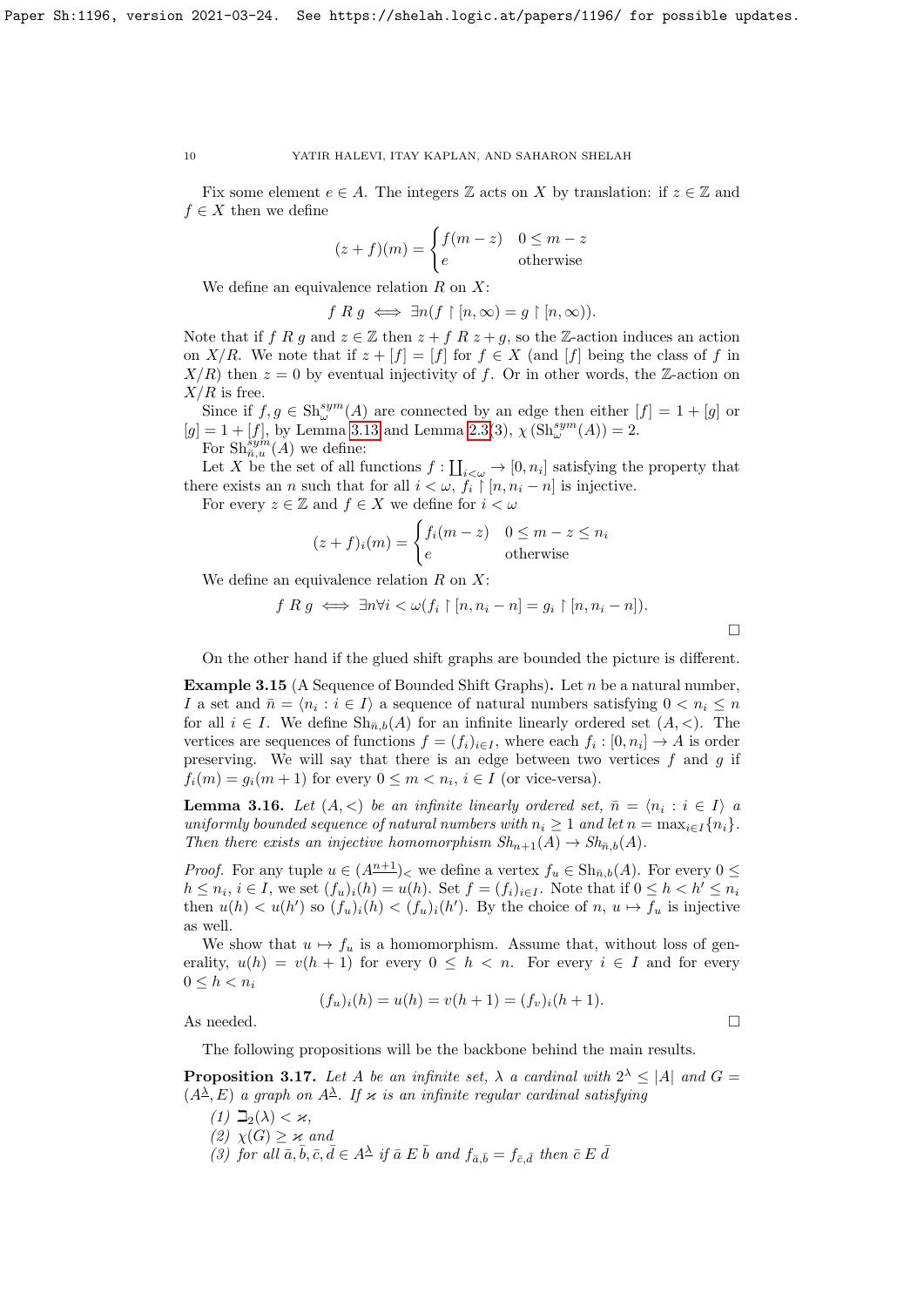then there exists an  $n \in \mathbb{N}$  and an injective homomorphsim from  $Sh_n(\omega)$  to G.

*Proof.* Let  $F = \{f_{\bar{a},\bar{b}} : \bar{a} \not\in \bar{b}\}$  be the collection of all functions arising as  $f_{\bar{a},\bar{b}}$  for some  $\bar{a}$  and  $\bar{b}$  sharing an edge. If we set  $E_f = \{(\bar{a}, \bar{b}) : f = f_{\bar{a}, \bar{b}} \vee f = f_{\bar{b}, \bar{a}}\}$  then, since by assumption (3),  $E = \bigcup_{f \in F} E_f$ , then by Lemma [2.3\(](#page-2-1)2)

$$
\varkappa \leq \prod_{f \in F} \chi(V, E_f).
$$

Since  $|F| \leq 2^{\lambda}$  we may assume there exists  $f \in F$  with  $\chi(V, E_f) > 2^{\lambda} \geq \aleph_0$ . Replace G by  $(V, E_f)$ . Note that although now we only have that  $\chi(V, E) \geq \aleph_0$ , we gained that  $\bar{a}$  and  $\bar{b}$  are connected by an edge if and only if  $f_{\bar{a}, \bar{b}} = f$  or  $f_{\bar{b}, \bar{a}} = f$ . For any  $\beta \in \text{Dom}(f) \subseteq \lambda$ , we distinguish between four possibilities:

- (1) " $\beta$  is a fixed point":  $f(\beta) = \beta$ ;
- (2) "β generates a finite cycle": there exists a natural number  $1 < n \in \mathbb{N}$  such that  $f^{n}(\beta) = \beta$  and  $f^{n-1}(\beta) \neq \beta$ ;
- (3) "β generates a finite shift": there exists a natural number  $0 < n \in \mathbb{N}$  such that  $f^{n}(\beta) \notin \text{Dom}(f);$
- (4) " $\beta$  generates an infinite shift": the set  $\{f^{(n)}(\beta): n < \omega\}$  is infinite.

We first note the following observations, which will allow us to cross out some of the possibilities:

- No  $\beta \in \text{Dom}(f)$  generates a finite cycle. Assume there exists  $\beta \in \text{Dom}(f)$ and  $1 \lt n \lt \omega$  such that  $f^{n}(\beta) = \beta$  and  $f^{n-1}(\beta) \neq \beta$ . Define a homomorphism  $G \to \mathrm{Cyc}_n^{sym}(A)$  which maps  $\bar{a}$  to  $(a_\beta, a_{f(\beta)}, \ldots a_{f^{n-1}(\beta)})$ . It is a homomorphism because if there is an edge between  $\bar{a}$  and  $\bar{b}$  then by definition of f,  $a_{\beta} = b_{f(\beta)}, \ldots, a_{f^{n-1}(\beta)} = b_{\beta}$ . By Lemma [3.10](#page-7-0) and Lemma [2.3\(](#page-2-1)3),  $\chi(G) \leq \chi(\text{Cyc}_n^{\text{sym}}(A)) \leq 3$ , contradiction.
- No  $\beta \in \text{Dom}(f)$  generates an infinite shift. Assume there exists  $\beta < \lambda$  with  ${f^n(\beta) : n < \omega}$  infinite. Define a homomorphism  $G \to \text{Sh}^{sym}_{\omega}(A)$  which maps  $\bar{a}$  to  $n \mapsto a_{f^{n}(\beta)}$ . By definition this is a homomorphism of graphs. By Lemma [3.14](#page-8-1) and Lemma [2.3\(](#page-2-1)3),  $\chi(G) \leq \chi(\text{Sh}^{sym}_{\omega}(A)) = 2$ , contradiction.

Let  $I = \text{Dom}(f) \setminus \text{Range}(f)$ . For any  $\beta \in I$  let  $n_{\beta}$  be the maximal natural number  $n \geq 1$  such that  $f^{n-1}(\beta) \in \text{Dom}(f)$ . Note that

$$
Dom(f) = \bigcup_{\beta \in I} \{\beta, \dots, f^{n_{\beta}-1}(\beta)\} \cup \{\beta < \lambda : f(\beta) = \beta\}
$$

and that

$$
Dom(f) \cup Range(f) = \bigcup_{\beta \in I} \{\beta, \dots, f^{n_{\beta}}(\beta)\} \cup \{\beta < \lambda : f(\beta) = \beta\}.
$$

**Claim.** There exists a uniform bound on  $\{n_\beta : \beta \in I\}$ .

*Proof.* Otherwise, assume there are  $\langle \beta_i : i \langle \omega \rangle$  such that the sequence  $\bar{n} := \langle n_{\beta_i} : i \rangle$  $i < \omega$  is strictly increasing. We define a homomorphism from G to  $\text{Sh}_{\bar{n},u}^{sym}(A)$ similarly as before. Consequently,  $\chi(G) \leq 2$  (by using Lemma [3.14,](#page-8-1) Lemma [2.3\(](#page-2-1)3) and the relevant homomorphisms), contradiction.  $\square$  (claim)

We are thus left with two cases:

Case 1:  $I = \emptyset$ . Thus f is the identity on Dom(f). If Dom(f) =  $\lambda$  then G is an anticlique and can thus can be colored by only one color, contradiction. Hence  $Dom(f) \subsetneq \lambda$ . Let  $\bar{a} \in G$  be any sequence. Consider the induced subgraph  $G_0 \subseteq G$ with vertices:

$$
\{\bar{b} \in G : (\forall i \in \text{Dom}(f)) (b_i = a_i)\}.
$$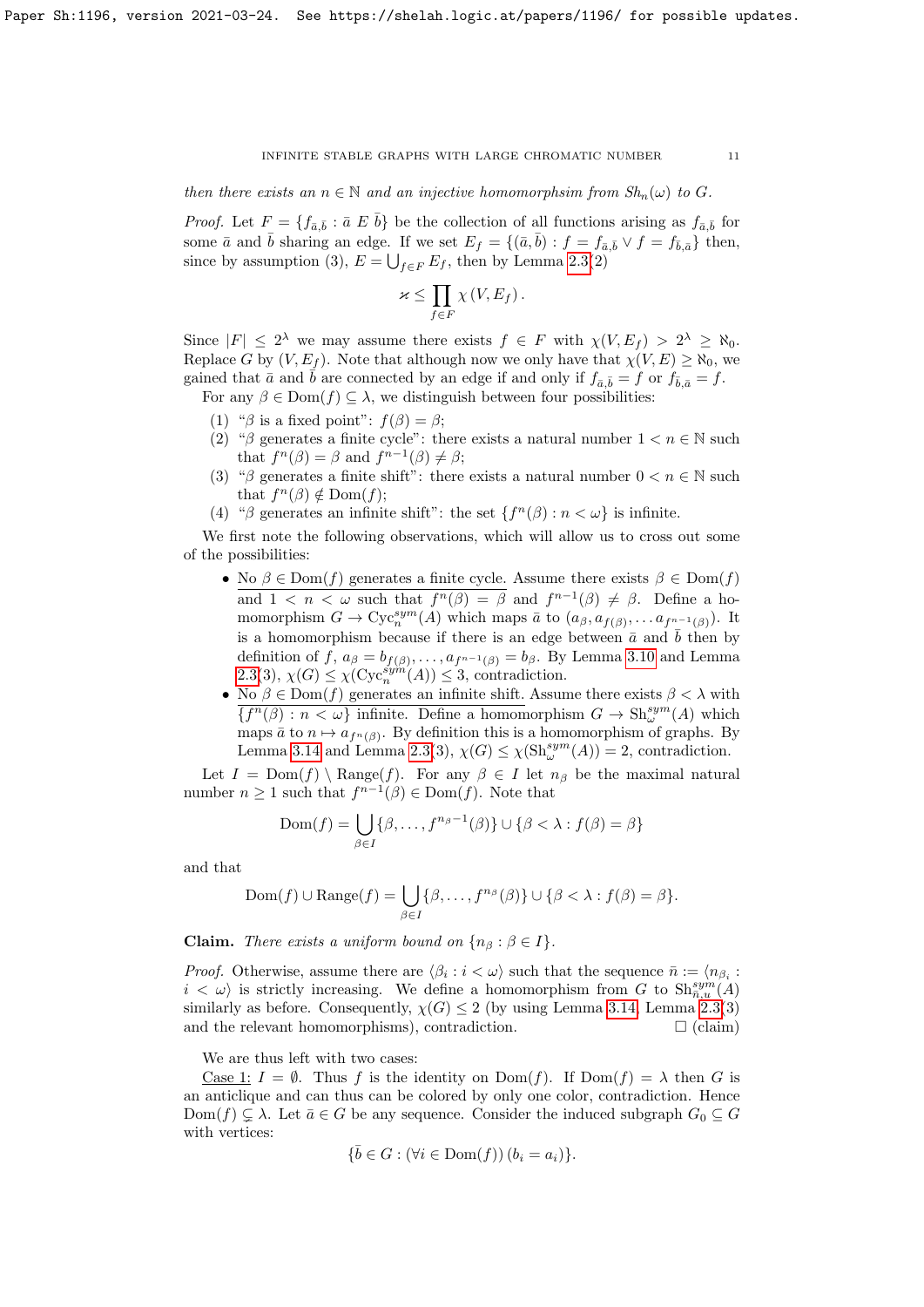By the definition of the edge relation  $G_0$  is a complete graph of size |A|. In particular we may embed the complete graph on  $\omega$  as a subgraph.

<u>Case 2:</u>  $I \neq \emptyset$ . Let  $n = \max_{\beta \in I} \{n_{\beta}\}\$ and let  $\phi : \lambda \times \omega \times (\text{Sh}_{n,b}(\omega) \cup \{0,1\}) \to A$ be an injective function, which exists since  $(\aleph_0)^{\lambda} + \aleph_0 + \lambda \leq |A|$ .

We define an injective homomorphism from  $\mathrm{Sh}_{\bar{n},b}(\omega)$  into G where  $\bar{n} = \langle n_\beta :$  $\beta \in I$ ). For every function  $\mu = (\mu_{\beta})_{\beta \in I}$ , where  $\mu_{\beta} : [0, n_{\beta}] \to \omega$  is order preserving, we associate an injective function  $\psi_{\mu} : \lambda \to A$  as follows. For every  $\beta \in I$  and  $h \in [0, n_\beta]$  we define

$$
\psi_{\mu}(f^h(\beta)) = \phi(\beta, \mu_{\beta}(h), 0),
$$

note that this is well defined. For every  $\alpha \notin \bigcup_{\beta \in I} \{\beta, \ldots, f^{n_{\beta}}(\beta)\}\$  such that  $f(\alpha) =$  $\alpha$  we define

$$
\psi_{\mu}(\alpha) = \phi(\alpha, 0, 1)
$$

and otherwise we define

$$
\psi_{\mu}(\alpha) = \phi(\alpha, 0, \mu).
$$

We claim that the map  $\mu \mapsto \psi_{\mu}$  is an injective homomorphism.

Injectivity: Let  $\mu, \nu \in \mathrm{Sh}_{\bar{n},b}(\omega)$  with  $\psi_{\mu} = \psi_{\nu}$ . Let  $\beta \in I$  and  $h \in [0, n_{\beta}]$ . Since  $\psi_{\mu}(f^h(\beta)) = \psi_{\nu}(f^h(\beta))$  and  $\phi$  is injective,  $\mu_{\beta}(h) = \nu_{\beta}(h)$ .

Homomorphism: Assume that  $\mu$  and  $\nu$  are connected by an edge, i.e. without loss of generality for every  $\beta \in I$  and  $h \in [0, n_{\beta}), \mu_{\beta}(h) = \nu_{\beta}(h + 1)$ . We need to show that for every  $i, j < \lambda$ ,  $\psi_{\mu}(i) = \psi_{\nu}(j)$  if and only  $f(i) = j$ .

Assume that  $f(i) = j$ . In particular,  $i \in Dom(f)$ . If  $i = \beta = f(\beta) = j$  then  $\psi_{\mu}(\beta) = \phi(\beta, 0, 1) = \psi_{\nu}(\beta)$ . If  $i \in Dom(f) \setminus Range(f)$  then  $i = f^h(\beta)$  for some  $\beta \in I$  and  $h \in [0, n_{\beta})$ . Thus

$$
\psi_{\mu}(i) = \psi_{\mu}(f^{h}(\beta)) = \phi(\beta, \mu_{\beta}(h), 0) = \phi(\beta, \nu_{\beta}(h+1), 0) = \psi_{\nu}(f^{h+1}(\beta)) = \psi_{\nu}(j).
$$

Assume that  $\psi_{\mu}(i) = \psi_{\nu}(j) = e$ . Since  $\mu \neq \nu$ , by the injectivity of  $\phi$  we have only two possibilities: either  $e = \phi(\cdots, 1)$  or  $e = \phi(\cdots, 0)$ . If the former happens, necessarily  $f(i) = i$ ,  $f(j) = j$  and  $i = j$ .

Otherwise,  $i = f^h(\beta)$  and  $j = f^{h'}(\beta')$  for some  $\beta, \beta' \in I$ ,  $h \in [0, n_\beta]$  and  $h' \in [0, n'_{\beta}]$ . Also, since

$$
\phi(\beta,\mu_{\beta}(h),0)=\phi(\beta',\nu_{\beta'}(h'),0),
$$

 $\beta = \beta'$  and  $\mu_{\beta}(h) = \nu_{\beta}(h')$ . If  $h \in [0, n_{\beta})$  then  $\mu_{\beta}(h) = \nu_{\beta}(h+1)$  since  $\mu$  and  $\nu$  are connected by an edge, so since  $\nu_\beta$  is injective  $h' = h + 1$ . So  $f(i) = j$ . Otherwise,  $h = n_{\beta}$ . If  $h' > 0$  then since  $\nu_{\beta}(h') = \mu_{\beta}(h' - 1) = \mu_{\beta}(h)$  we get a contradiction to the injectivity of  $\mu_{\beta}$ . Consequently it must be that  $h' = 0$ . This contradicts the fact that  $\nu_\beta$  is order preserving and  $n_\beta \geq 1$ .

Applying Lemma [3.16](#page-9-0) we may conclude that there exists an injective homomorphism from  $\mathrm{Sh}_{n+1}(\omega)$  into  $\mathrm{Sh}_{\bar{n},b}(\omega)$ , and thus into G as well.

<span id="page-11-0"></span>**Proposition 3.18.** Let  $(A, \leq)$  be an infinite linearly ordered set,  $m < \omega$  and  $G = ((A^{\underline{m}})_{\leq}, E)$  a graph on  $(A^{\underline{m}})_{\leq}$ . Assume  $\chi(G) \geq \aleph_0$  and that for all  $\bar{a}, \bar{b}, \bar{c}, \bar{d} \in$  $(A^{\underline{m}})_\leq$  if  $\overline{a} \ E \ \overline{b}$  and  $f_{\overline{a},\overline{b}} = f_{\overline{c},\overline{d}}$  then  $\overline{c} \ E \ \overline{d}$ . Then there exists  $n < \omega$  such that G contains all finite subgraphs of  $Sh_n(\omega)$ .

*Proof.* As was done in the proof of Proposition [3.17,](#page-9-1) letting  $F = \{f_{\bar{a},\bar{b}} : \bar{a} \not\in \bar{b}\}\,$ since  $|F| < \aleph_0$ , we may assume that  $E = E_f$  for some  $f \in F$  (see Definition [3.4\)](#page-5-0).

Since the tuples are increasing,  $f$  is necessarily an order preserving function  $(i < j \in \text{Dom}(f) \implies f(i) < f(j))$ . Thus, as m is finite, for any  $\beta \in \text{Dom}(f) \subseteq m$ with  $f(\beta) \neq \beta$ , " $\beta$  generates a finite shift" (in the context of Proposition [3.17\)](#page-9-1), i.e. there exists a natural number  $0 < n \in \mathbb{N}$  such that  $f^{n}(\beta) \notin \text{Dom}(f)$ .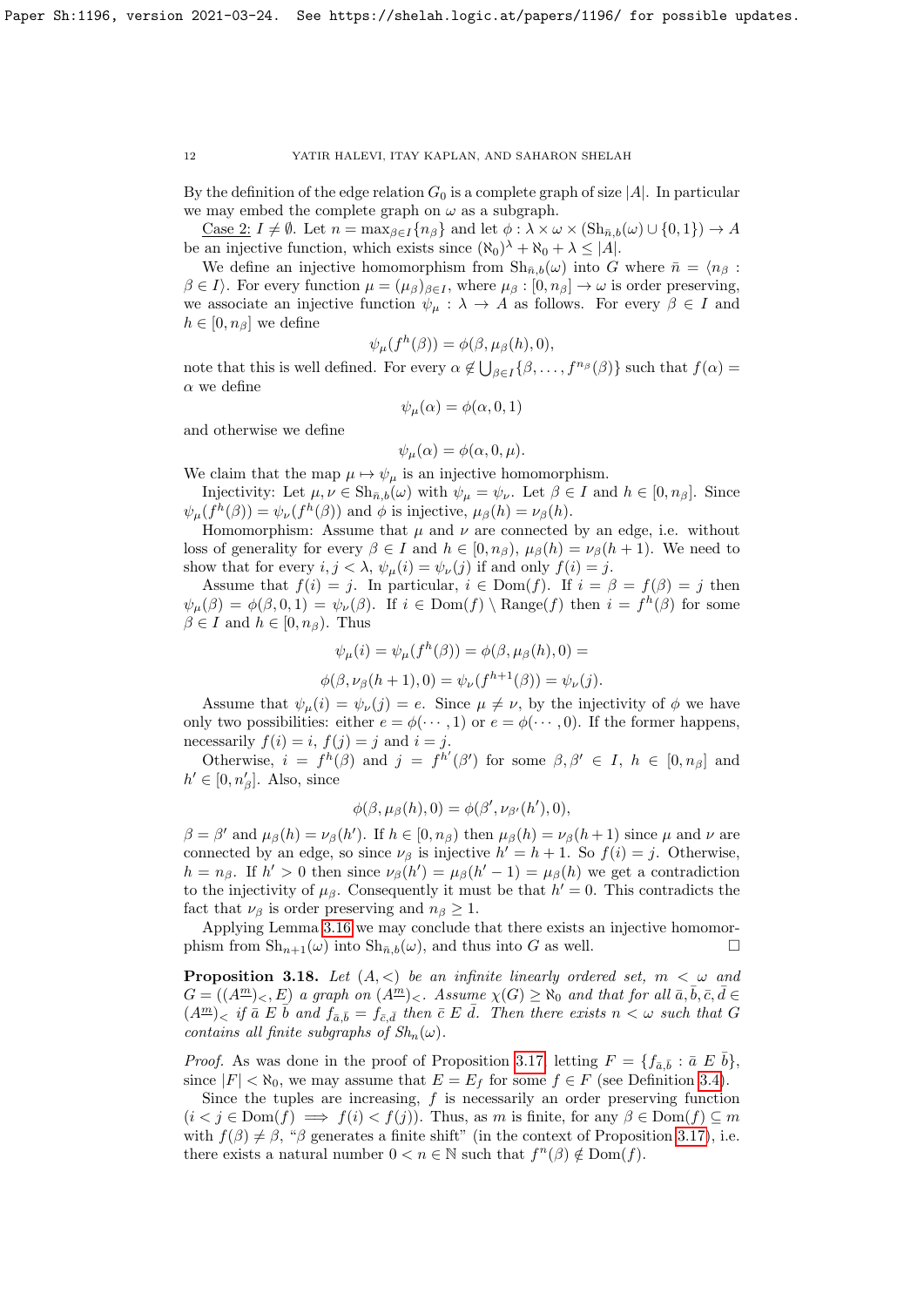Let  $I = \text{Dom}(f) \setminus \text{Range}(f)$ . For any  $\beta \in I$  let  $n_{\beta}$  be the maximal natural number  $n \geq 1$  such that  $f^{n-1}(\beta) \in \text{Dom}(f)$ . Note that

$$
Dom(f) = \bigcup_{\beta \in I} \{\beta, \dots, f^{n_{\beta}-1}(\beta)\} \cup \{\beta < m : f(\beta) = \beta\}
$$

and that

$$
Dom(f) \cup Range(f) = \bigcup_{\beta \in I} \{\beta, \dots, f^{n_{\beta}}(\beta)\} \cup \{\beta < m : f(\beta) = \beta\}.
$$

As in the proof of Proposition [3.17\(](#page-9-1)Case 1), we may assume that  $I \neq \emptyset$ . Say that  $\beta \in I$  is increasing if  $\beta < f(\beta)$  and decreasing otherwise (equivalently,  $f(\beta) < \beta$ ). Also, as  $f$  is order preserving and the tuples are increasing, we may find a partition  $m = J_1 \cup \cdots \cup J_N$  satisfying that

- each of the  $J_i$  are convex and  $J_1 < \cdots < J_N$ ;
- if  $\beta \in J_i \cap \text{Dom}(f)$  then  $f(\beta) \in J_i$ ;
- if  $\beta \in I \cap J_i$  is increasing then every  $\beta' \in I \cap J_i$  is increasing;
- if  $\beta \in I \cap J_i$  is decreasing then every  $\beta' \in I \cap J_i$  is decreasing and
- if for  $\beta \in J_i$ ,  $f(\beta) = \beta$  then for every  $\beta' \in (Dom(f) \cup Range(f)) \cap J_i$ ,  $\beta = \beta'.$

For every  $1 \leq i \leq N$ , set  $f_i = f \cap (J_i \times J_i)$ .

For any  $1 \leq i \leq N$  if  $J_i$  is of increasing type, by applying Lemma [3.8](#page-5-1) there is a homomorphism  $g_{i,k}: \text{LSh}_k(\omega) \to ((\mathbb{Q}^{\underline{J_i}})_{\leq}, D_{f_i})$  for any large enough k.

For any  $1 \leq i \leq N$  if  $J_i$  is of decreasing type, by applying Lemma [3.8](#page-5-1) to  $(\mathbb{Q}, \lt^*)$  (there reverse order on  $\mathbb{Q}$ ) and  $(J_i, \lt^*)$  (the reverse order on  $J_i$ ) there is a homomorphism  $g_{i,k}^* : \text{LSh}_k(\omega) \to ((\mathbb{Q}^{(J_i, \langle * \rangle)})_{\langle *}, D_{f_i})$  for any large enough k. Since the identity function is an isomorphism of directed graphs

$$
((\mathbb{Q}^{(J_i,<^*))}_{<^*}, D_{f_i}) \cong ((\mathbb{Q}^{J_i})_{<}, D_{f_i}),
$$

we may compose an get a homomorphism  $g_{i,k} : \text{LSh}_k(\omega) \to ((\mathbb{Q}^{J_i})_<, D_{f_i}).$ 

Let k be large enough so that  $g_{i,k}$  are defined for all i and set  $g_i = g_{i,k}$ .

For any  $1 \leq i \leq N$ , if  $J_i$  is of constant type fix some embedding  $g_i : (J_i, \leq) \to$  $(\mathbb{Q},<).$ 

Let  $(A, \leq) \prec (A, \leq)$  be a sufficiently saturated extension with  $(A, \leq)$  containing  $(Q, \langle) = (N \times \mathbb{Q} \times (L\mathrm{Sh}_k(\omega) \cup \{0\}), \langle)$  as a substructure, where we may chose any linear order on  $\text{LSh}_k(\omega) \cup \{0\}$ . Since the inclusion  $(Q, \langle \rangle \subseteq (\mathcal{A}, \langle \rangle)$  induces an injective homomorphism

$$
((Q^{\underline{m}})_{<} D_f) \to ((\mathcal{A}^{\underline{m}})_{<} D_f),
$$

we may assume that  $A = Q$ . We will construct a homomorphism  $\mathrm{LSh}_k(\omega) \rightarrow$  $((\mathcal{A}^{\underline{m}})_{\leq}, D_f).$ 

Let  $\mu \in \text{LSh}_k(\omega)$ . We define  $\psi_\mu \in (\mathcal{A}^{\underline{m}})_<$  as follows. If  $\alpha \in J_i$ , with  $J_i$  increasing or decreasing then

$$
\psi_{\mu}(\alpha) = (i, g_i(\mu)(\alpha), 0).
$$

If  $\alpha \in J_i$ , with  $J_i$  of constant type, and  $f(\alpha) = \alpha$  then

$$
\psi_{\mu}(\alpha) = (i, g_i(\alpha), 0).
$$

If  $\alpha \in J_i$ , with  $J_i$  of constant type, and  $f(\alpha) \neq \alpha$  then

$$
\psi_{\mu}(\alpha) = (i, g_i(\alpha), \mu).
$$

Since  $J_1 < \cdots < J_N$  then by definition,  $\psi_\mu$  is increasing. We claim that  $\mu \mapsto \psi_\mu$  is a homomorphism.

Assume that  $\mu, \nu \in \text{LSh}_k(\omega)$  are such that  $\mu(h) = \nu(h+1)$  for  $0 \leq h < k-1$ . We will show that  $f(\alpha) = \beta$  if and only if  $\psi_{\mu}(\alpha) = \psi_{\nu}(\beta)$ .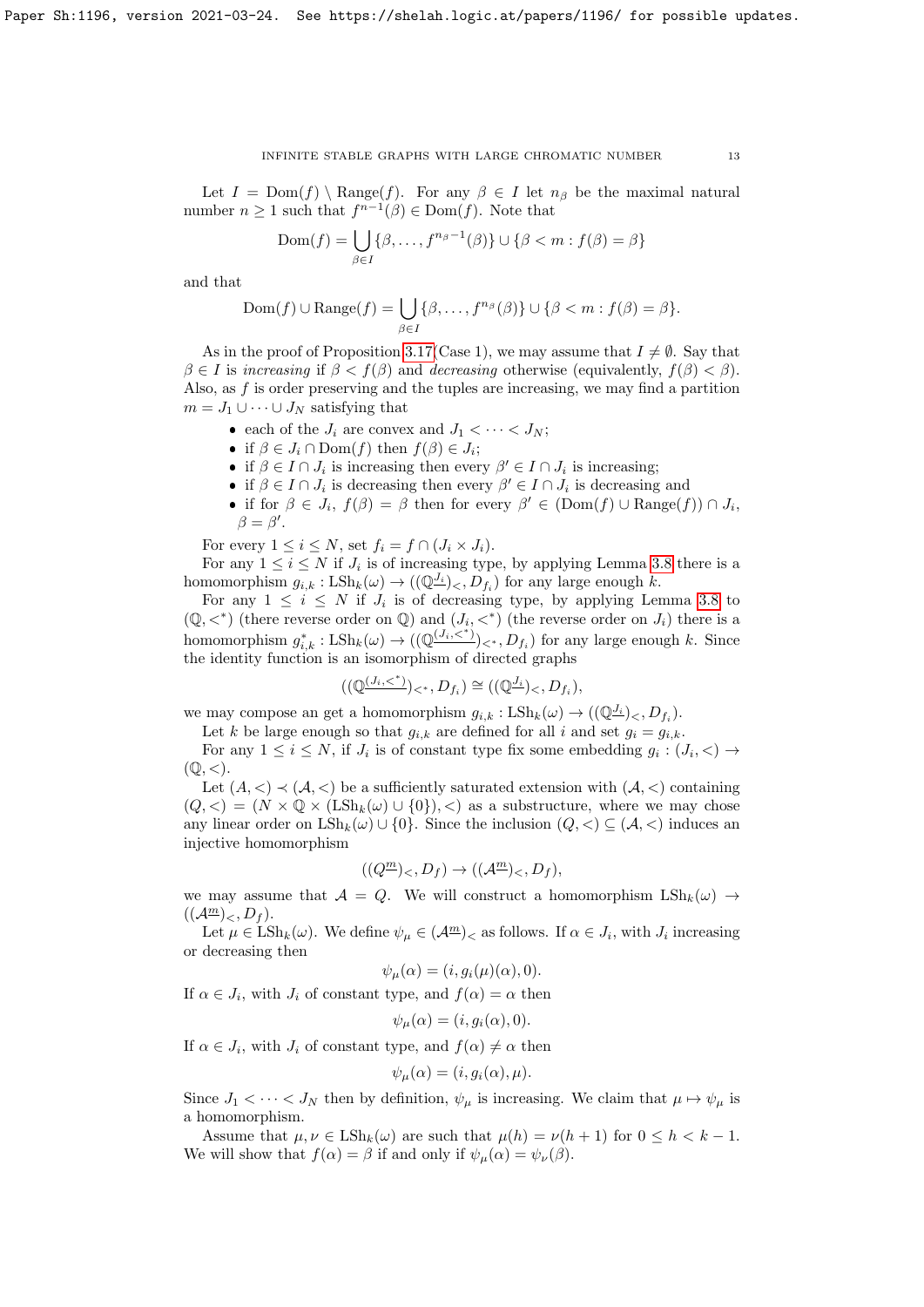If  $f(\alpha) = \beta$  then  $\alpha, \beta \in J_i$  for some  $1 \leq i \leq N$ . If  $J_i$  is not of constant type then since  $g_i$  is a homomorphism,  $g_i(\mu)(\alpha) = g_i(\nu)(\beta)$ , so

$$
\psi_{\mu}(\alpha) = (i, g_i(\mu)(\alpha), 0) = (i, g_i(\nu)(\beta), 0) = \psi_{\nu}(\beta).
$$

If  $J_i$  is of constant type then  $\beta = f(\alpha) = \alpha$  and

$$
\psi_{\mu}(\alpha) = (i, g_i(\alpha), 0) = (i, g_i(\beta), 0) = \psi_{\nu}(\beta).
$$

Now assume that  $\psi_u(\alpha) = \psi_v(\beta)$ . By definition,  $\alpha, \beta \in J_i$  for some  $1 \leq i \leq N$ . If  $J_i$  is of constant type then since  $\mu \neq \nu$  by the definition of  $\psi$ ,  $f(\alpha) = \alpha$ ,  $f(\beta) = \beta$ and  $g_i(\alpha) = g_i(\beta)$ . Consequently,  $\alpha = \beta$  and as a result  $\alpha = \beta = f(\alpha)$ .

If  $J_i$  is not of constant type then  $g_i(\mu)(\alpha) = g_i(\nu)(\beta)$ . By the fact that  $g_i$  is a homomorphism,  $f(\alpha) = \beta$ .

Finally, by Proposition [3.2,](#page-3-1) G contains all finite subgraphs of  $\text{Sh}_k(\omega)$ .

 $\Box$ 

## 4. SUPERSTABLE AND  $\omega$ -STABLE GRAPHS

We use the main result of the previous section in order to prove the strong from of Taylor's conjecture for  $\omega$ -graphs and a suitable variant for superstable graphs.

The following result is somewhat reminiscent (in flavor) of [\[ER50,](#page-28-12) Theorem III]. It is a local version of the the well known fact that, in stable theories, every indiscernible sequence is an indiscernible set [\[TZ12,](#page-28-10) Lemma 9.1.1] (it is possibly known, but could not find a reference).

Generalizing the notation from Definition [3.3,](#page-5-2) for two tuples, possibly of different length,  $\bar{a}$  and  $\bar{b}$ , we denote  $f_{\bar{a}, \bar{b}} = \{(i, j) : a_i = b_j\}.$ 

Recall that for a set of formulas  $\Delta$ , a  $\Delta$ -indiscernible sequence is a sequence of elements that are indiscernible only with respect to formulas from ∆. For a formula  $\varphi(x_0,\ldots,x_{n-1})$  let  $\Delta_{\varphi} := \{\varphi(x_{\pi(0)},\ldots,x_{\pi(n-1)}): \pi \text{ is a function from } n \text{ to } n\}.$ 

<span id="page-13-0"></span>**Proposition 4.1.** Let T be a complete theory and  $\varphi(x, y)$  a partitioned stable formula, with x and y possibly of different lengths. Let I be a  $\Delta_{\varphi}$ -indiscernible sequence indexed by an infinite linearly ordered set  $(Q, \leq)$ .

If there exist  $\bar{a} \in I^{\underline{|x|}}$  and  $\bar{b} \in I^{\underline{|y|}}$  disjoint increasing tuples such that  $\varphi(\bar{a}, \bar{b})$ holds then for every disjoint increasing tuples  $\bar{c} \in I^{\underline{|x|}}$  and  $\bar{d} \in I^{\underline{|y|}}$ ,  $\varphi(\bar{c}, \bar{d})$  holds.

Moreover, if  $\bar{a}, \bar{c} \in I^{\underline{|x|}}$  and  $\bar{b}, \bar{d} \in I^{\underline{|y|}}$  are increasing tuples then

(\*)  $\varphi(\bar{a}, \bar{b}) \wedge f_{\bar{a}, \bar{b}} = f_{\bar{c}, \bar{d}} \implies \varphi(\bar{c}, \bar{d}).$ 

*Proof.* Let  $I'$  be an indiscernible sequence with the same EM-type as  $I$ . Suppose (\*) is not true as witnessed by  $\bar{a}, \bar{b}, \bar{c}, \bar{d}$ , then let  $\bar{a}', \bar{b}', \bar{c}', \bar{d}'$  in I' be such that  $\bar{a}'\bar{b}'$ as the same order type as  $\bar{a}\bar{b}$ , and  $\bar{c}'\bar{d}'$  has the same order type as  $\bar{c}\bar{d}$ . It follows that  $(\star)$  is not true for  $\bar{a}', \bar{b}', \bar{c}', \bar{d}'$ . We may thus assume that I is an indiscernible sequence. Similarly, we may assume that  $(Q, \leq)$  is a dense linear order with no endpoints. Also, we endow I with the order induced by Q, i.e. we write  $a_i < a_j$ but mean  $i < j \in Q$ .

Let  $\bar{a}, \bar{b}, \bar{c}$  and  $\bar{d}$  be as in the statement. By applying an automorphism we may assume that  $\bar{c} = \bar{a}$ . Let  $X = {\bar{c} \in I \setminus \bar{a} : \varphi(\bar{a}, \bar{c})}.$  Note  $b \in X$ .

By stability the  $\varphi$ -type tp<sub> $\varphi$ </sub> $(\bar{a}/I \setminus \bar{a})$  is definable, i.e. there is some formula  $\psi(y, \bar{e})$ with  $\bar{e} \in I \setminus \bar{a}$  such that

$$
\bar{c} \in X \iff \bar{c} \models \psi(y, \bar{e}).
$$

Let  $\bar{h} \in I \setminus \bar{a}\bar{e}$  have the same order type as  $\bar{e}$  over  $\bar{a}$ , which exists by density. Let  $\sigma$  be an automorphism of  $(I, \leq)$  which fixes  $\bar{a}$  and maps  $\bar{e}$  to  $\bar{h}$ . By indiscernibility it follows that  $\sigma(X) = X$ .

We claim that X is definable over both  $\bar{e}$  and  $\bar{h}$  in the structure  $(I \setminus \bar{a}, <)$ . Indeed if  $\bar{c}_1, \bar{c}_2$  have the same order type over  $\bar{e}$  then  $\bar{c}_1 \in X \iff \bar{c}_2 \in X$ . Since there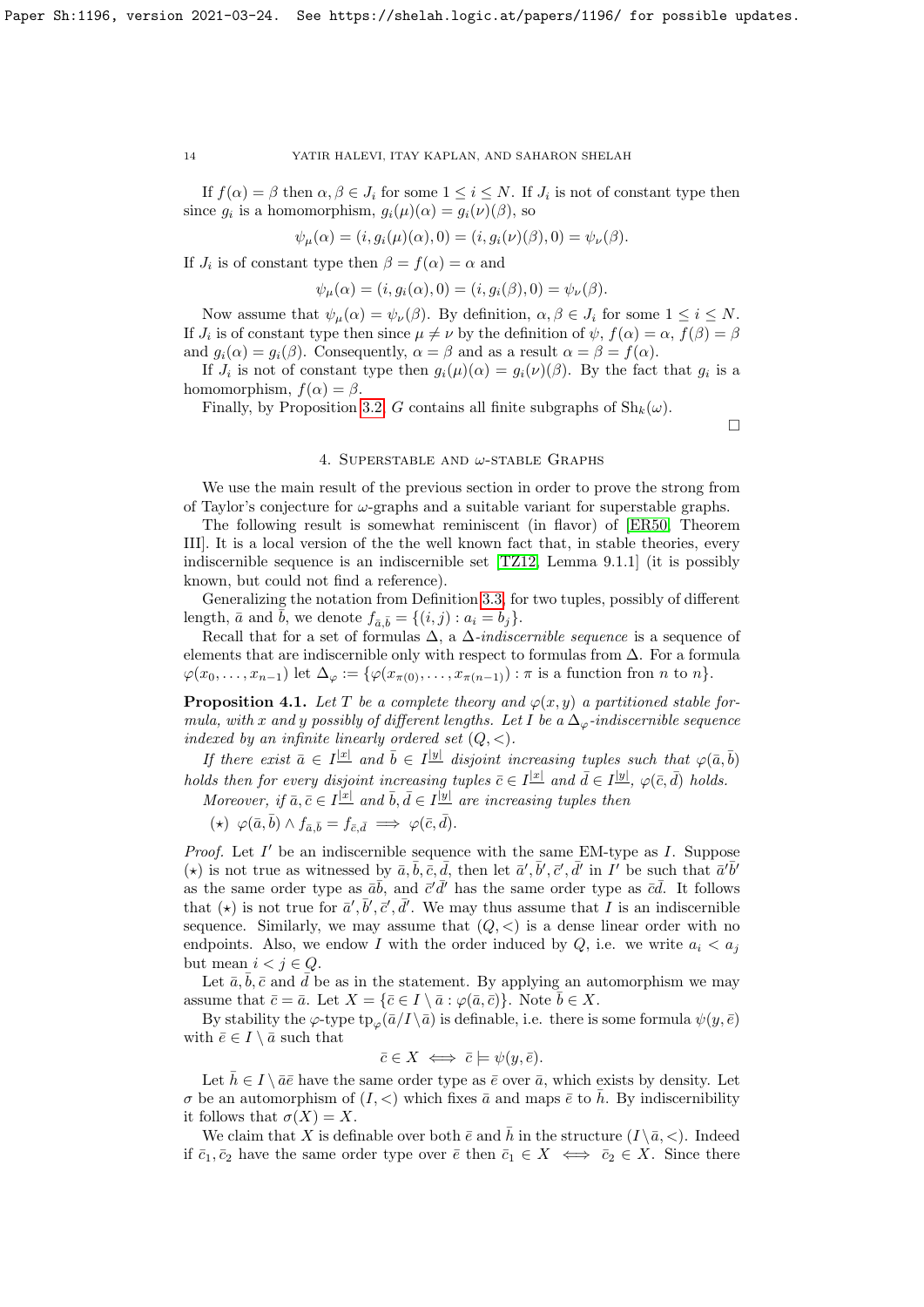only finitely many order types over  $\bar{e}$ , this shows the claim for  $\bar{e}$ . As  $\sigma(X) = X$ , we have it also for  $\bar{h}$ .

As DLO eliminates imaginaries [\[TZ12,](#page-28-10) Exercise 8.4.3], X has a code  $\ulcorner X \urcorner \in$  $\text{dcl}(\bar{e}) \cap \text{dcl}(\bar{h})$ . As dcl is trivial in DLO and  $\bar{e}$  and  $\bar{h}$  are disjoint, X is definable over  $\emptyset$ . Consequently, either X is empty or equals to  $I \setminus \overline{a}$ . Since X is not empty,  $X = I \setminus \bar{a}$ . This proves the first part.

Now for the moreover part. Assume that  $\varphi(\bar{a}, b)$  holds and  $f_{\bar{a}, \bar{b}} = f_{\bar{c}, \bar{d}}$ . By applying an automorphism, we may assume that  $\bar{c} = \bar{a}$ . We prove it by induction on  $|{\rm Dom}(f)|$ , where  $f = f_{\bar{a}, \bar{b}} = f_{\bar{a}, \bar{d}}$ , the case  $|{\rm Dom}(f)| = 0$  being the first part of the proposition.

Assume this is true for functions whose domains have cardinality less than k and that  $|Dom(f)| = k$ . Let i be the maximal element of  $Dom(f)$ .

Note that  $I_{\leq a_i}$  is indiscernible over  $I_{\geq a_i}$ . Consider the formula  $\psi(u, v)$  =  $\varphi(ua_{\geq i}, vb_{\geq f(i)})$  (recall  $b_{f(i)} = a_i$ ). Applying the induction hypothesis to  $\psi(u, v)$ we conclude that  $\varphi(\bar{a}, d_{\leq f(i)}b_{\geq f(i)})$  and so also  $\varphi(\bar{a}, d_{\leq f(i)}b_{>f(i)})$  (because  $d_{f(i)} =$  $a_i = b_{f(i)}$ ). Now note that  $I_{>a_i}$  is also indiscernible over  $I_{\leq a_i}$  and we consider the formula  $\psi(u, v) = \varphi(a_{\leq i}u, d_{\leq f(i)}v)$  (recall that  $d_{f(i)} = a_i$ ). Applying the base of the induction hypothesis, we conclude that  $\varphi(\bar{a}, \bar{d})$ , as required.

 $\Box$ 

**Definition 4.2.** Let  $\mathcal{L}$  be a first order language and T a complete  $\mathcal{L}$ -theory with infinite models and let  $\Delta$  be a set of formulas. An  $EM_{\Delta}$ -Model of T is a model which is generated by a  $\Delta$ -indiscernible sequence, i.e. a model  $M \models T$  with a  $\Delta$ indiscernible sequence I such that for every  $b \in M$  there exist a term  $t(x_0, \ldots, x_{n-1})$ and elements  $a_0 < \cdots < a_{n-1} \in I$  with  $b = t(a_0, \ldots, a_{n-1})$ . If  $\Delta$  is the set of all formulas we omit  $\Delta$  from the notation.

For a binary relation E, let  $\Delta(E)$  be the collection of formulas of the form  $E(t(x), t(y))$ , where t is a term.

<span id="page-14-1"></span>**Theorem 4.3.** Let  $\mathcal{L} = \{E, \dots\}$  be a first order language with E a binary relation. Let  $T$  an  $\mathcal{L}$ -theory specifying that  $E$  is a symmetric and irreflexive stable relation. Let  $\varkappa > |T| + \aleph_0$  be an infinite regular cardinal. Let  $G = (V; E, ...) \models T$  be an  $EM_{\Delta(E)}$ -model. If  $\chi(V, E) \geq \kappa$  then there exists a natural number n such that G contains all finite subgraphs of  $Sh_n(\omega)$ .

*Proof.* Let  $(A, \leq)$  be a linearly ordered set,  $I = \langle r_i : i \in A \rangle$  an indiscernible sequence and  $\{t_{\alpha}\}_{{\alpha} < |T|}$  a set of terms satisfying that  $V = \bigcup_{{\alpha} < |T|} t_{\alpha}(I)$ , where  $t_{\alpha}(I)$  is the image of the map  $I \mapsto V$  given by substituting increasing tuples in  $t_{\alpha}$ .

By Lemma [2.3\(](#page-2-1)1),  $\varkappa \leq \chi(G) \leq \sum_{\alpha < |T|} \chi(t_\alpha(I), E \restriction t_\alpha(I))$ . Since  $\varkappa$  is a regular cardinal, there exists an  $\alpha$  such that  $\chi(t_\alpha(I), E \restriction t_\alpha(I)) \geq \varkappa$ . We may thus assume that  $V = t(I)$  for some term  $t = t(\bar{x}) = t(x_0, \ldots, x_{n-1}).$ 

The map  $t:(I^{\underline{n}})< \to t(I)$  induces a graph on  $(I^{\underline{n}})<$  by specifying that  $\bar{a} E \bar{b}$  if and only if  $t(\bar{a}) \to t(\bar{b})$ . By Lemma [2.3\(](#page-2-1)4),  $\chi((I^{\underline{n}})_{\leq}) \geq \varkappa$  as well.

Since the edge relation  $E(v, u)$  is stable, so is  $E(t(\bar{x}), t(\bar{y}))$ . As a result, the moreover part of Proposition [4.1](#page-13-0) allows us to apply Proposition [3.18.](#page-11-0) Hence  $(I^{\underline{n}})$ contains all finite subgraphs of  $\mathrm{Sh}_{k}(\omega)$  for some k. We may now conclude by applying the consequently part of Proposition [3.2.](#page-3-1)  $\Box$ 

<span id="page-14-0"></span>Corollary 4.4. Let  $G = (V, E)$  be a graph. If

- G is superstable and  $\chi(G) > 2^{\aleph_0}$  or
- G is  $\omega$ -stable and  $\chi(G) > \aleph_0$

then G contains all finite subgraphs of  $Sh_n(\omega)$  for some  $n \in \mathbb{N}$ .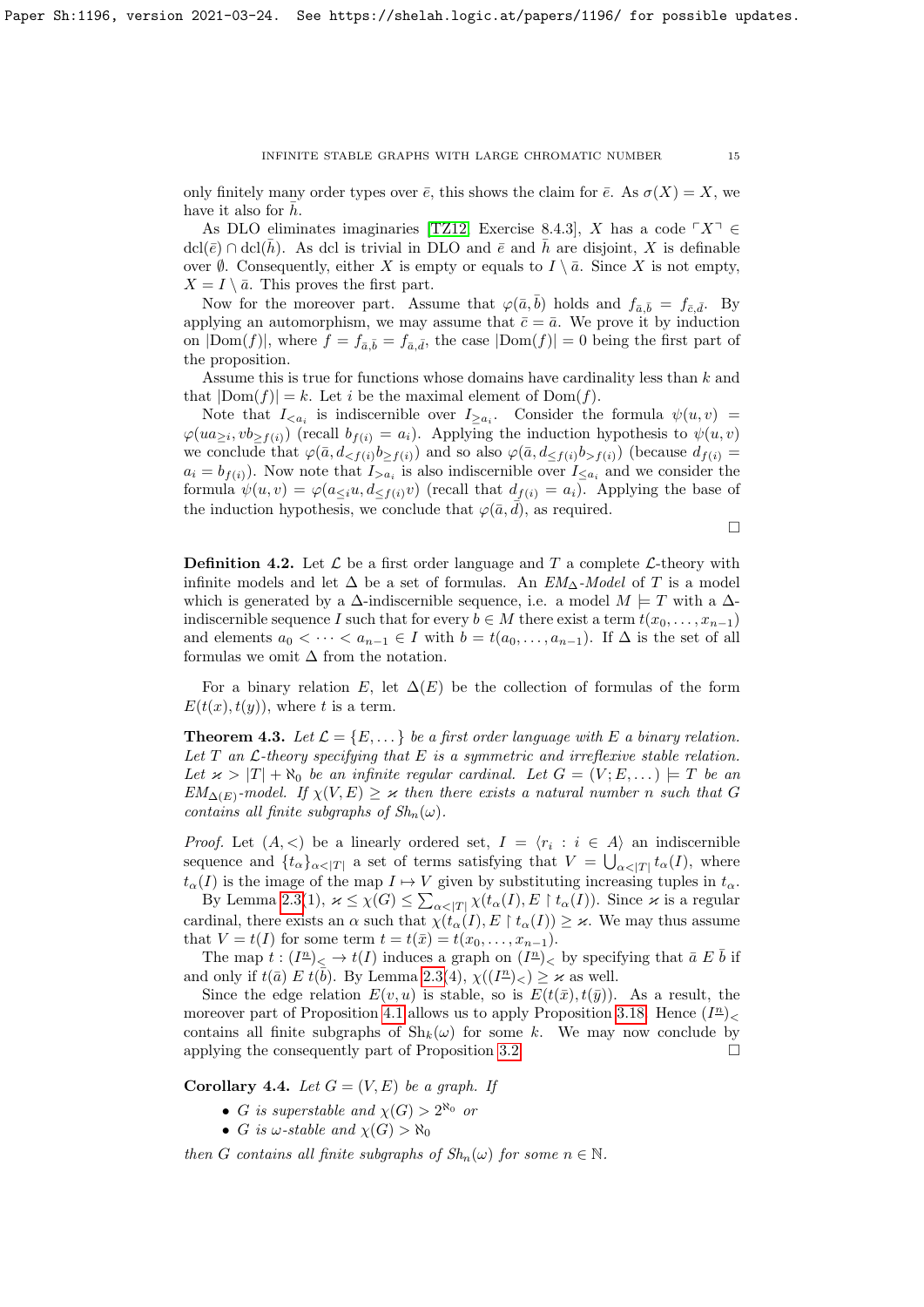*Proof.* Suppose G is superstable and  $\chi(G) > 2^{\aleph_0}$ . By [\[She,](#page-28-13) Claim 16.2(2B.c)] or [\[Mar01,](#page-28-14) page 345], [\[Mar99,](#page-28-15) Theorem 3.B] there exists  $\{E\} \subseteq \mathcal{L}$  of cardinality  $2^{\aleph_0}$ and an L-saturated EM-model G such that  $\text{Th}(\mathcal{G}) \restriction \{E\} = \text{Th}(G)$ . Since G is saturated, we may embed G as an induced subgraph of G. Since  $\chi(\mathcal{G}) > 2^{\aleph_0}$ , by Theorem [4.3](#page-14-1) all finite subgraphs of  $\mathrm{Sh}_n(\omega)$  are contained in G for some  $n \in \mathbb{N}$ . The result now follows since  $G \prec \mathcal{G}$ , as graphs.

For  $\omega$ -stable graphs we may use [\[Mar01,](#page-28-14) Theorem C] to find an  $\mathcal{L}$ -saturated EM-model in a countable language.  $\hfill \square$ 

## 5. Stationary Stable Graphs

The crucial part of the proof of Theorem [4.3](#page-14-1) was the existence of a saturated EM-model. It is a natural question to ask whether the technique from the previous section can be generalized to any stable graph, i.e. is the following true:

There exists a cardinal  $\kappa$  such that for every stable graph with

 $\chi(G) \geq \kappa$  there exists a saturated EM-model G, in an expansion

 $\{E\} \subseteq \mathcal{L}$  with  $|\mathcal{L}| < \kappa$ , such that  $G \prec \mathcal{G} \restriction \{E\}.$ 

However, Mariou has shown in [\[Mar99,](#page-28-15) Theorem 3.A] that if a stable theory T has a  $\kappa^+$ -saturated EM-model in an expansion  $\mathcal L$  with  $|\mathcal L| \leq \kappa$  then T is superstable. As a result, such a result would imply superstability. For general stable graphs a different approach is needed.

A connected notion to that of EM-models is the that of representations of structures from [\[CS16\]](#page-27-2). We will need a variation on the theme.

**Definition 5.1** (The Free Algebra). Suppose A is a pure set. Let  $\mathcal{M}_{\mu,\kappa}(A)$  be the (non first order) structure whose vocabulary is  $\mathcal{L}_{\mu,\kappa} = \{F_{\alpha,\beta} : \alpha < \mu, \beta < \kappa\},\$ where each  $F_{\alpha,\beta}$  is a  $\beta$ -ary function symbol for all  $\alpha < \mu$  (note that we allow infinite arity). The universe of  $\mathcal{M}_{\mu,\kappa}(A)$  is  $\bigcup_{\gamma\in\mathrm{Ord}}\mathcal{M}_{\mu,\kappa,\gamma}(A)$ . Where

- $\bullet \mathcal{M}_0(A) = A,$
- for limit  $\gamma$ ,  $\mathcal{M}_{\beta}(A) = \bigcup_{\gamma' < \gamma} \mathcal{M}_{\gamma'}(A),$
- $\bullet$  and for successor

$$
\mathcal{M}_{\gamma+1} = \mathcal{M}_{\gamma} \cup \{ F_{\alpha,\beta}(\bar{b}) : \bar{b} \in (\mathcal{M}_{\gamma})^{\beta}, \alpha < \mu, \beta < \kappa \}.
$$

We treat  $F_{\alpha,\beta}(\bar{b})$  as a new formal object.

For a cardinal  $\kappa$ , let reg( $\kappa$ ) be  $\kappa^+$  if  $\kappa$  is singular and  $\kappa$  otherwise.

<span id="page-15-0"></span>**Fact 5.2.** [\[CS16,](#page-27-2) Remark 2.3] Let A and  $\mathcal{M}_{\mu,\kappa}(A)$  be as before.  $\mathcal{M}_{\mu,\kappa}(A)$  is a set whose cardinality is at most  $(|A| + \mu)^{\langle \text{reg}(\kappa) \rangle}$  (though defined as a class).

<span id="page-15-1"></span>Remark 5.3. Fixing a set of variables  $X = \{x_i : i < \text{reg}(\kappa)\}\)$ , the set of terms in  $\mathcal{L}_{\mu,\kappa}$  in X can be identified with  $\mathcal{M}_{\mu,\kappa}(X)$ . It follows from Fact [5.2](#page-15-0) that their number is bounded by  $(\text{reg}(\kappa) + \mu)^{< \text{reg}(\kappa)}$ .

For any permutation  $\pi$  of A we denote by  $\hat{\pi}$  the induced automorphism of  $\mathcal{M}_{\mu,\kappa}(A).$ 

<span id="page-15-2"></span>**Definition 5.4.** Let  $M$  be a structure. A homogeneous representation of  $M$  in  $M_{\mu,\kappa}(A)$  is a function  $\Phi: M \to \mathcal{M}_{\mu,\kappa}(A)$  satisfying

- (1) For every term  $t(\bar{x})$ , where  $\bar{x}$  is tuple of length  $\beta < \kappa$  containing the variables of t, if  $t(\bar{a}) \in \text{Im}(\Phi)$  for some  $\bar{a} \in A^{\underline{\beta}}$  then  $t(\bar{b}) \in \text{Im}(\Phi)$  for all  $\bar{b} \in A^{\underline{\beta}};$
- (2) For any two finite sequences  $\bar{a}, \bar{b} \in M^{\underline{n}}$ , if there exists an permutation  $\pi$  of A such that  $\hat{\pi}(\Phi(a_i)) = \Phi(b_i)$ , for all  $i < n$ , then

$$
\operatorname{tp}^M(\bar{a}) = \operatorname{tp}^M(\bar{b}).
$$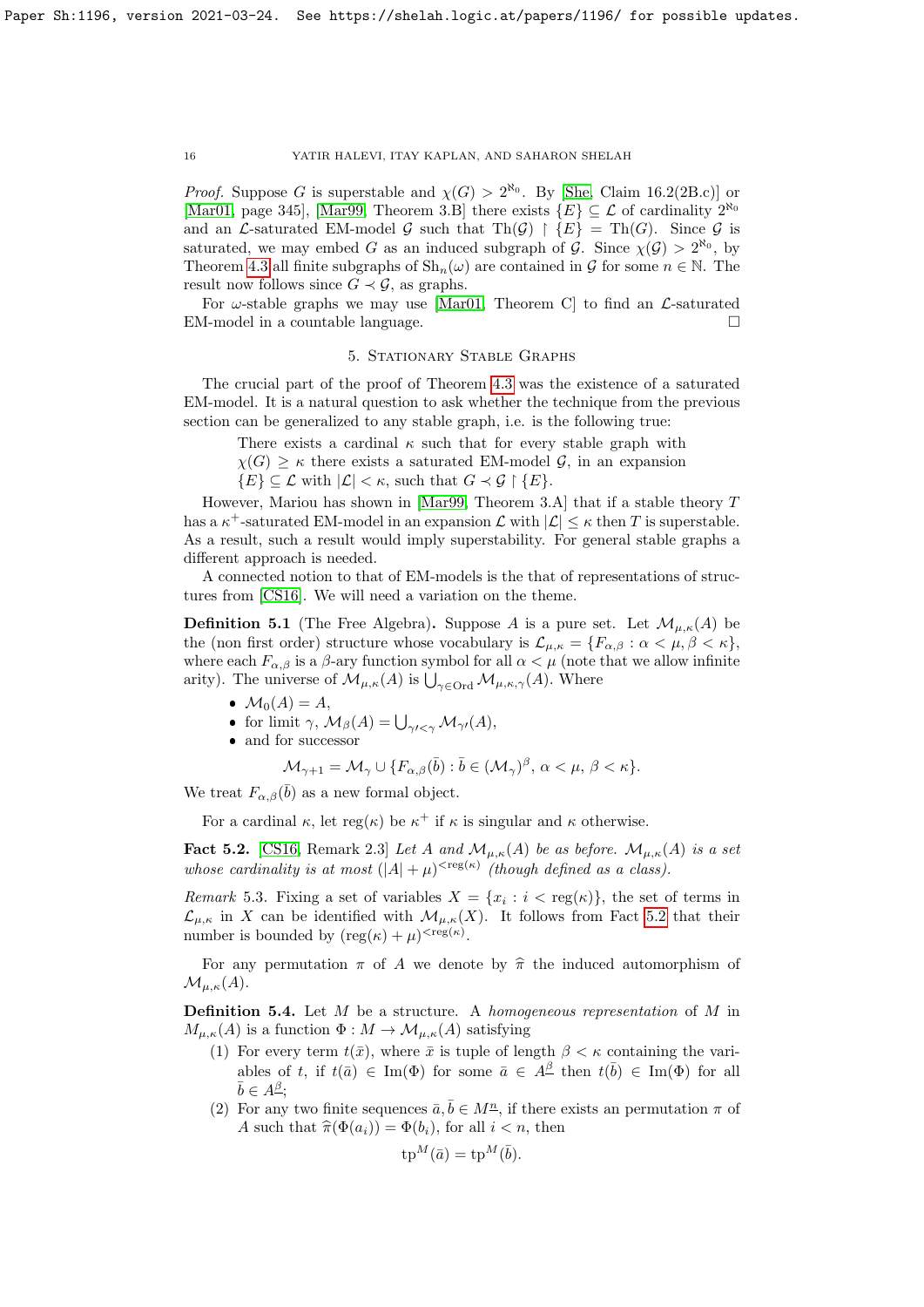We say that  $\Phi$  is a *skeletal homogeneous representation* if it is an injective partial function satisfying (1) and (2) on its domain and that  $dcl(Dom(\Phi)) = M$ .

<span id="page-16-0"></span>Remark 5.5. Representations were originally defined in [\[CS16,](#page-27-2) Definition 2.1] and the definition was that of a function  $\Phi : M \to \mathcal{M}_{\mu,\kappa}(A)$  satisfying that

$$
\text{qftp}(\Phi(\bar{a})) = \text{qftp}(\Phi(\bar{b})) \implies \text{tp}^M(\bar{a}) = \text{tp}^M(\bar{b}).
$$

Since every permutation of A lifts to an automorphism of the free algebra, the antecedent in condition (2) implies that  $\Phi(\bar{a})$  and  $\Phi(\bar{b})$  have the same quantifierfree type. As a result, every representation satisfies condition (2) of a homogeneous representation.

<span id="page-16-1"></span>**Proposition 5.6.** Let M be a structure and assume there exists a skeletal homogeneous representation  $\Phi : \text{Dom}(\Phi) \to \mathcal{M}_{\mu,\kappa}(A)$  of M, where A is a pure set,  $\kappa$  and  $\mu$  are infinite, and that

(1)  $(\text{reg}(\kappa) + \mu)^{<\text{reg}(\kappa)} < \varkappa,$ (2)  $\Box_2(\lambda) < \varkappa$  for all  $\lambda < \text{reg}(\kappa)$ , (3)  $2^{<\text{reg}(\kappa)} \leq |A|.$ 

For every graph  $G = (V, E)$  that is  $\emptyset$ -interpretable in M with  $\chi(G) \geq \varkappa$ , where  $\varkappa$ is a regular cardinal, there exists an  $n \in \mathbb{N}$  such that G contains all finite subgraphs of  $Sh_n(\omega)$ .

*Proof.* Since G is interpretable in M there exist  $r \in \mathbb{N}$ , a definable subset  $V_0 \subseteq M^r$ and an interpretation  $g: V_0 \to V$  (see [\[Hod93,](#page-28-16) Section 5.3]). By definition, g is surjective and  $G_0 = (V_0, g^{-1}(E))$  is a definable graph. Thus g is a surjective homomorphism and by Lemma [2.3\(](#page-2-1)4)  $\chi(G) = \chi(G_0)$ . Note that if  $G_0$  contains all finite subgraphs of  $\mathrm{Sh}_n(\omega)$  then by Proposition [3.2](#page-3-1) so does G (maybe for a different n). Consequently, we may assume that the graph  $G = (V, E)$  is  $\emptyset$ -definable in M<sup>r</sup>.

Let  $D = \text{Dom}(\Phi)$  and let  $\langle f_i(\bar{v}_i) : i < \omega \rangle$  be an enumeration of all Ø-definable functions to M. Let

$$
\mathcal{U} = \{F_{i,|\bar{v}_i|}(b_0,\ldots,b_{|\bar{v}_i|-1}): b_0,\ldots,b_{|\bar{v}_i|-1} \in \text{Im}(\Phi), i < \omega\} \subseteq \mathcal{M}_{\mu,\kappa}(A).
$$

Define a surjective map  $\Psi_0: U \to M$  by mapping  $F_{i,|\bar{x}_i|}(b_0,\ldots,b_{|\bar{v}_i|-1})$  to

$$
f_i(\Phi^{-1}(b_0),\ldots,\Phi^{-1}(b_{|\bar{v}_i|-1})).
$$

Note that  $\Phi$  is injective so this is well defined.

Let  $\Psi_1 = (\Psi_0)^r : (\mathcal{U})^r \to M^r$ ,  $\mathcal{V} = \{a \in (\mathcal{U})^r : \Psi_1(a) \in V\}$  and  $\Psi = \Psi_1 \upharpoonright \mathcal{V}$ :  $V \to V$ . Let  $\mathcal{E} = \Psi^{-1}(E)$ , hence  $\mathcal{G} = (\mathcal{V}, \mathcal{E})$  is a graph and note that  $\chi(G) = \chi(\mathcal{G})$ by Lemma [2.3\(](#page-2-1)4). Let  $\nu = (\text{reg}(\kappa) + \mu)^{< \text{reg}(\kappa)}$ .

Let  $X = \{x_i : i < \text{reg}(\kappa)\}\$ be a set of variables as in Remark [5.3.](#page-15-1) Let  $\mathfrak{t}_0$ be the set of pairs  $(t, \bar{x})$ , where  $\bar{x}$  is a sequence of variables from X of length  $<$  reg( $\kappa$ ) and t is a term in  $\mathcal{L}_{\mu,\kappa}$  with variables contained in  $\bar{x}$ . Let  $\mathfrak{t}_1$  be the subset of  $t_0$  consisting of pairs of the form  $(F_{i,|\bar{v}_i|}(t_0,\ldots,t_{|\bar{v}_i|-1}),\bar{x})$ , where  $i < \omega$ , and  $(t_0, \bar{x}), \ldots, (t_{|\bar{v}_i|-1}, \bar{x}) \in \mathfrak{t}_0.$  Let  $\mathfrak{t} = \{((s_0, \bar{x}_0), \ldots, (s_{r-1}, \bar{x}_{r-1})) \in (\mathfrak{t}_1)^r : \bar{x}_0 = \ldots =$  $\bar{x}_{r-1}$ . We may enumerate  $\mathfrak{t} = \{\bar{s}_i(\bar{x}_i) : i < \nu\}$ , where for ease of notation we write  $(\bar{s}, \bar{x})$  as  $\bar{s}(\bar{x})$ .

Since V is covered by the union of  $\{\bar{s}_i(\bar{a}) : \bar{a} \in A^{|\bar{x}_i|}\}_{i \leq \nu}, \nu = \bigcup_{i \leq \nu} \mathcal{V}_i$ , where  $\mathcal{V}_i = \{\bar{s}_i(\bar{a}): \bar{a} \in A^{|\bar{x}_i|}\} \cap \mathcal{V}.$ 

By Lemma [2.3\(](#page-2-1)1), assumption (1) and since  $\varkappa$  is regular, there exists some  $i < \nu$ with  $\chi(\mathcal{G}_i) \geq \varkappa$ , where  $\mathcal{G}_i = (\mathcal{V}_i, \mathcal{E} \restriction \mathcal{V}_i \times \mathcal{V}_i)$ .

Set  $\bar{s} = \bar{s}_i$  and  $\bar{x} = \bar{x}_i$ . Assume, for simplicity, that

$$
\bar{s}(\bar{x}) = (F_{0,k_0}(t_{0,0}(\bar{x}),\ldots,t_{0,k_0-1}(\bar{x})),\ldots,F_{r-1,k_{r-1}}(t_{r-1,0}(\bar{x}),\ldots,t_{r-1,k_r-1}(\bar{x}))).
$$

**Claim.**  $\bar{s}$  defines a surjective function  $A^{|\bar{x}|} \to V_i$ .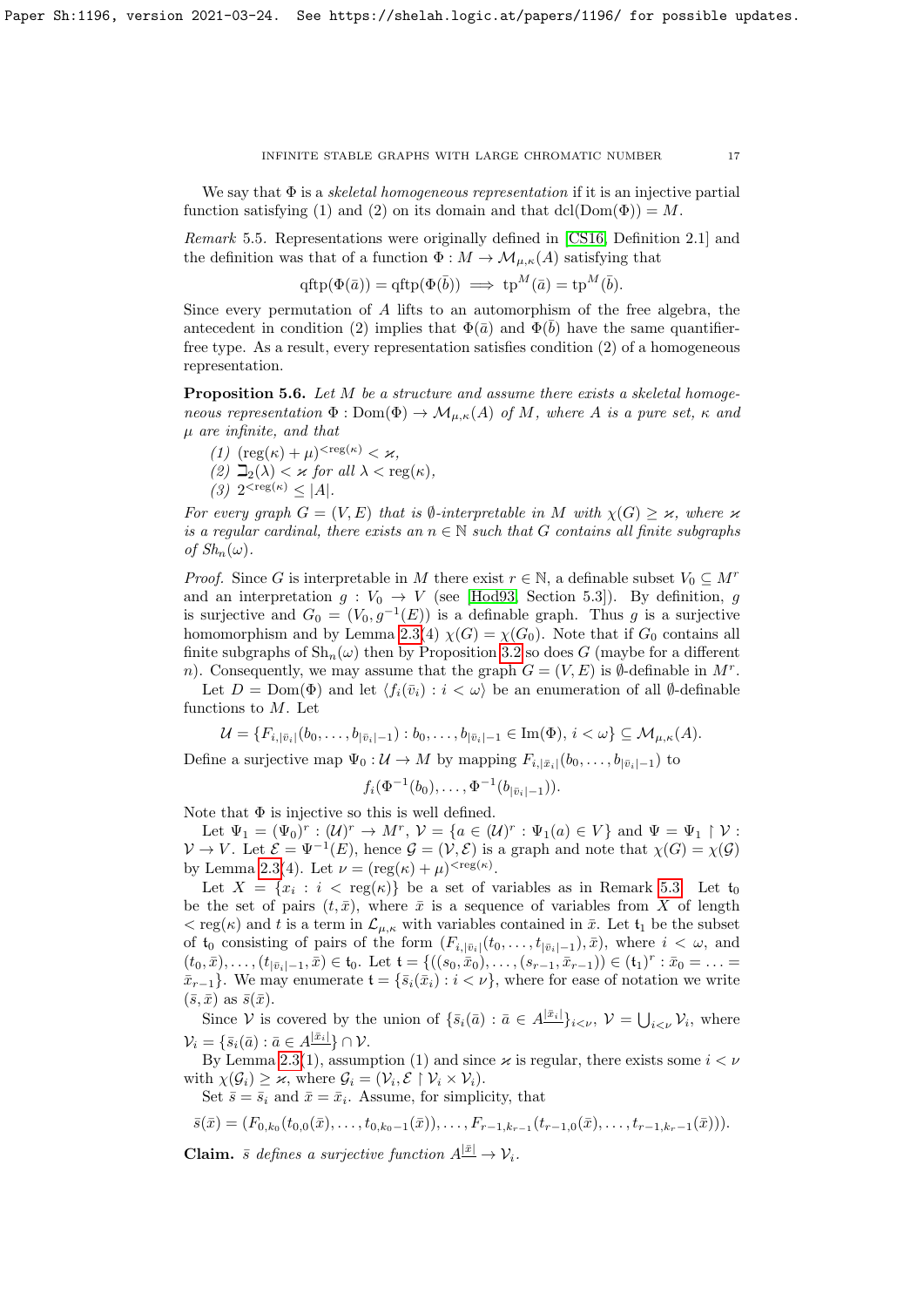*Proof.* Since  $\mathcal{G}_i$  is non-empty, there exists  $\bar{a} \in A^{|\bar{x}|}$  such that  $\bar{s}(\bar{a}) \in \mathcal{V}$ . Let  $\bar{b} \in \mathcal{V}$  $A^{[\bar{x}]}$ . By Definition [5.4\(](#page-15-2)1),  $F_{i,k_i}(t_{i,0}(\bar{b}),\ldots,t_{i,k_i-1}(\bar{b})) \in \mathcal{U}$  for all  $i < r$ . Note that  $|\bar{x}| < |A|$  by assumption (3) and so there exists a permutation  $\pi$  of A mapping  $\bar{a}$ to  $\bar{b}$ , and let  $\hat{\pi}$  be induced automorphism of  $\mathcal{M}_{\mu,\kappa}$ . Thus  $\hat{\pi}(\bar{s}(\bar{a})) = \bar{s}(\bar{b})$ . Since  $V$  is a definable and  $\Psi(\bar{s}(\bar{a})) \subset V$ . Definition 5.4(2) gives that to  $M(\Psi(\bar{s}(\bar{b})) -$ V is Ø-definable and  $\Psi_1(\bar{s}(\bar{a})) \in V$ , Definition [5.4\(](#page-15-2)2) gives that  $tp^M(\Psi_1(\bar{s}(\bar{b})) =$  $\text{tp}^M(\Psi_1(\bar{s}(\bar{a}))$  and hence  $\Psi_1(\bar{s}(\bar{b}) \in V$  as well. Consequently,  $\bar{s}$  defines a function. Surjectivity is straightforward.  $\Box$  (claim)

Let  $R = \bar{s}^{-1}(\mathcal{E} \restriction \mathcal{V}_i \times \mathcal{V}_i)$  be the edge relation  $\bar{s}$  induces on  $A^{|\bar{x}|}$ .

By assumptions  $(2, 3)$ , in order to apply Proposition [3.17,](#page-9-1) we are left to verify assumption (3) of Proposition [3.17.](#page-9-1)

Let  $\bar{a}, \bar{b}, \bar{c}, \bar{d} \in A^{|\bar{x}|}$  satisfying  $\bar{a} R \bar{b}$  and  $f_{\bar{a}, \bar{b}} = f_{\bar{c}, \bar{d}}$ . The latter condition implies that the coordinate-wise map sending  $\bar{a}\bar{b}$  to  $\bar{c}\bar{d}$  is well defined and injective. Since  $|\bar{x}| < |A|$ , we may find a permutation  $\pi$  of A which maps  $\bar{a}\bar{b}$  to  $\bar{c}\bar{d}$ . This permutation lifts to an automorphism  $\hat{\pi}$  of the free algebra, with  $\hat{\pi}(\bar{s}(\bar{a})) = \bar{s}(\bar{c})$  and  $\hat{\pi}(\bar{s}(\bar{b})) = \bar{s}(\bar{d})$  $\bar{s}(\bar{d})$ .

Thus  $\hat{\pi}(t_{i,j}(\bar{a})) = t_{i,j}(\bar{c})$  and  $\hat{\pi}(t_{i,j}(\bar{b})) = t_{i,j}(\bar{d})$ , for  $i < r$  and  $j < k_i$ . By Definition  $5.4(2)$ ,

$$
\begin{aligned} \operatorname{tp}^M((\Phi^{-1}(t_{i,j}(\bar{a})))_{i < r, j < k_i}, (\Phi^{-1}(t_{i,j}(\bar{b})))_{i < r, j < k_i}) &= \\ \operatorname{tp}^M((\Phi^{-1}(t_{i,j}(\bar{c})))_{i < r, j < k_i}, (\Phi^{-1}(t_{i,j}(\bar{d})))_{i < r, j < k_i}), \end{aligned}
$$

and consequently

$$
\operatorname{tp}^M(\Psi(\bar{s}(\bar{a})), \Psi(\bar{s}(\bar{b}))) = \operatorname{tp}^M(\Psi(\bar{s}(\bar{c})), \Psi(\bar{s}(\bar{d}))).
$$

Since  $\bar{a}$  R  $\bar{b}$ ,  $\bar{s}(\bar{a})$  E  $\bar{s}(\bar{b})$  and so  $\Psi(\bar{s}(\bar{a}))$  E  $\Psi(\bar{s}(\bar{b}))$ . As this is specified by the type of the pair,

$$
\Psi(\bar{s}(\bar{c})) \mathrel{E} \Psi(\bar{s}(\bar{d}))
$$

as well. As a result,  $\bar{s}(\bar{c}) \mathcal{E} \bar{s}(\bar{d})$  and  $\bar{c} R \bar{d}$ .

By Proposition [3.17,](#page-9-1) there exists  $m \in \mathbb{N}$  and an injective homomorphism from  $\text{Sh}_{m}(\omega)$  to  $A^{|\bar{x}|}$ . By composing with  $\bar{s}$  and  $\Psi$  and applying Proposition [3.2,](#page-3-1) there exists  $n \leq m$  such that G contains all finite subgraphs of  $\text{Sh}_n(\omega)$ .

If T is a countable  $\omega$ -stable theory and  $M \models T$ , one may find an injective representation, in the sense of Remark [5.5,](#page-16-0) of M in  $\mathcal{M}_{\aleph_0,\aleph_0}(A)$ , for some set A, see [\[CS16,](#page-27-2) Theorem 4.4]. Similarly superstable theories may be represented in  $\mathcal{M}_{2^{|T|}, \aleph_0}(A)$ , for some set A, see [\[She19,](#page-28-17) Theorem 2.1]. However, we may not apply the previous proposition to these representations since they may not homogeneous. We build such homogeneous representations for stable theories in which every type is stationary.

**Definition 5.7.** We say that a theory T is *stationary* if all types (over any set) are stationary.

Remark 5.8. Rothmaler studies stationarity of modules in [\[Rot83\]](#page-28-18), e.g. he gives a complete description of stationary abelian groups in [\[Rot83,](#page-28-18) Theorem 4(ii)].

<span id="page-17-0"></span>Fact 5.9. [\[Rot83,](#page-28-18) Lemma 2, Theorem 1] Let T be a stable theory. The following are equivalent:

- $(1)$  T is stationary;
- (2) for any A, every formula which is almost over A is over A;
- (3) all 1-types over (over any set) are stationary.

<span id="page-17-1"></span>**Proposition 5.10.** Let T be a complete stationary stable theory in a language  $\mathcal{L}$ . For every sublanguage  $\mathcal{L}_0 \subseteq \mathcal{L}$  there is some  $\mathcal{L}_0 \subseteq \mathcal{L}' \subseteq \mathcal{L}$  with  $|L'| = |\mathcal{L}_0| + \aleph_0$ such that  $T \restriction \mathcal{L}'$  is stationary.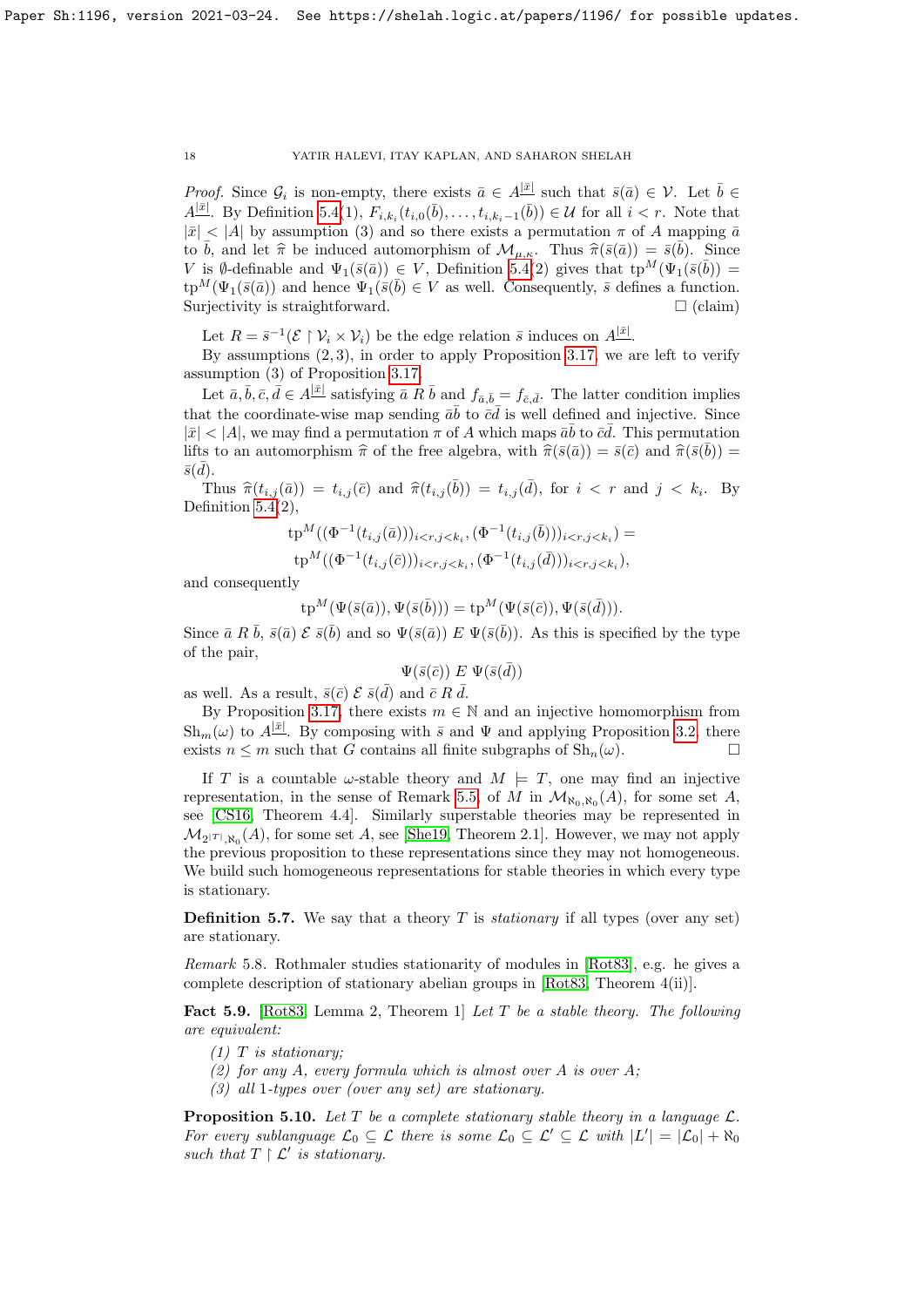*Proof.* Recall that a formula  $\varphi(x, d)$  is almost over A if there exists an equivalence relation with finitely many classes  $E(x, x')$  over A such that  $\forall x \forall x' (E(x, x') \rightarrow$  $(\varphi(x, d) \leftrightarrow \varphi(x', d))$ . Equivalently, for every equivalence relation with finitely many classes  $E(x, x')$  over A every class of E is definable over A.

**Claim.** For every  $\psi(x, x', z)$  and  $n < \omega$  there are finitely many formulas  $\theta_i(x, z)$  $(i < k)$  such that

(†) for any z-tuple c such that  $\psi(x, x', c)$  defines an equivalence relation with  $\leq n$  classes, and for any x'-tuple d there is some  $i < k$  such that  $\psi(x, d, c)$ is equivalent to  $\theta_i(x, c)$ .

Proof. Note that (†) is a first order sentence.

Suppose not and fix  $\psi(x, x', z)$  and  $n < \omega$ . This means that for every finite collection of formulas  $\theta_i(x, z)$   $(i < k)$  there are some c and d witnessing the failure of (†). Let  $\Gamma(x', z)$  be

 ${\psi(-,-, z)}$  defines an equivalence relation with  $\leq n$  classes}∪

 $\{\exists x \neg (\psi(x, x', z) \leftrightarrow \theta(x, z)) : \theta(x, z) \text{ any formula}\}.$ 

By assumption,  $\Gamma$  is consistent. Let  $(d, c) \models \Gamma(x', z)$ . Then  $\psi(x, d, c)$  is almost over c but not over c, contradiction.  $\Box$  (claim)

Now, let  $\mathcal{L}_0 \subseteq \mathcal{L}$  be a sublanguage. We construct an increasing sequence of languages  $\mathcal{L}_m$  as follows. The language  $\mathcal{L}_0$  is given. Assume we have constructed  $\mathcal{L}_m$ . For any  $\psi(x, x', z)$  in the language  $\mathcal{L}_m$  and  $n < \omega$  let  $\{\theta_{\psi,n,i}(x, z)\}_{i \leq k_{\psi,n}}$ be a finite set of formulas satisfying (†) (such a set exists by the claim). Let  $\mathcal{L}_{m+1} = \mathcal{L}_m \cup \{\text{the symbols in the formula } \theta_{\psi,n,i} : \psi \in \mathcal{L}_m, n < \omega, i < k_{\psi,n}\}.$ Now set  $\mathcal{L}' = \bigcup_{m < \omega} \mathcal{L}_m$ . It follows that  $T \upharpoonright \mathcal{L}'$  is stationary by Fact [5.9\(](#page-17-0)2).

We leave the proof of the following easy lemma to the reader.

<span id="page-18-0"></span>**Lemma 5.11.** If T is a complete stationary stable theory then  $dcl(A) = \text{acl}(A)$  for any set A.

Remark 5.12. If T is a stable theory, then, since for any A every type over  $\text{acl}^{eq}(A)$ is stationary, if T is eliminates imaginaries and has no algebraicity (i.e.  $\text{acl}(A)$ )  $\text{dcl}(A)$  for any A) then T is stationary. However, as the theory of the infinite set shows, the other direction is not true (it does not eliminate imaginaries).

We will need the following lemma, which is a consequence of [\[She78,](#page-28-19) Lemma III.3.10], but for the convenience of the reader we give a direct proof. Recall the definition of  $\kappa(T)$  from [\[She78,](#page-28-19) Definition III.3.1]. For any infinite indiscernible sequence I and a set A, let  $\lim(I/A)$  be the limit type of I in A (it is denoted by  $Av(I, A)$  in [\[She78\]](#page-28-19)), i.e.

 $\lim(I/A) = {\varphi(x, c) : c \in A, \varphi(a, c) \text{ holds for cofinitely many } a \in I}.$ 

It is a consistent complete type over A by stability.

<span id="page-18-1"></span>**Lemma 5.13.** Let T be a stationary stable theory, M a model and  $\lambda > \kappa(T)$  a cardinal. If for every non-algebraic type  $q \in S(C)$  with  $|C| \leq \kappa(T)$  and  $C \subseteq M$ there is a C-independent set of realizations of q in M of cardinality  $\lambda$ , then M is  $\lambda$ -saturated.

*Proof.* Let  $p \in S(A)$  be a complete type with  $|A| < \lambda$ . If p is algebraic then it is realized, so we may assume that p is non-algebraic. Let  $C \subseteq A$  with  $|C| < \kappa(T)$  be such that  $p$  does not fork over  $C$ . By assumption, we may find a  $C$ -independent set I of realizations of  $p|C$  in M (so indiscernible over C by stationarity). By [\[She78,](#page-28-19) Lemma III.1.10(2)],  $\lim(I/A) = p$ . By [\[She78,](#page-28-19) Corollary III.3.5(1)], there is  $I_0 \subseteq I$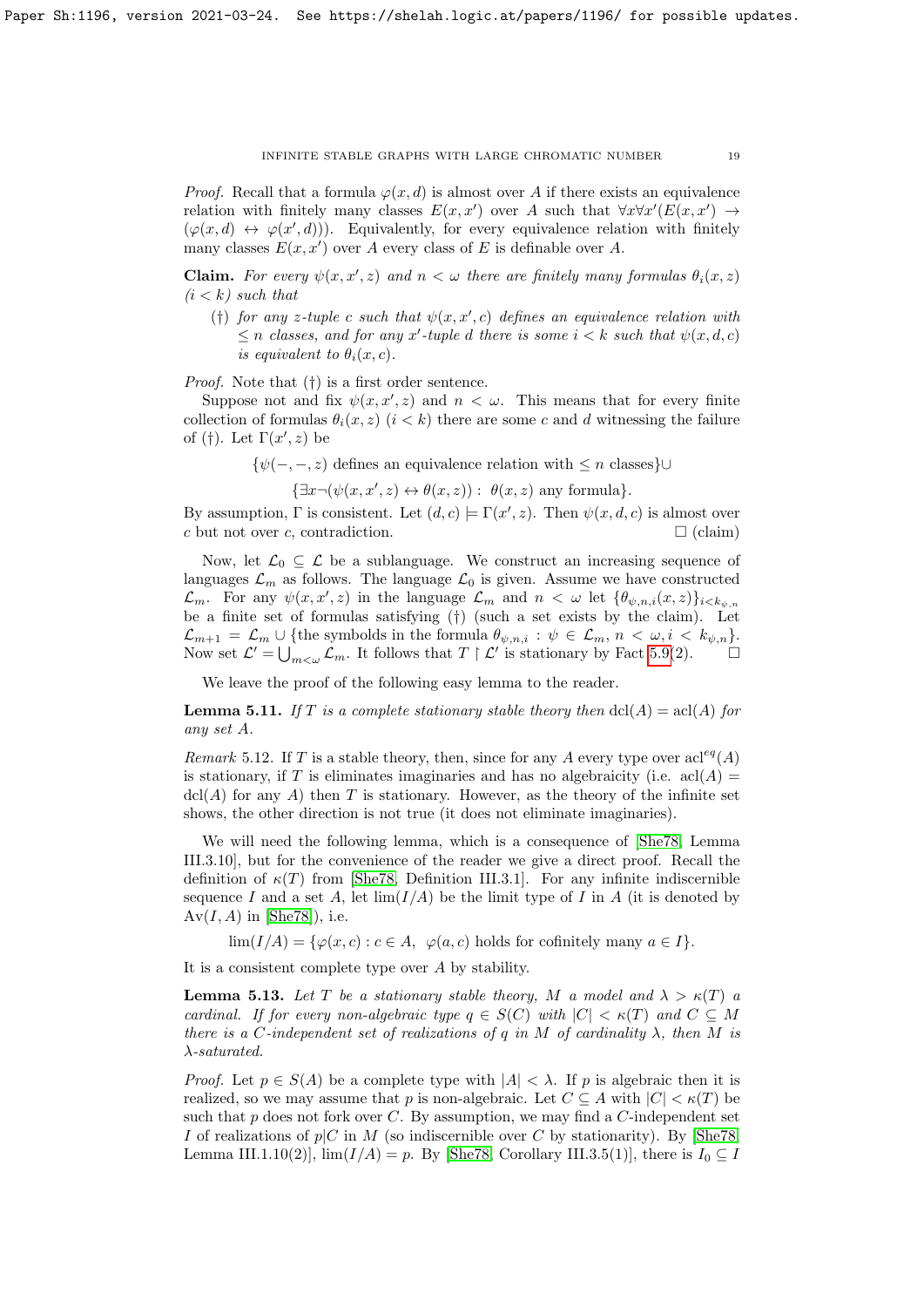with  $I \setminus I_0$  indiscernible over A and  $|I_0| \leq \kappa(T) + |A| < \lambda$ . In particular,  $|I \setminus I_0| \geq \aleph_0$ and thus for every  $c \in I \setminus I_0$ ,  $p = \text{tp}(c/A)$ .

We fix the following notation for the rest of the section. Let  $T$  be complete stable theory, and let U be a monster model. Let  $\kappa = \kappa_r(T)$ , i.e.  $\kappa = \kappa(T)^+$  if  $\kappa(T)$  is singular or  $\kappa(T)$  if not (for the sake of the following, one can also take  $\kappa = |T|^+$  and let  $\mu = \mu^{<\kappa}$  be a cardinal, with  $\mu > \kappa$ , such that T is  $\mu$ -stable, e.g. if  $\mu \geq 2^{|T|}$  (see [\[She78,](#page-28-19) Lemma III.3.6]), and thus there exists a saturated model of cardinality  $\mu$  [\[She78,](#page-28-19) Theorem III.3.12]. Fix some partition  $\mu = \bigcup_{i \leq \kappa} U_i$  to sets each of cardinality  $\mu$ . From now on we also assume that T is stationary.

<span id="page-19-1"></span>**Definition 5.14.** Let I be any set. We define  $OB(I)$  to be the collection of triples

$$
\mathbf{a} := \left( i_{\mathbf{a}}, \{ U^{\mathbf{a}}_j \}_{j < i_{\mathbf{a}}}, B^{\mathbf{a}} \right)
$$

satisfying:

- (1)  $i_{\mathbf{a}} \leq \kappa$ ;
- (2)  $U_j^{\mathbf{a}} \subseteq U_j$  for all  $j < i_{\mathbf{a}}$ , and we set  $U_{\leq j}^{\mathbf{a}} := \bigcup_{k < j} U_k^{\mathbf{a}}$ ;
- (3)  $B^{\mathbf{a}} = \langle b^{\mathbf{a}}_{\alpha,\eta} : \alpha \in U^{\mathbf{a}}_{j}, \eta \in I^{\underline{j}}, j < i_{\mathbf{a}} \rangle$  are such that: (a)  $B^a$  is with no repetitions;
	- (b)  $B_j^{\mathbf{a}} := \{b_{\alpha,\eta}^{\mathbf{a}} : \alpha \in U_j^{\mathbf{a}}, \eta \in I_j^{\underline{j}}\}$  is independent over  $B_{\leq j}^{\mathbf{a}} = \bigcup_{k \leq j} B_k^{\mathbf{a}}$ , for every  $j < i_{\mathbf{a}}$ .

For ease, we denote for  $j < i_{\mathbf{a}}, W_j^{\mathbf{a}} := \{(\alpha, \eta) : \alpha \in U_j^{\mathbf{a}}, \eta \in I_j^{\underline{j}}\}$ , and likewise  $W_{\leq j}^{\mathbf{a}}$ .

As usual, when a is clear from the context we omit it.

Note that any permutation  $\pi$  of the set I induces a permutation  $\hat{\pi}$  of  $I^{\gamma}$ , for any γ.

**Definition 5.15.** Let I be a set and  $OB(I)$  as above.

(1) We say that  $\mathbf{a} \in OB(I)$  is *homogeneous* if for any permutation  $\pi$  of I, the set of pairs

$$
\pi[{\mathbf{a}}]:=\{ (b_{{\alpha},\eta}^{{\mathbf{a}}},b_{{\alpha},\widehat{\pi}(\eta)}^{{\mathbf{a}}}) : ({\alpha},\eta) \in W_{
$$

is an elementary embedding.

(2) We say that  $\mathbf{a} \in OB(I)$  is full if for every  $j < i_{\mathbf{a}}$  and  $\eta \in I^{\underline{j}}$ , a non-algebraic type p over  $B^{\mathbf{a}}_{\leq j}$  which does not fork over

$$
\{b_{\alpha,\nu}^{\mathbf{a}} \in B_{
$$

is realized by  $b^{\mathbf{a}}_{\alpha,\eta}$  for some  $\alpha \in U_j^{\mathbf{a}}$ .

<span id="page-19-0"></span>**Lemma 5.16.** Let I be any set and  $a \in OB(I)$  with  $i_a = \kappa$ . For every  $C \subseteq B^a_{\leq \kappa}$ with  $|C| < \kappa(T) \leq \kappa$  there exist some  $j < \kappa$  and  $\eta \in I^{\underline{j}}$  satisfying

$$
C \subseteq \{b_{\alpha,\nu} \in B^a_{\leq j} : \text{Range}(\nu) \subseteq \text{Range}(\eta)\}.
$$

*Proof.* Since  $\kappa$  is regular, there exist  $\tilde{j} < \kappa$  with  $C \subseteq B^{\mathbf{a}}_{\leq \tilde{j}}$ . Let  $J = \bigcup_{b_{\alpha,\nu} \in C} \text{Range}(\nu)$ . Let  $j = \max{\tilde{j}, |J|} < \kappa$  and  $\eta \in I^{\underline{j}}$  with  $\text{Range}(\eta) = J$ .

<span id="page-19-2"></span>**Proposition 5.17.** Let I be any set with  $|I| \geq \mu$ . If  $a \in OB(I)$  is full and  $i_a = \kappa$ then  $M := \mathbb{U} \restriction \text{dcl}(B^a_{\leq \kappa})$  is a saturated elementary substructure of  $\mathbb{U}$  of cardinality  $|I|^{<\kappa}$ .

Proof. To show that it is an elementary substructure we use Tarski-Vaught. Let  $\varphi(x, b)$  be a consistent formula with  $b \in \text{dcl}(B^{\mathbf{a}}_{\leq \kappa})$ . There is no harm in assuming that  $b \in B_{\leq \kappa}^{\mathbf{a}}$ . If  $\varphi(x, b)$  is algebraic then by Lemma [5.11,](#page-18-0) any realization is already in dcl( $B_{\leq \kappa}^{\mathbf{b}}$ ). Otherwise, let p be any non-algebraic complete type over b containing  $\varphi(x, b)$ . Let  $j < \kappa$  and  $\eta \in I^{\underline{j}}$  be given by Lemma [5.16](#page-19-0) for  $C = \{b\}$ . By stationarity,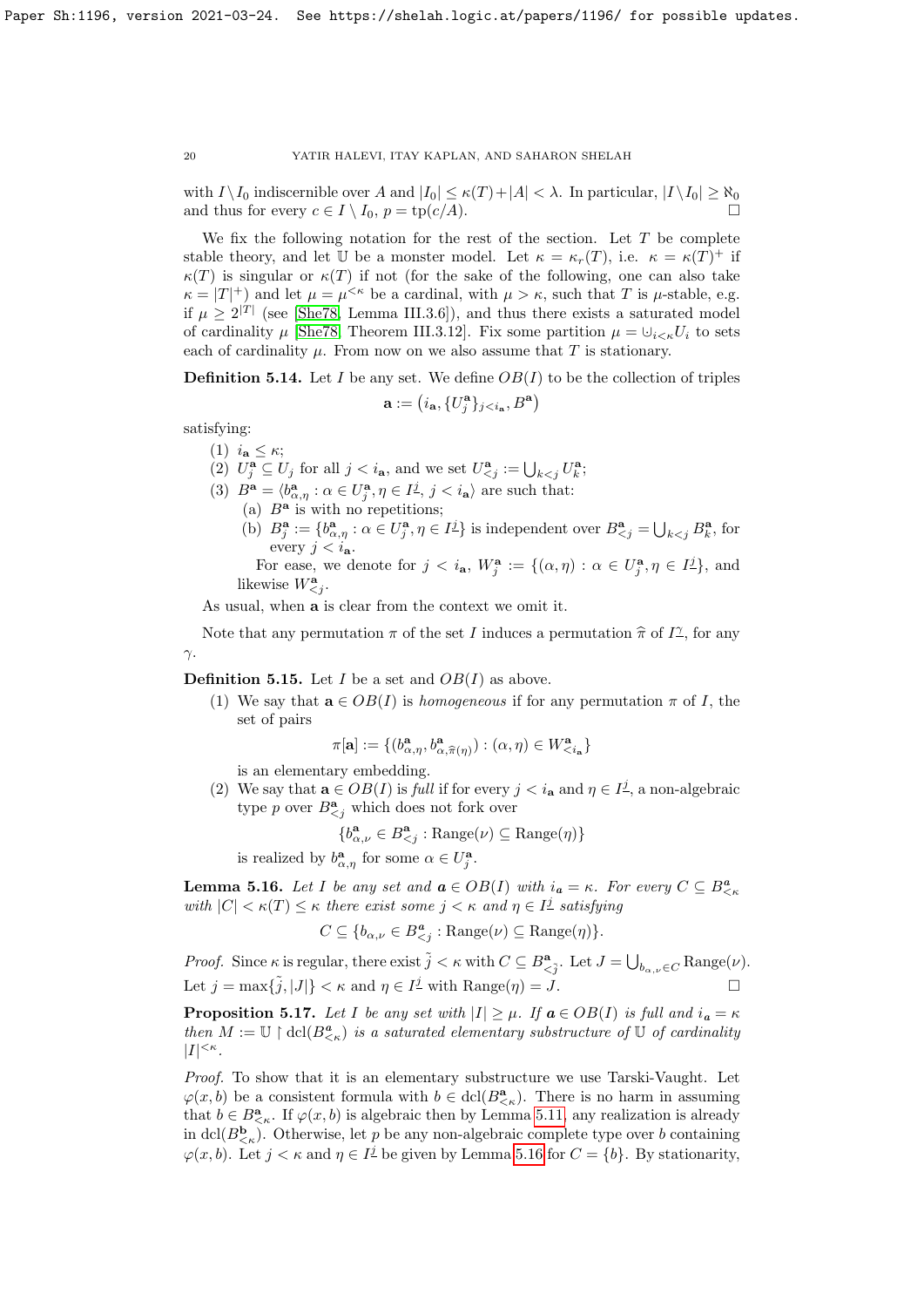there is a unique non forking extension  $\mathfrak p$  of p to  $B^{\mathbf{a}}_{\leq j}$ , which is necessarily nonalgebraic as well. By fullness, we may realize  $\mathfrak p$  by some element  $b_{\alpha,\eta}$  for  $\alpha \in U_j^{\mathbf a}$ . In particular  $b_{\alpha,\eta} \in B^{\mathbf{a}}_{\leq \kappa}$  realizes  $\varphi(x,b)$ .

To show  $|I|^{<\kappa}$ -saturation we apply Lemma [5.13](#page-18-1) (recall  $\mu > \kappa$ ). Let  $q \in S(C)$  be a non-algebraic type with  $C \subseteq \text{dcl}(B^{\mathbf{a}}_{\leq \kappa})$  and  $|C| < \kappa(T)$ . There is no harm to take  $C \subseteq B^{\mathbf{a}}_{\leq \kappa}$ . Let  $j < \kappa$  and  $\eta \in I^{\underline{j}}$  be as supplied by Lemma [5.16](#page-19-0) with respect to C. Let

$$
\Delta := \{ \nu \in \bigcup_{j \le k < \kappa} I^{\underline{k}} : \text{Range}(\eta) \subseteq \text{Range}(\nu) \}.
$$

By assumption of fullness, for every  $\nu \in \Delta$  there is some  $\alpha_{\nu} \in U^{\mathbf{a}}_{lg(\nu)}$ , such that  $b_{\alpha_\nu,\nu} \models q | B_{\langle lg(\nu) \rangle}^{\mathbf{a}},$  and so satisfies q as well. The set of realizations of q,  ${b_{a_{\nu},\nu} : \nu \in \Delta}$ , is independent over C by the definition of  $OB(I)$ . Indeed, by Definition [5.14\(](#page-19-1)3b) we show by induction on  $j \leq k$  that  $\{b_{\alpha_i,\nu} : \nu \in \Delta, lg(\nu) < k\}$ is independent over C.

We note that  $|\Delta| = |I|^{<\kappa}$  and thus by Lemma [5.13,](#page-18-1)  $\text{dcl}(B^{\mathbf{a}}_{<\kappa})$  is  $|I|^{<\kappa}$ -saturated. Furthermore, as  $|I| \geq \mu$ , it follows that  $|I|^{<\kappa} = |B^{\mathbf{a}}_{<\kappa}| = |\operatorname{dcl}(B^{\mathbf{a}}_{<\kappa})|$  and so  $\operatorname{dcl}(B^{\mathbf{a}}_{<\kappa})$ is saturated.  $\Box$ 

We define the following partial order on the elements of  $OB(I)$ .

**Definition 5.18.** Let I be a set. For  $\mathbf{a}, \mathbf{b} \in OB(I)$  we say that  $\mathbf{a} \leq \mathbf{b}$  if

- (1)  $i_{\mathbf{a}} \leq i_{\mathbf{b}};$
- (2) for  $j < i_a$  we have  $U_j^a = U_j^b$  and  $b_{\alpha,\eta}^a = b_{\alpha,\eta}^b$ , for  $(\alpha, \eta) \in W_j^a$ .

<span id="page-20-0"></span>**Proposition 5.19.** Let I be a set with  $|I| \geq \kappa$ . Then there exists a full homogeneous  $a \in OB(I)$  with  $i_a = \kappa$ .

*Proof.* We choose full homogeneous  $a_j \in OB(I)$  by induction on  $j \leq \kappa$  such that  $\mathbf{a}_j \in OB(I)$  with  $i_{\mathbf{a}_j} = j$  and such that  $k_1 \leq k_2 < j$  implies  $\mathbf{a}_{k_1} \leq \mathbf{a}_{k_2}$ .

For  $j = 0$  choose  $\mathbf{a}_0 = (0, \emptyset, \emptyset)$  and note that the conditions hold trivially.

Let  $j \leq \kappa$  be a limit ordinal, set  $i_{\mathbf{a}_j} = j$ ,  $U_k^{\mathbf{a}_j} := U_k^{\mathbf{a}_{k+1}}$  for  $k < j$  and  $B^{\mathbf{a}_j} :=$  $\bigcup_{k < j} B^{\mathbf{a}_k}$ ,  $\mathbf{a}_j$  has the desired properties.

Let  $j < \kappa$  and assume that  $\mathbf{a} := \mathbf{a}_j$  is full and homogeneous with  $i_{\mathbf{a}_j} = j$ . We will construct a full homogeneous  $\mathbf{b} \in OB(I)$  with  $i_{\mathbf{b}} = j + 1$  such that  $\mathbf{a} \leq \mathbf{b}$ . Then we can set  $\mathbf{a}_{i+1} := \mathbf{b}$ .

Let

$$
\mathcal{P} := \{ (p, C, \eta) : p \in S(C) \text{ non-algebraic}, \eta \in I^{\underline{j}},
$$

 $C \subseteq \{b_{\alpha,\nu}: b_{\alpha,\nu} \in B^{\mathbf{a}}_{\leq j}, \text{Range}(\nu) \subseteq \text{Range}(\eta)\}\$  of cardinality  $\lt \kappa\}.$ 

We define the following equivalence relation  $\mathcal{P}$ :

$$
(p_1, C_1, \eta_1) \mathrel{E} (p_2, C_2, \eta_2)
$$

if and only if for some permutation  $\pi$  of I

$$
\pi \langle \mathbf{a} \rangle (p_1, C_1, \eta_1) = (p_2, C_2, \eta_2),
$$

which means  $\hat{\pi}(\eta_1) = \eta_2$ ,  $\pi[\mathbf{a}]$  (as an elementary mapping) maps  $C_1$  onto  $C_2$  and p<sub>1</sub> onto p<sub>2</sub>. Since  $|I| \geq \kappa > j$ , for every  $\eta_1, \eta_2 \in I^{\underline{j}}$  there is a permutation  $\pi$  of I mapping  $\eta_1$  to  $\eta_2$ . As  $\pi \langle \mathbf{a} \rangle$  is a permutation of P, E has at most  $\mu$  equivalence classes (because  $\mu^{<\kappa} = \mu$ ).

Since  $|U_j| = \mu$  we may find some  $U'_j \subseteq U_j$  that enumerates the different classes, i.e let  $\langle X_\alpha : \alpha \in U'_j \subseteq U_j \rangle$  list  $\mathcal{P}/E$ . Since  $\pi \langle \mathbf{a} \rangle$  is a permutation of  $\mathcal{P}, \pi \langle \mathbf{a} \rangle \upharpoonright X_\alpha$ , for  $\alpha \in U'_j$ , is also a permutation.

For any  $\eta \in I^{\underline{j}}$  and  $\alpha \in U_j'$  there exists a unique  $(p, C)$  such that  $(p, C, \eta) \in X_\alpha$ . To show uniqueness, note that if  $\hat{\pi}$  fixes  $\eta$  then  $\pi[\mathbf{a}]$  fixes C. For existence, let  $\nu \in I^{\underline{j}}$ ,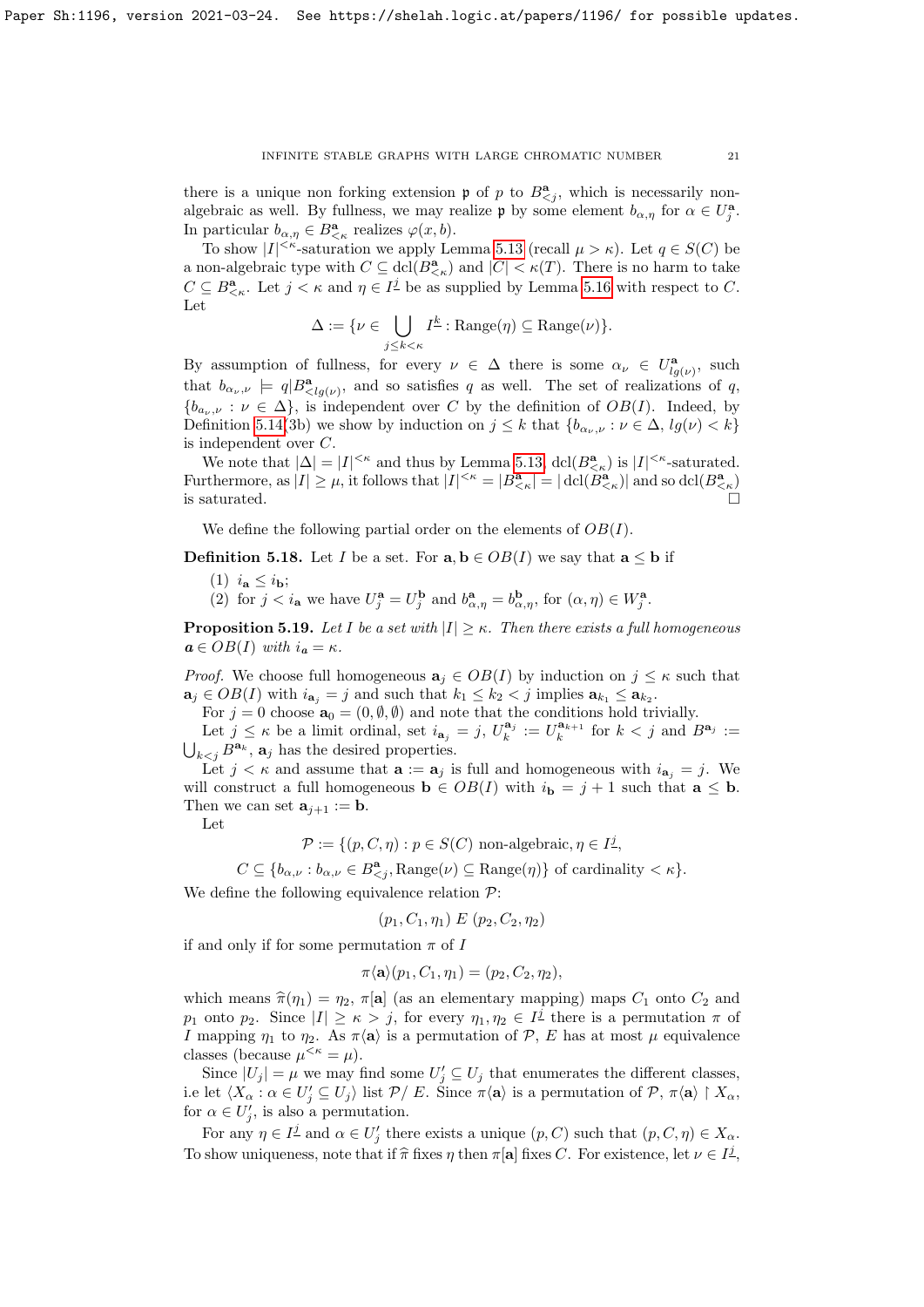p and C be such that  $(p, C, \nu) \in X_\alpha$ . Since  $|I| > j$  we may find a permutation  $\pi$  of *I* mapping  $\nu$  to  $\eta$ . Now note that  $(\pi[a](p), \pi[a](C), \hat{\pi}(\nu)) \in X_\alpha$ .

For any  $\eta \in I^{\underline{j}}$  and  $\alpha \in U_j'$  we name the unique pair by  $(p_{\alpha,\eta}, C_{\alpha,\eta})$ . By fixing some well order on  $\{(\alpha,\eta) : \alpha \in U'_j, \eta \in I^{\underline{j}}\}$ , we may inductively find  $\langle b_{\alpha,\eta}$ :  $\alpha \in U'_j, \eta \in I^{\underline{j}}$  such that  $b_{\alpha,\eta}$  realizes the unique non-forking extension of  $p_{\alpha,\eta}$  to  $B^{\mathbf{a}}_{\leq j} \cup \{b_{\alpha',\eta'} : (\alpha',\eta') < (\alpha,\eta)\}\.$  In particular  $\text{tp}(b_{\alpha,\eta}/B^{\mathbf{a}}_{\leq j})$  does not fork over  $C_{\alpha,\eta}$ and  $\langle b_{\alpha,\eta} : \alpha \in U'_j, \eta \in I^{\underline{j}} \rangle$  is independent over  $B^{\mathbf{a}}_{\leq j}$ .

We may now define  $\mathbf{b} \in OB(I)$  by  $i_{\mathbf{b}} = j + 1$ ,  $\mathbf{a} \leq \mathbf{b}$ ,  $U_j^{\mathbf{b}} = U_j'$  and  $b_{\alpha,\eta}^{\mathbf{b}} = b_{\alpha,\eta}$ for  $\alpha \in U_j', \eta \in I^{\underline{j}}$ . Note that since the types  $p_{\alpha,\eta}$  are not algebraic, it follows that  $B<sup>b</sup>$  is without repetitions. It remains to check that **b** is full and homogeneous.

**b** is full: by induction hypothesis, we consider  $\eta \in I^{\underline{j}}$  and a non-algebraic type p over  $B_{\leq j}^{\mathbf{b}}$  which does not fork over

$$
{b_{\alpha,\nu} \in B_{.
$$

Let C be a subset with  $|C| < \kappa$  such that p does not fork over C. Consider the triple  $(p|C, C, \eta)$  and let  $\alpha \in U_j^{\mathbf{b}}$  be such that  $(p|C, C, \eta) \in X_\alpha$ . By uniquness,  $(p|C, C) = (p_{\alpha, \eta}, C_{\alpha, \eta})$  (in the above notation), and thus  $b^{\mathbf{b}}_{\alpha, \eta}$  satisfies the unique non-forking extension of  $p|C$  to  $B_{\leq j}^{\mathbf{b}}$  which is equal to p.

**b** is homogeneous: let  $\pi$  be a permutation of I. To show that  $\pi[\mathbf{b}]$  is elementary, we show by induction on  $k \geq 0$  that for  $(\alpha_1, \eta_1), \ldots, (\alpha_k, \eta_k) \in W_j^{\mathbf{b}}$ 

$$
b_{\alpha_1,\eta_1}\dots b_{\alpha_k,\eta_k}B^{\mathbf{b}}_{\leq j}\equiv b_{\alpha_1,\widehat{\pi}(\eta_1)}\dots b_{\alpha_k,\widehat{\pi}(\eta_k)}\pi[\mathbf{b}](B^{\mathbf{b}}_{\leq j}).
$$

For  $k = 0$ , it follows since  $\pi[\mathbf{a}]$  is elementary and since  $B_{\leq j}^{\mathbf{b}} = B_{\leq j}^{\mathbf{a}}$ .

For  $k = 1$ : since  $\pi[\mathbf{b}]$  is an elementary map mapping  $p_{\alpha,\eta}$  onto  $p_{\alpha,\widehat{\pi}(\eta)}$ , by stationarity it also maps  $p_{\alpha,\eta} | B^{\mathbf{b}}_{\leq j}$  onto  $p_{\alpha,\widehat{\pi}(\eta)} | B^{\mathbf{b}}_{\leq j}$  and so  $b_{\alpha,\eta} B^{\mathbf{b}}_{\leq j} \equiv b_{\alpha,\widehat{\pi}(\eta)} \pi[\mathbf{b}] (B^{\mathbf{b}}_{\leq j})$ .

The induction step: let  $(\alpha_1, \eta_1), \ldots, (\alpha_k, \eta_k) \in W_j^{\mathbf{b}}$  with  $k \geq 2$ . By the induction hypothesis

$$
b_{\alpha_1,\eta_1}\dots b_{\alpha_{k-1},\eta_{k-1}}B^{\mathbf{b}}_{\leq j}\equiv b_{\alpha_1,\widehat{\pi}(\eta_1)}\dots b_{\alpha_{k-1},\widehat{\pi}(\eta_{k-1})}\pi[\mathbf{b}](B^{\mathbf{b}}_{\leq j})
$$

and  $b_{\alpha_k, \eta_k} B_{\zeta_j}^{\mathbf{b}} \equiv b_{\alpha_k, \widehat{\pi}(\eta_k)} \pi[\mathbf{b}](B_{\zeta_j}^{\mathbf{b}})$ .

Moreover, since the elements are independent,

$$
b_{\alpha_k, \eta_k} \bigcup_{B_{  

$$
b_{\alpha_k, \widehat{\pi}(\eta_k)} \bigcup_{\pi[\mathbf{b}](B_{
$$
$$

and consequently by stationarity (see also Lemma [6.8](#page-26-0) below)

$$
b_{\alpha_1,\eta_1}\dots b_{\alpha_k,\eta_k}B^{\mathbf{b}}_{\leq j}\equiv b_{\alpha_1,\widehat{\pi}(\eta_1)}\dots b_{\alpha_k,\widehat{\pi}(\eta_k)}\pi[\mathbf{b}](B^{\mathbf{b}}_{\leq j}).
$$

As required.

<span id="page-21-0"></span>**Theorem 5.20.** Let T be a complete stationary stable theory. Let  $\kappa = \kappa_r(T)$  and  $M \models T$  a saturated model of cardinality  $\geq \mu = \mu^{<\kappa}$  such that  $\mu \geq 2^{|T|}$  (so T is  $\mu$ -stable) and  $\kappa < \mu$ . Let I be any set such that  $|I|^{<\kappa} = |M|$ .

Then there exists a skeletal homogeneous representation of M in  $\mathcal{M}_{\mu,\kappa}(I)$ . In fact, the representation will be in  $\mathcal{M}_{\mu,\kappa,1}(I)$ .

*Proof.* Let I be any set such that  $|I|^{<\kappa} = |M| \geq \mu$  and let  $\mathbf{a} \in OB(I)$  be a full homogeneous object with  $i_a = \kappa$  as supplied by Proposition [5.19.](#page-20-0) By Proposition [5.17,](#page-19-2) dcl $(B_{\leq \kappa}^{\mathbf{a}}) \models T$  is saturated of cardinality  $|I|^{<\kappa} = |M|$ . In particular M is isomorphic to  $\text{dcl}(B^{\mathbf{a}}_{\leq \kappa})$ . Without loss of generality we assume  $M = \text{dcl}(B^{\mathbf{a}}_{\leq \kappa})$ . We define a function

$$
\Phi:B^{\mathbf{a}}_{<\kappa}\to \mathcal{M}_{\mu,\kappa,1}(I)
$$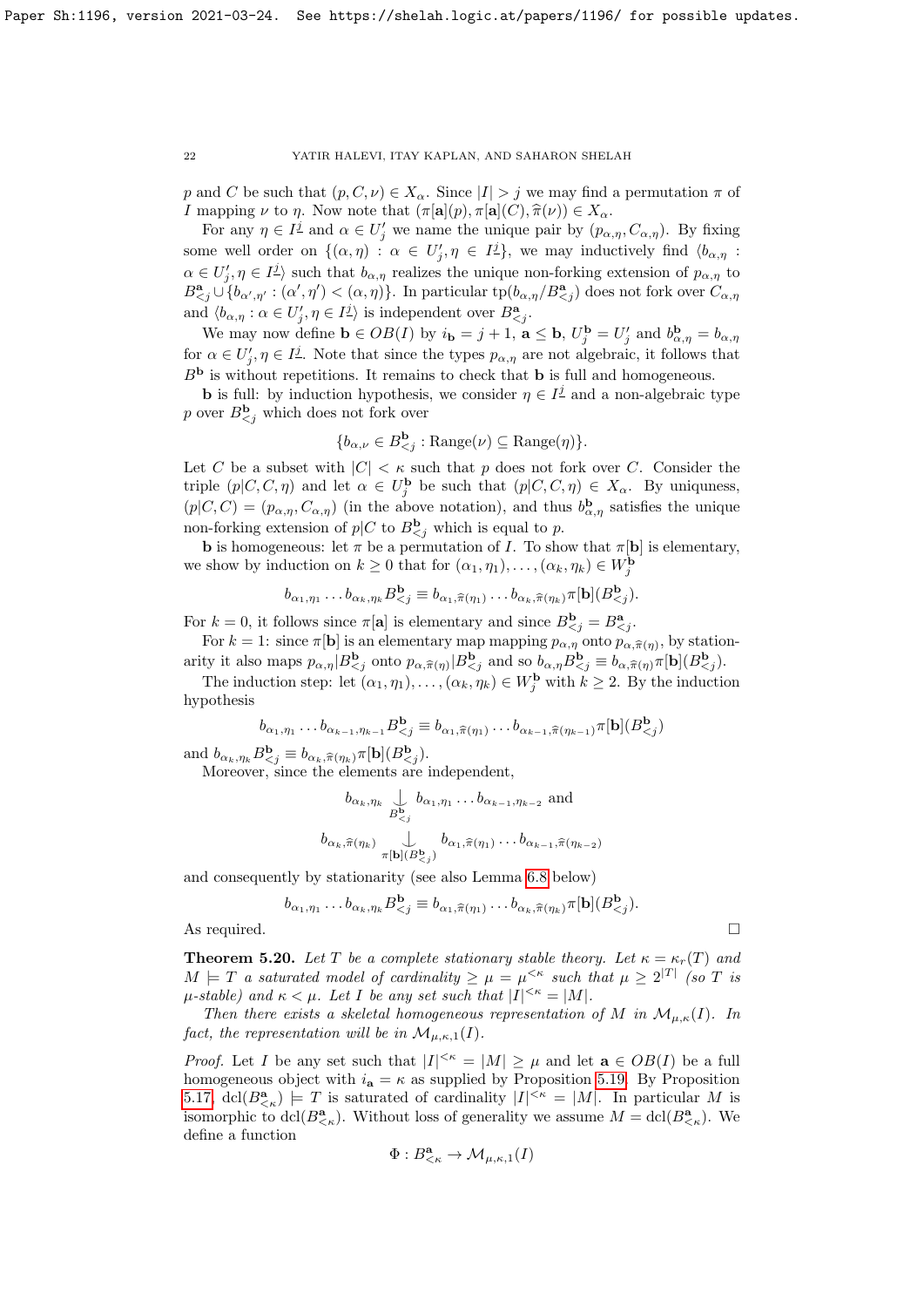by  $\Phi(b_{\alpha,\eta}) = F_{\alpha,j}(\eta)$  for the unique  $j < \kappa$  such that  $\eta \in I^{\underline{j}}$  and  $\alpha \in U^{\mathbf{a}}_{\underline{j}}$ .

The map  $\Phi$  is injective. If  $F_{\alpha,j}(\eta) = F_{\beta,k}(\nu)$  then, since it is a free algebra,  $\alpha = \beta, j = k$  and  $\eta = \nu$  so  $b_{\alpha, \eta} = b_{\beta, \nu}$ .

The map  $\Phi$  is a homogeneous representation. Indeed, to show condition (1), let  $t(\bar{x})$  be any term with  $|\bar{x}| = \beta < \kappa$  and let  $\bar{a} \in I^{\underline{\beta}}$  with  $t(\bar{a}) \in \text{Im}(\Phi)$ . Thus there exist  $j < \kappa$  and  $\alpha \in U_j^{\mathbf{a}}$  such that  $t(\bar{a}) = F_{\alpha,j}(\eta_{\bar{a}})$  for some  $\eta_{\bar{a}} \in I^{\underline{j}}$ . Thus for any  $\bar{b} \in I^{\underline{\beta}}$  there is some  $\eta_{\bar{b}} \in I^{\underline{j}}$  with  $t(\bar{b}) = F_{\alpha,j}(\eta_{\bar{b}})$ . In particular,  $t(\bar{b}) \in \text{Im}(\Phi)$ , as needed.

For condition (2), let  $b_{\alpha_1,\eta_1} \ldots b_{\alpha_k,\eta_k} \in (B_{\leq \kappa}^{\mathbf{a}})^{\underline{k}}$  and let  $\pi$  be a permutation of *I*. Since **a** is homogeneous  $tp(b_{\alpha_1,\eta_1} \ldots b_{\alpha_k,\eta_k}) = tp(b_{\alpha_1,\widehat{\pi}(\eta_1)} \ldots b_{\alpha_k,\widehat{\pi}(\eta_k)})$ , as needed.

<span id="page-22-0"></span>**Corollary 5.21.** Let  $G = (V, E)$  be a graph that is interpretable (possibly with paramters) in a stationary stable structure. If  $\chi(G) > \mathbb{Z}_2(\aleph_0)$  then there exists an  $n \in \mathbb{N}$  such that G contains all finite subgraphs of  $Sh_n(\omega)$ .

*Proof.* Assume G is interpretable in a stationary stable structure N over some finite set of a parameters  $A \subseteq N$  and let  $T = Th(N)$ . Since adding constants to the language preserves stationarity, we may assume that  $G$  is interpretable in  $N$  over ∅. Since the interpretation only uses a finite fragment of the language, by applying Proposition [5.10](#page-17-1) we may assume that  $|T| = \aleph_0$ .

Let  $\mu = 2^{\aleph_0}$  and  $\kappa = \kappa(T)$ . Note that  $\kappa(T) \leq \aleph_1$  ([\[She78,](#page-28-19) Corollary III.3.3]) which implies  $\kappa(T) = \kappa_r(T)$  and  $\mu^{<\kappa} = \mu$ . Let I be any set satisfying  $|I| \geq$  $\max\{\mu, |N|\}$  (which implies  $|I|^{<\kappa} \geq \max\{\mu, |N|\}$ ) and let  $M \models T$  be a saturated elementary extension of N of cardinality  $|I|^{<\kappa}$  (exists by [\[She78,](#page-28-19) Lemma III.3.6 and Theorem III.3.12]).

By Theorem [5.20](#page-21-0) and Proposition [5.6,](#page-16-1) there exists  $n \in \mathbb{N}$  such that  $(G(M), E(M))$ , the realizations in  $M$  of the interpretation of  $G$ , contains all finite subgraphs of  $\mathrm{Sh}_n(\omega)$  and since  $N \prec M$  the result follows.

A natural question is whether every stable structure is interpretable in a stationary stable structure. We thank Hrushovski for the following argument.

<span id="page-22-1"></span>**Proposition 5.22.** Let  $T$  be a stationary stable theory. Then  $T$  does not interpret an infinite p-root closed field, where p is a prime number different from  $char(F)$ . In particular, ACF is not interpretable in any stationary stable theory.

*Proof.* Let  $M \models T$  and assume towards a contradiction that it interprets an infinite field F, that is p-root closed for  $p \neq \text{char}(F)$ .

For ease of writing, we assume that F is a definable field in  $M^{eq}$ . So there exists a definable set  $D \subseteq M^n$ , for some  $n < \omega$ , and a definable (in  $M^{eq}$ ) surjective map  $\pi: D \to F$ .

Let  $1 \neq \zeta_p \in F$  be a p-th root of unity (such exists since  $p \neq \text{char}(F)$ ) and for every  $a_0, \ldots, a_{p-1} \in D$ , let  $\sigma_{a_0, \ldots, a_{p-1}} = \sum_{i=0}^{p-1} \pi(a_i) \zeta_p^i$ . Note that  $\zeta_p \sigma_{a_0, \ldots, a_{p-1}} =$  $\sigma_{a_{p-1},a_0,...,a_{p-2}}.$ 

For any  $a_0, \ldots a_{p-1} \in D$ ,  $(\pi(x) = \pi(y) \land \pi(x)^p = \sigma_{a_0, \ldots, a_{p-1}}) \lor (\pi(x)^p \neq$  $\sigma_{a_0,...,a_{p-1}} \wedge \pi(y)^p \neq \sigma_{a_0,...,a_{p-1}}$  is a definable finite equivalence relation on D over  $a_0, \ldots, a_{p-1}$  (definable in M). By Fact [5.9](#page-17-0) each of the equivalence classes are definable over  $a_0, \ldots, a_{p-1}$  (see also the first paragraph of the proof Proposition [5.10\)](#page-17-1).

By compactness, there is a definable function  $f : D^p \to F$  satisfying

$$
f(a_0,\ldots,a_{p-1})^p = \sigma_{a_0,\ldots,a_{p-1}}.
$$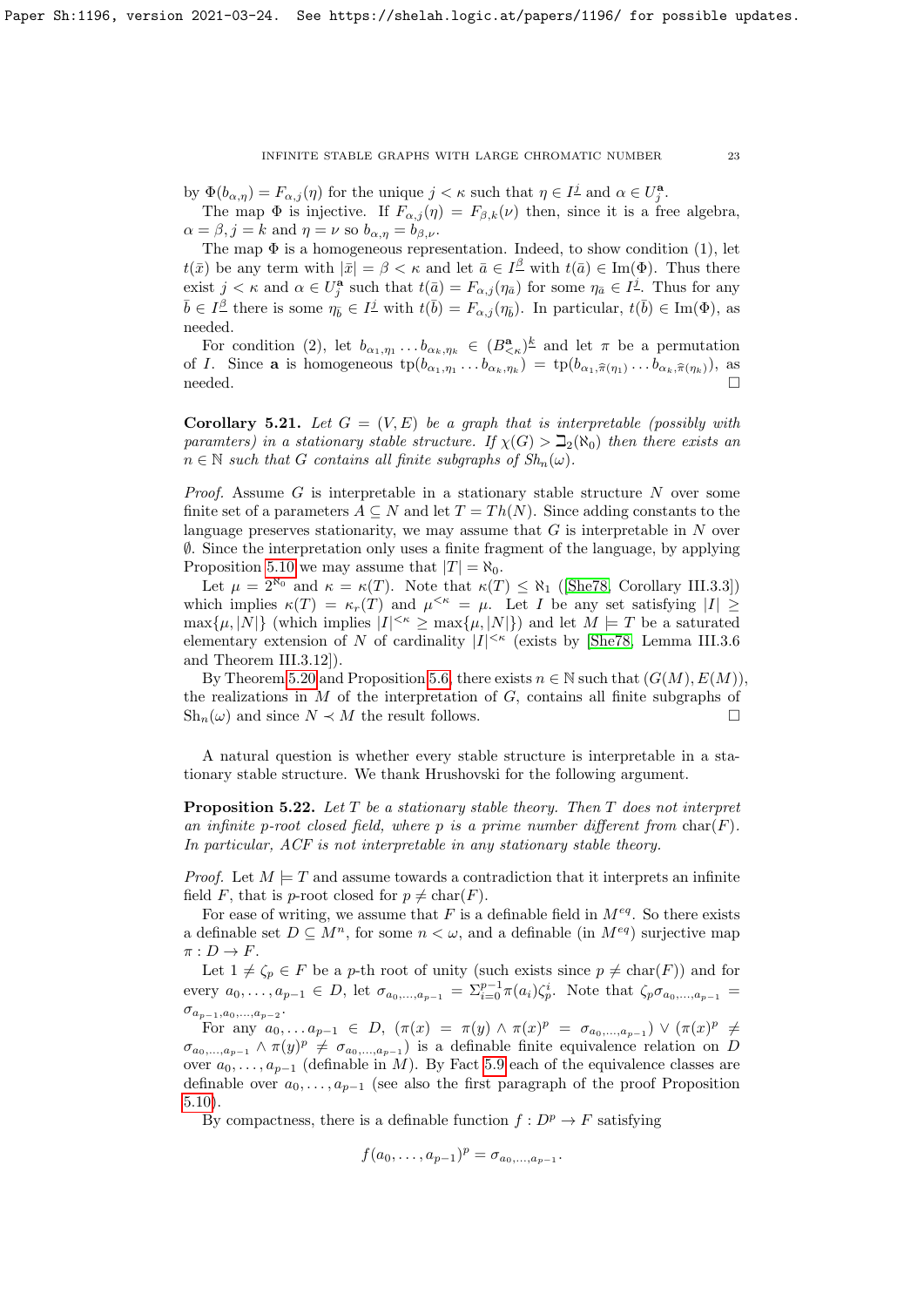Let  $\mathfrak p$  be a non-algebraic global type on  $F$  (exists since  $F$  is infinite), and since  $\pi$  is surjective, we may find a global type q on D with  $\pi_*\mathfrak{q} = \mathfrak{p}$ . After naming parameters, we may assume that both p and q are ∅-definable.

Let  $(a_0, \ldots, a_{p-1}) \models \mathfrak{q}^{(p)} | \zeta_p \text{ (where } \mathfrak{q}^{(p)} = \mathfrak{q} \otimes \mathfrak{q}^{(p-1)}).$  Since  $\zeta_p f(a_0, \ldots, a_{p-1})^p =$  $f(a_{p-1}, a_0, \ldots, a_{p-2})^p$ , then letting  $\omega = \frac{f(a_{p-1}, a_0, \ldots, a_{p-2})}{f(a_0, \ldots, a_{p-1})}$  $\frac{f(a_0,\ldots,a_{p-2})}{f(a_0,\ldots,a_{p-1})} \in F$  we have that  $\omega^p = \zeta_p$ . Since  $(a_{\tau(0)},...,a_{\tau(p-1)}) \models \mathfrak{q}^{(p)} | \zeta_p$ , for any permutation  $\tau$  on  $\{0,\ldots,p-1\}$ ,

$$
\omega f(a_0, \dots, a_{p-1}) = f(a_{p-1}, a_0, \dots, a_{p-2})
$$
  

$$
\omega f(a_{p-1}, a_0, \dots, a_{p-2}) = f(a_{p-2}, a_{p-1}, a_0, \dots, a_{p-3})
$$
  

$$
\vdots
$$

 $\omega f(a_1, \ldots, a_{p-1}, a_0) = f(a_0, \ldots, a_{p-1}).$ Thus  $f(a_0, ..., a_{p-1}) = \omega^p f(a_0, ..., a_{p-1}) = \zeta_p f(a_0, ..., a_{p-1})$ . This implies that  $\sigma_{a_0,...,a_{p-1}} = 0$ , contradicting the non-algebraicity of p.

.

Remark 5.23. Since every first order infinite structure (in a finite language) is biinterpretable with a graph [\[Hod93,](#page-28-16) Theorem 5.5.1], it follows that there is a stable graph that is not interpretable in any stationary stable structure.

## 6. QUANTITATIVE BOUNDS

The following section is joint work with Elad Levi.

The aim of this section is to prove that if  $G = (V, E)$  is an  $\omega$ -stable graph with uncountable chromatic number and the U-rank of  $G$ ,  $U(G)$ , is at most 2 then it contains all finite subgraphs of  $\mathrm{Sh}_n(\omega)$  for some  $n \leq 2$ . For the definition of U-rank see [\[TZ12,](#page-28-10) Definition 8.6.1]. Throughout, we will use Lascar's equality when the U-rank is finite, see [\[TZ12,](#page-28-10) Exercise 8.6.5].

For certain parts of the argument we will need the following assumption.

**Assumption**  $\diamondsuit$ . G is a saturated  $\omega$ -stable structure, with home sort V, that eliminates imaginaries in a countable language with  $\text{acl}(\emptyset) = \text{dcl}(\emptyset)$ . Let  $E \subseteq V^2$  be an  $\emptyset$ -type-definable set. Let  $p \in S_1(\emptyset)$  be a non-algebraic and of finite U-rank such that  $G_p = (p(G), E \restriction p(G))$  is a graph with  $\chi(G_p) \geq \aleph_1$ .

Note that assumption  $\diamond$  implies that every type over  $\emptyset$  is stationary.

Assume  $\diamondsuit$  and let  $E_{alg} = \{(a, b) \in E : a \in \text{acl}(b) \land b \in \text{acl}(a)\}\)$  be the set of interalgebraic pairs belonging to E. Note that if  $U(a) = U(b)$  then  $a \in \text{acl}(b)$  if and only if  $b \in \text{acl}(a)$ . Indeed, by Lascar's equality

$$
U(a/b) + U(b) = U(ab) = U(a) + U(b/a)
$$

and for any type q,  $U(q) = 0$  if and only if it is algebraic, see [\[TZ12,](#page-28-10) Exercise 8.6.1]. Let  $E_{nala} = E \setminus E_{ala}$ , it is definable by a countable type.

<span id="page-23-0"></span>Lemma 6.1. Assume  $\diamondsuit$ .

- $(1)$   $\chi(p(G), E_{nalg}) \geq \aleph_1;$
- (2) If there exist  $a, b \in G_p$  with a E b and a  $\bigcup b$  then any Morley sequence based on p forms an infinite complete graph;
- (3) If  $U(p) = 1$  then there exists a Morley sequence based on p which forms an infinite complete graph

*Proof.* (1) By interalgebraicity, every connected component of  $(p(G), E_{alg})$  is countable and consequently  $\chi(p(G), E_{alg}) \leq \aleph_0$ . By Lemma [2.3\(](#page-2-1)2),  $\chi(p(G), E_{nalg}) \geq \aleph_1$ .

(2) Assume there exist  $a, b \in G_p$  with  $a \not\sqsubseteq b$  and  $a \not\sqcup b$ . Since every type over  $\emptyset$  is stationary it follows that every Morley sequence based on p forms an infinite complete graph.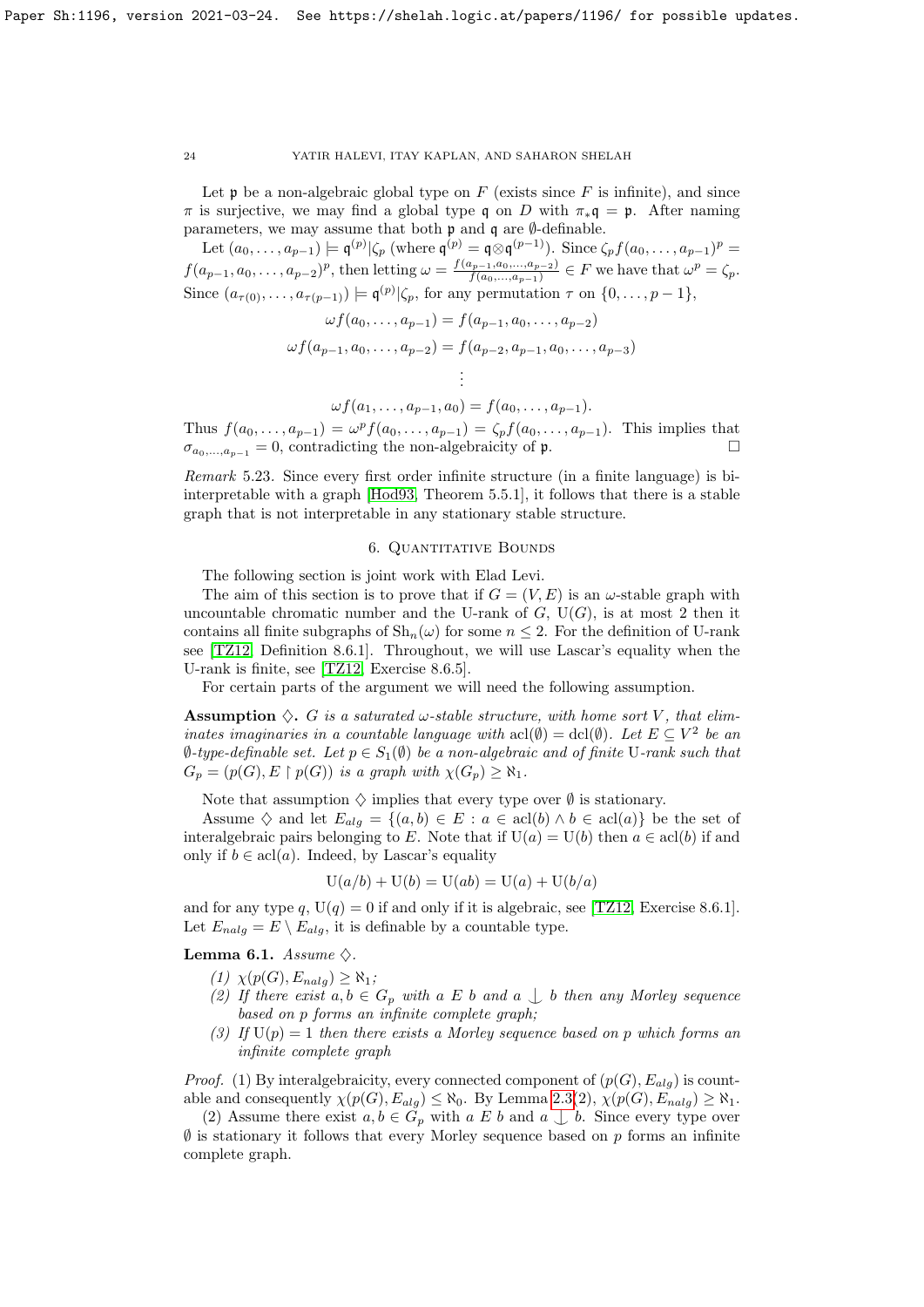(3) Assume  $U(p) = 1$ . Since  $\chi(p(G), E_{nalg}) \geq \aleph_1$ , there must exist some  $a, b \in$  $p(G)$  with a  $E_{nalg}$  b. If a  $\perp b$  then  $U(a/b) < U(a) = 1$ , which implies that  $a \in \text{acl}(b)$ (so  $b \in \text{acl}(a)$ ), contradiction. Thus  $a \bigcup b$  and we may use (1).

**Definition 6.2.** We say that a stationary type  $\text{tp}(a/A)$  is *pseudo-one-based* if  $\mathrm{Cb}(a/A)\subseteq \mathrm{acl}^{eq}(a).$ 

Remark 6.3. Compare with the last paragraph of page 105 in [\[Pil96\]](#page-28-20).

We give some examples of pseudo-one-based types.

<span id="page-24-0"></span>**Lemma 6.4.** (1) In a one-based theory every stationary type (over any base) is pseudo-one-based.

- (2) Let M be a stable structure. If  $U(a) = U(b) = 1$  and a  $\downarrow$  b then tp(a/acl<sup>eq</sup>(b)) is pseudo-one-based.
- (3) Let M be a stable structure and  $a, b \in M$  non interalgebraic, with  $U(a) =$  $U(b) = 2$ . Let X and Y be infinite mutually indiscernible sets with  $a \in X$ and  $b \in Y$ . If a  $\bigwedge b$  then tp(a/ acl<sup>eq</sup>(b)) is pseudo-one-based.

*Proof.* (1) A stable theory is one-based if for all a, B,  $Ch(a/ \text{acl}^{eq}(B)) \subseteq \text{acl}^{eq}(a)$ . Note that since  $tp(a/A)$  is stationary,  $Cb(a/acl<sup>eq</sup>(A)) = Cb(a/A)$ . The result follows.

(2) Since  $a \nleq b$ , by U-rank considerations as before, a and b are interalgebraic. So  $\text{Cb}(a/\operatorname{acl}^{eq}(b)) \subseteq \operatorname{acl}^{eq}(b) \subseteq \operatorname{acl}^{eq}(a)$ .

(3) We note that for any  $b \neq b' \in Y$ ,  $a \bigcup_{b'} b$ . Indeed, otherwise  $U(a/bb') <$  $U(a/b') < U(a)$  and since  $U(a) = 2$ ,  $a \in \text{acl}(bb')$ , contradicting the mutual indiscernibility of X, Y. Similarly,  $a \bigcup_b b'$ . Consequently, setting  $e := \text{Cb}(a/\text{acl}^{eq}(bb'))$ ,  $e \subseteq \operatorname{acl}^{eq}(b) \cap \operatorname{acl}^{eq}(b')$  and  $a \bigcup_{e}^{\bullet} bb'$ . Similarly we get that  $b \bigcup_{a}^{\bullet} b'$  and by the properties of forking  $e \bigcup_a e$  and hence  $e \in \text{acl}^{eq}(a)$ . Finally, since  $a \bigcup_e b$  (and  $e \in \text{acl}^{eq}(b)$ ,  $\text{Cb}(a/\text{acl}^{eq}(b)) \subseteq \text{acl}^{eq}(e) \subseteq \text{acl}^{eq}(a)$ , as needed.

Abundance of pseudo-one-based types will be a key tool in our proofs. The above shows that this can be achieved in one-based theories and U-rank 1 types. For U-rank 2 we observe the following:

<span id="page-24-1"></span>**Lemma 6.5.** Assume  $\diamondsuit$  and that  $U(p) = 2$ . Then either we can embed an infinite complete graph into  $G_p$  or there exists a type-definable symmetric irreflexive relation  $E_0 \subseteq E_{nalg}$  such that

(†) for every  $(a, b) \in E_0$ ,  $tp(a/\operatorname{acl}(b))$  is pseudo-one-based. Moreover, if  $F \subseteq E$ is a symmetric irreflexive type-definable relation with  $\chi(G_p, F) \geq \aleph_1$  then  $F \cap E_0 \neq \emptyset$ .

*Proof.* Assume that we cannot embed an infinite complete graph into  $G_p$ , in par-ticular by Lemma [6.1,](#page-23-0) for every  $a, b \models p$  with  $a \not\sqsubseteq b$ ,  $a \not\downarrow b$ .

Let  $E_0$  be the set of pairs  $(a, b) \in E \restriction p(G)$  such that there exists a complete bipartite subgraph  $K_{X,Y}$  of  $G_p$  such that X and Y are infinite mutually indiscernible sets with  $a \in X$  and  $b \in Y$ . Easily,  $E_0$  is type-definable by a countable type. Since, by [\[EH66,](#page-28-0) Corollary 5.6],  $G_p$  contains  $K_{n,n}$  (the complete bipartite graph on n vertices) for every  $n < \omega$ ,  $E_0$  non-empty. Clearly,  $E_0 \subseteq E_{nalg}$ . By Lemma [6.4\(](#page-24-0)3), for every  $(a, b) \in E_0$ ,  $tp(a/\operatorname{acl}(b))$  is pseudo-one-based.

For the moreover part, if  $\chi(G_p, F) \geq \aleph_1$  then by by [\[EH66,](#page-28-0) Corollary 5.6] we may embed  $K_{n,n}$  into it for any  $n < \omega$ . Thus by saturation necessarily  $F \cap E_0 \neq \emptyset$ .  $\Box$ 

The following is the key proposition of the proof and where pseudo-one-based types show their usefulness.

<span id="page-24-2"></span>**Proposition 6.6.** Assume  $\diamondsuit$  and that  $E_0 \subseteq E_{nalg}$  is a type-definable symmetric irreflexive relation satisfying (†) from Lemma [6.5.](#page-24-1)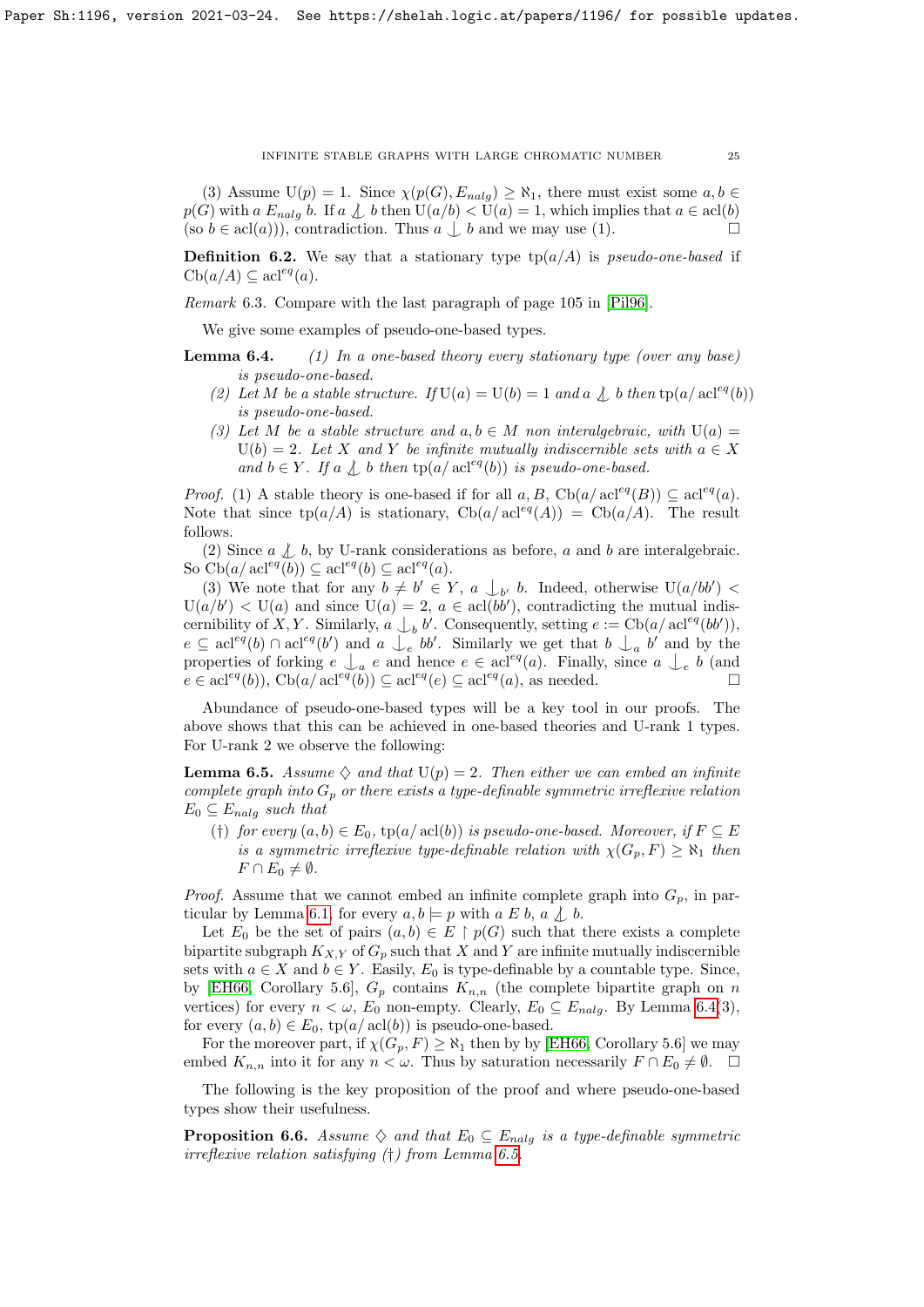- (1) For any  $(a, b) \in E_0$  there is a finite tuple e such that  $a \bigcup_{e} b$  and  $tp(a/e)$  is stationary.
- (2) Let  $\Psi$  be the collection of all pairs of formulas  $(\varphi(u, x), \psi(u, x))$  satisfying
	- (a)  $\varphi(u, a)$  and  $\psi(u, a)$  are algebraic formulas each isolating a complete type over some (any)  $a \models p$ ;
	- (b) there exist  $a, b \models p$  and  $e$  such that  $(a, b) \in E_0$ ,  $a \bigcup_{e} b$ ,  $\varphi(e, a)$ ,  $\psi(e, b)$ and  $tp(a/e)$  is stationary.
	- For any  $(\varphi, \psi) \in \Psi$  let

 $E_{\varphi,\psi} = \{(a,b) \in E_{nalg} : a,b \in p(G), \exists e (\varphi(e,a) \wedge \psi(e,b))\}.$ 

Then either (\*) we can embed an infinite complete graph into  $(p(G), E_{nalo})$ or there exists  $(\varphi(u, x), \psi(u, x)) \in \Psi$  such that  $(**)_{\varphi, \psi}$ :  $p \vdash \forall u (\varphi(u, x) \rightarrow$  $\neg\psi(u, x)$  and  $\chi(G_{p, \varphi, \psi}) \geq \aleph_1$ , where  $G_{p, \varphi, \psi} := (p(G), E_{\{\varphi, \psi\}})$  and  $E_{\{\varphi, \psi\}} =$  $E_{\varphi,\psi} \vee E_{\psi,\varphi}.$ 

- (3) Assume  $(**)_{\varphi,\psi}$ . There exists  $q_{\varphi} \in S(\emptyset)$  such that for any  $a \models p$  and  $e \models$  $\varphi(u, a), e \models q_{\varphi}$ . Similarly, there exists  $q_{\psi} \in S(\emptyset)$  such that for any  $a \models p$ and  $e \models \psi(u, a), e \models q_{\psi}$ . Furthermore,  $q := q_{\varphi} = q_{\psi}$  and  $0 < U(q) < U(p)$ .
- (4) Assume  $(**)_{\varphi,\psi}$  and let  $q = q_{\varphi} = q_{\psi}$ . The type-definable relation  $e_1$  R  $e_2$ given by

$$
(\exists a \models p) ((\varphi(e_1, a) \land \psi(e_2, a) \lor (\varphi(e_2, a) \land \psi(e_1, a)))
$$

defines a graph  $H_q$  on realizations of q with  $\chi(H_q) \geq \aleph_1$ .

*Proof.* We start by showing that for  $(a, b) \in E$ ,

$$
E_0 \subseteq \bigcup_{(\varphi,\psi)\in \Psi} E_{\{\varphi,\psi\}}.
$$

Let  $(a, b) \in E_0$ . Since  $tp(a/acl(b))$  is pseudo-one-based,  $Cb(a/acl(b)) \subseteq acl(a) \cap$ acl(b). By [\[TZ12,](#page-28-10) Exercise 8.4.7], there is a finite tuple e such that  $dcl(e)$  =  $\text{Cb}(a/\text{acl}(b))$  (this proves (1)). We choose  $\varphi(u, a)$  to be a formula isolating tp( $e/a$ ) and  $\psi(u, b)$  to be a formula isolating tp $(e/b)$ . Hence  $(a, b) \in E_{\{\varphi, \psi\}}$  and  $(\varphi, \psi) \in \Psi$ .

Since  $E_0$  is type-definable, by saturation there exists a finite subset  $\Psi_0 \subseteq \Psi$  such that

$$
E_0 \subseteq \bigcup_{(\varphi,\psi)\in \Psi_0} E_{\{\varphi,\psi\}}.
$$

Assume that we cannot embed an infinite complete graph into  $(p(G), E_{nalg})$ .

**Claim.** For any  $(\varphi, \psi) \in \Psi_0$ ,  $p \vdash \forall u(\varphi(u, x) \rightarrow \neg \psi(u, x))$ .

*Proof.* Choose any  $\varphi, \psi \in \Psi_0$  and let  $(a, b) \in E_0$  and e be such that  $\varphi(e, a), \psi(e, b)$ ,  $a \n\downarrow_e b$  and tp( $a/e$ ) stationary. Assume, toward a contradiction that there is some e' with  $\varphi(e',b)$  and  $\psi(e',b)$ . Since both  $\varphi(u,b)$  and  $\psi(u,b)$  isolate a complete type over  $b$  and are mutually consistent, they must be equivalent (i.e. define the same definable set). So  $\varphi(e, a)$  and  $\varphi(e, b)$ .

Let  $\sigma$  be an automorphism satisfying  $\sigma(a) = b$ . Applying to the formulas above:  $\varphi(e, b)$  and  $\varphi(\sigma(e), b)$ . Since  $\varphi(u, b)$  isolates a complete type over b there exists an automorphism  $\tau$  fixing b and mapping  $\sigma(e)$  to e. Combining,  $\tau \circ \sigma$  fixes e and maps a to b, i.e.  $a \equiv_e b$ .

By assumption  $tp(a/e)$  is stationary and  $b \models tp(a/e)|ea$  so we may construct a Morley sequence over e starting with  $a, b$ . Since  $a E_0 b$  we get an infinite complete graph, contradicting our assumption.  $\Box$  (claim)

Note that each  $E_{\{\varphi,\psi\}}$  defines a graph relation. Let

$$
\theta(x,y) = \bigvee_{(\varphi,\psi)\in\Psi_0} \exists e\left(\varphi(e,x)\wedge\psi(e,y)\right) \vee \exists e\left(\varphi(e,y)\wedge\psi(e,x)\right).
$$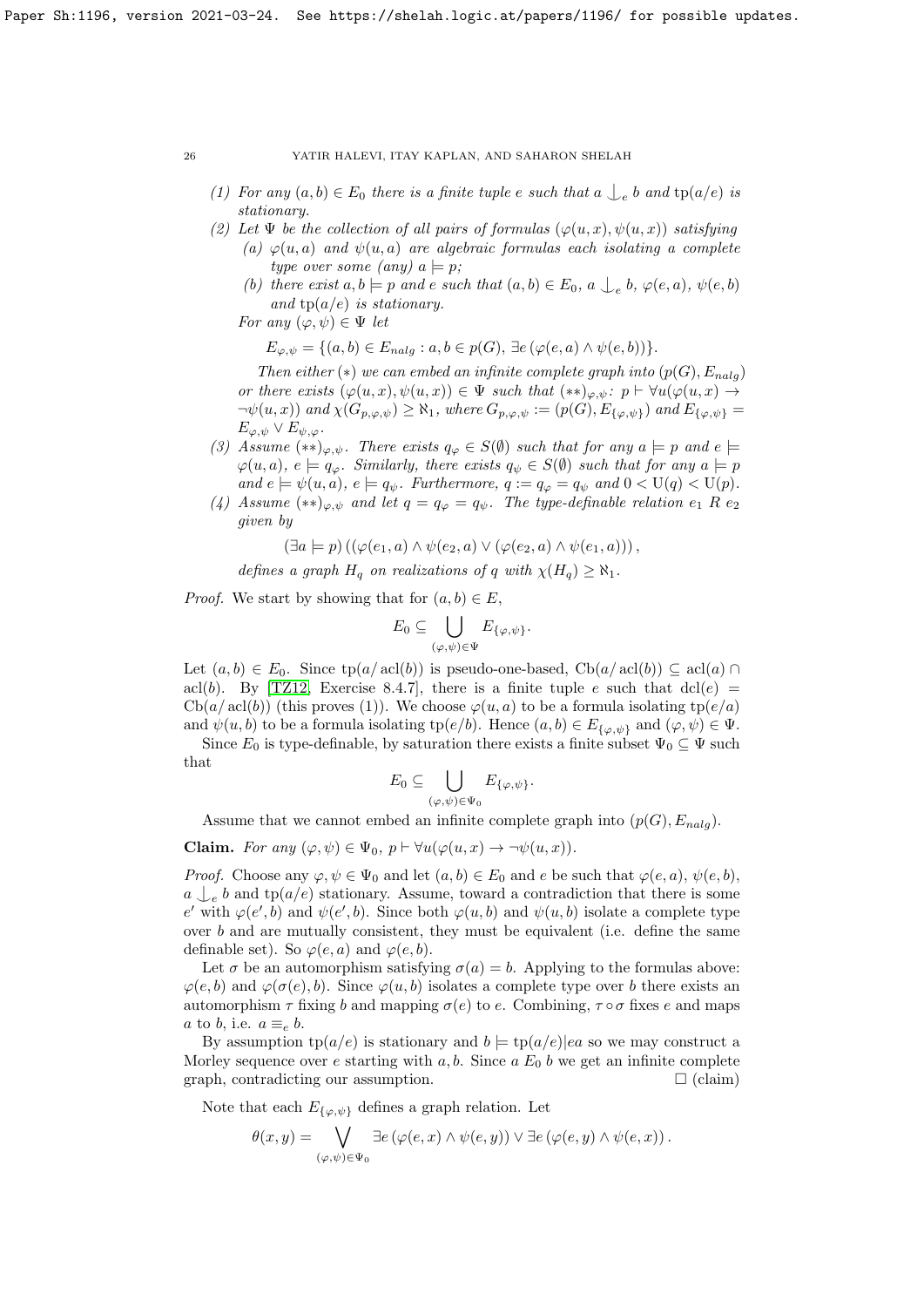Set  $E_1 = \{(a, b) \in E_{nalg} : \theta(a, b)\}\$  and  $E_2 = \{(a, b) \in E_{nalg} : \neg \theta(a, b)\}\$ . Obviously,  $E_{nalg} = E_1 \cup E_2$  and both  $E_1$  and  $E_2$  are symmetric. If  $\chi(p(G), E_2) \geq \aleph_1$  then by (†) there exists  $(a, b) \in E_0 \cap E_2$ , contradicting the choice of  $\Psi_0$ . Thus, by Lemma [2.3\(](#page-2-1)2),  $\chi(p(G), E_1) \geq \aleph_1$ . Again by Lemma [2.3\(](#page-2-1)2), there is some  $(\varphi, \psi) \in \Psi_0$  such that  $\chi(G_{p,\varphi,\psi}) \geq \aleph_1$ .

(3) Let  $q_{\varphi} = \text{tp}(e_1)$  for some  $e_1 \models \varphi(u, a)$  and some  $a \models p$  and let  $q_{\psi} = \text{tp}(e_2)$ for some  $e_2 \models \psi(u, b)$  and some  $b \models p$ . Since p is a complete type and  $\varphi$  and  $\psi$ each isolate a complete type it follows that  $q_{\varphi}$  and  $q_{\psi}$  do not depend on a, b,  $e_1$  or  $e_2$ .

As  $(\varphi, \psi) \in \Psi$ , there exist  $(a, b) \in E_{nalg}$  and e such that  $\varphi(e, a) \wedge \psi(e, b)$  and  $a \bigcup_{e} b$ . Consequently,  $e \models q_{\varphi}$  and  $e \models q_{\psi}$  and hence  $q_{\varphi} = q_{\psi}$ . Since  $e \in \text{acl}(a)$ ,

$$
U(a/e) + U(e) = U(a).
$$

If  $U(e) = 0$  then  $a \perp e$  so by transitivity of forking  $a \perp b$ , but then we may embed an infinite complete graph as in Lemma [6.1,](#page-23-0) which contradicts (2). If  $U(a/e) = 0$  then  $a \in \text{acl}(e) \subseteq \text{acl}(b)$  so a and b are interalgebraic, contradiction (see above Lemma [6.1\)](#page-23-0).

(4) Note that R defines a graph, i.e. it is irreflexive by (2). Let n be  $|\varphi(G, a)|$ and m be  $|\psi(G, a)|$  for some (any)  $a \models p$ . For any  $a \models p$  choose enumerations  $\varphi(G, a) = \{e_i(a) : i < n\}$  and  $\psi(G, a) = \{e'_i(a) : i < m\}.$ 

For  $i < n$  and  $j < m$  let  $H_{i,j} = \{(e_i(a), e'_j(a)) : a \models p\}.$ 

We define an edge relation on  $H_{i,j} = \{ (e_i(a), e'_j(a)) : a \models p \}$  (for  $i < n, j < m$ ) as follows:  $(e_i(a), e'_j(a))$  is connected to  $(e_i(b), e'_j(b))$  if and only if  $e_i(b) = e'_j(a)$  or  $e_i(a) = e'_j(b)$ . Note that  $e_i(a) \neq e'_j(a)$  for all  $a \models p$  and  $i < n, j < m$  by (2), hence this relation is irreflexive.

**Claim.** There exist  $i_0 < n$  and  $j_0 < m$  such that  $\chi(H_{i_0,j_0}) \geq \aleph_1$ .

*Proof.* Assume that for all  $i < n$ ,  $j < m$ ,  $H_{i,j}$  is countably colorable, say by the coloring function  $c_{i,j}: H_{i,j} \to \aleph_0$ . We claim that this entails that  $G_{p,\varphi,\psi}$  is countably colorable, which would give a contradiction to choice of  $(\varphi, \psi)$ .

We define a coloring  $c: G_{p,\varphi,\psi} \to (\aleph_0)^{n \times m}$  by  $c(a)(i,j) = c_{i,j}(e_i(a), e'_j(a)).$ The contradiction will follow if we show that this is a legal coloring. Let  $(a, b) \in$  $E_{\varphi,\psi}$   $((a, b) \in E_{\psi,\varphi}$  is similar). Thus there exists some  $e \models \varphi(u, a) \land \psi(u, b)$ . Consequently,  $e = e_i(a) = e'_j(b)$  for some  $i < n, j < m$ , so

$$
c_{i,j}(e_i(a), e'_j(a)) \neq c_{i,j}(e_i(b), e'_j(b)),
$$

and  $c(a) \neq c(b)$ .  $\square$  (claim)

Now, assume that  $\chi(H_q) \leq \aleph_0$  and let  $c : q(G) \to \aleph_0$  be a coloring. We define  $f: H_{i_0,j_0} \to \aleph_0 \times \aleph_0$  by  $f(e_{i_0}(a), e'_{j_0}(a)) = (c(e_{i_0}(a)), c(e'_{j_0}(a)))$ . This gives a legal coloring of  $H_{i_0,j_0}$  using countably many colors, and we reach a contradiction: assume with out loss of generality that  $(e_{i_0}(a), e'_{j_0}(a)), (e_{i_0}(b), e'_{j_0}(b)) \in H_{i_0, j_0}$  with  $e'_{j_0}(a) = e_{i_0}(b)$ . Since  $e_{i_0}(a)$  R  $e'_{j_0}(a)$ ,  $c(e_{i_0}(a)) \neq c(e'_{j_0}(a)) = c(e_{i_0}(b))$  and thus  $\widetilde{f}(e_{i_0}(a), e'_{j_0}(a)) \neq f(e_{i_0}(b), e'_{j_0}(b))$ , as needed.

 $\Box$ 

Remark 6.7. We remark that if  $tp(a/e)$  is stationary and  $e' \models tp(e/a)$  then  $tp(a/e')$ is also stationary.

The procedure outlined in the items of Proposition [6.6](#page-24-2) supplies, under some assumptions, a graph, with uncountable chromatic number, concentrated on a type of lower U-rank than the one we started with. This hints that some induction procedure may be possible (at least for one-based theories). We will not pursue this further now. For now we concentrate on graphs of at most U-rank 2.

<span id="page-26-0"></span>The following is an easy exercise in stability theory.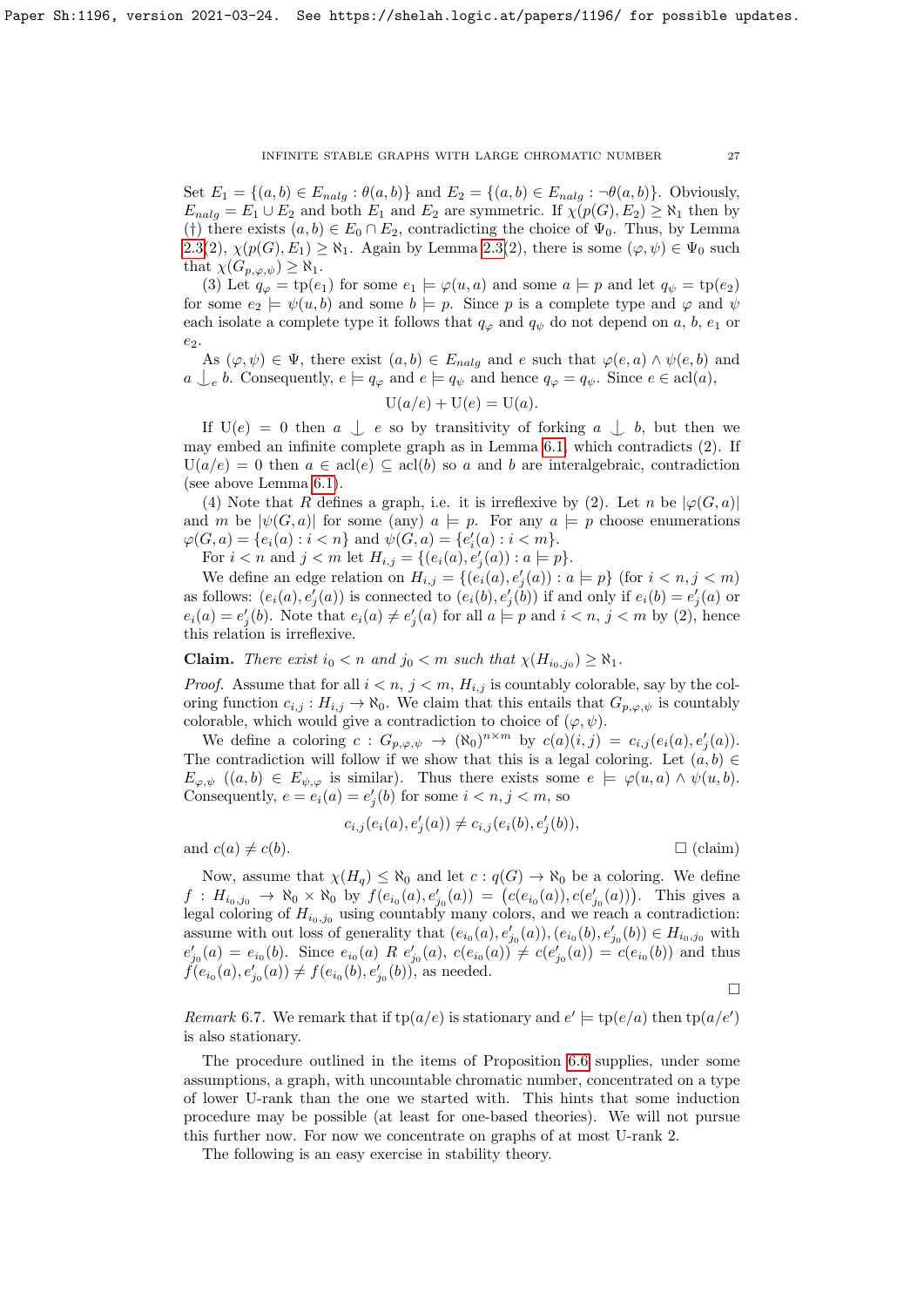**Lemma 6.8.** Let T be a stable theory. Assume that  $A \bigcup_C B$ ,  $A' \bigcup_C B'$ ,  $B \equiv_C B'$ ,  $A \equiv_C A'$  and  $tp(A/C)$  stationary. Then  $AB \equiv_C A'B'$ .

<span id="page-27-1"></span>**Theorem 6.9.** Let  $G = (V, E)$  be an  $\omega$ -stable graph with  $\chi(G) \geq \aleph_1$ . If  $U(G) \leq 2$ then G contains all finite subgraphs of  $Sh_n(\omega)$  for some  $n \leq 2$ .

*Proof.* We may assume that G is saturated (in particular  $\aleph_1$ -saturated) and we may also work in  $G^{eq}$ . Fix some countable  $G_0 \prec G$  and add constants for it (so every type over  $\emptyset$  is stationary). By  $\omega$ -stability and Lemma [2.3\(](#page-2-1)1) there is some type  $p \in S_1(\emptyset)$  such that  $\chi(G_p) \geq \aleph_1$  with  $G_p = (p(G), E \restriction p(G))$ . We are now in the situation of Assumption  $\diamondsuit$ .

If  $U(p) = 0$  then p is algebraic (even realized), contradicting  $\chi(G_p) \geq \aleph_1$ . If  $U(p) = 1$  then we may embed an infinite complete graph by Lemma [6.1\(](#page-23-0)3).

We may thus assume that  $U(p) = 2$  and that G does not contain an infinite complete graph.

Let  $E_0 \subseteq E$  be the type-definable set from Lemma [6.5](#page-24-1) and  $\varphi$ ,  $\psi$ ,  $G_{p,\varphi,\psi}$ , q, R and  $H_q$  be as supplied by Proposition [6.6](#page-24-2) with respect to  $E_0$  and p (so necessarily  $U(q) = 1$ ). Noting that Assumption  $\diamondsuit$  is true for  $H_q$ , we may apply Lemma [6.1\(](#page-23-0)3) and thus there exist a Morley sequence  $\langle e_i : i \langle \omega \rangle$  such that  $e_i R e_j$  for all  $i \neq j$ .

Since  $e_0$  R  $e_1$  then there is some  $a_{0,1} \models p$  such that, without loss of generality,  $\varphi(e_0, a_{0,1}) \wedge \psi(e_1, a_{0,1})$ . For any  $i < j < \omega$  let  $a_{i,j}$  be such that  $a_{i,j}e_ie_j \equiv a_{0,1}e_0e_1$ .

Note that for every  $i < j < \omega$ ,  $a_{i,j} \in \text{acl}(e_i, e_j)$ . Indeed, by Lascar's equality  $U(a_{i,j}/e_ie_j) + U(e_i/e_j) = U(a_{i,j}e_i/e_j)$  and since  $e_i \in \text{acl}(a_{i,j})$  the right hand side is also equal to  $U(a_{i,j}/e_j)$ . Now we note that  $U(a_{i,j}/e_j) + U(e_j) = U(a_{i,j}e_j)$ , but as before  $e_i \in \text{acl}(a_{i,j})$  so the right hand side is equal to 2 and since  $U(e_i) = 1$  we conclude that  $U(a_{i,j}/e_j) = 1$ . As  $e_i \nightharpoondown e_j$  we have that  $U(e_i/e_j) = 1$  as well so we combine everything and get that  $U(a_{i,j}/e_i e_j) = 0$ .

Define a map  $f : Sh_2(\omega) \to G_{p,\varphi,\psi}$  by  $(i,j) \mapsto a_{i,j}$ . We claim that this is an injective graph homomorphism.

For  $(i, j) \neq (i', j') \in Sh_2(\omega)$ ,  $a_{i,j}$  and  $a_{i',j'}$  are not interalgebraic and in particular f is injective. Indeed, assume  $\text{acl}(a_{i,j}) = \text{acl}(a_{i',j'})$ . Since  $(i,j) \neq (i',j')$ ,  $|\{i, j, i', j'\}| \geq 3$ , and we assume that  $i \neq j, i', j'$  (the other cases are similar). On the other hand,

$$
e_i \in \operatorname{acl}(a_{i,j}) = \operatorname{acl}(a_{i',j'}) \subseteq \operatorname{acl}(e_{i'}, e_{j'}),
$$

contradicting indiscernibility.

f is a graph homomorphism. Let  $(i, j), (j, k) \in \mathrm{Sh}_2(\omega)$ , so  $i < j < k < \omega$ . As  $a_{i,j}$  and  $a_{j,k}$  are not interalgebraic, necessarily  $a_{i,j} \nightharpoonup_{e_j} a_{j,k}$  for otherwise

$$
U(a_{i,j}/e_j a_{j,k}) < U(a_{i,j}/e_j) = 1
$$

and then  $a_{i,j} \in \text{acl}(e_j a_{j,k}) \subseteq \text{acl}(a_{j,k}).$ 

By the choice of  $(\varphi, \psi)$  in Proposition [6.6,](#page-24-2) we may find  $a, b \models p$  and  $e \models q$ with a E b, a  $\bigcup_e$  b, tp(a/e) stationary,  $\varphi(e, a)$  and  $\psi(e, b)$ . By applying an automorphsim mapping  $e_j$  to e we may assume  $e_j = e$ . Let  $\sigma$  be an automorphism mapping a to  $a_{i,k}$ , thus  $ae \equiv a_{i,k}\sigma(e)$  and  $\sigma(e) \models \varphi(u, a_{i,k})$ . Applying now an automorphism mapping  $\sigma(e)$  to e but fixing  $a_{i,k}$  we conclude that  $a \equiv_e a_{i,k}$  and similarly  $b \equiv_e a_{i,j}$ . Since tp $(a/e)$  is stationary, by Lemma [6.8,](#page-26-0)  $ab \equiv a_{j,k}a_{i,j}$  so  $a_{i,j} \in a_{i,k}$  as well.  $a_{i,j} \mathrel{E} a_{j,k}$  as well.

## **REFERENCES**

- <span id="page-27-0"></span>[CPT20] G. CONANT, A. PILLAY, and C. TERRY. A group version of stable regularity. Math. Proc. Cambridge Philos. Soc., 168(2):405–413, 2020.
- <span id="page-27-2"></span>[CS16] Moran Cohen and Saharon Shelah. Stable theories and representation over sets. MLQ Math. Log. Q., 62(3):140–154, 2016.